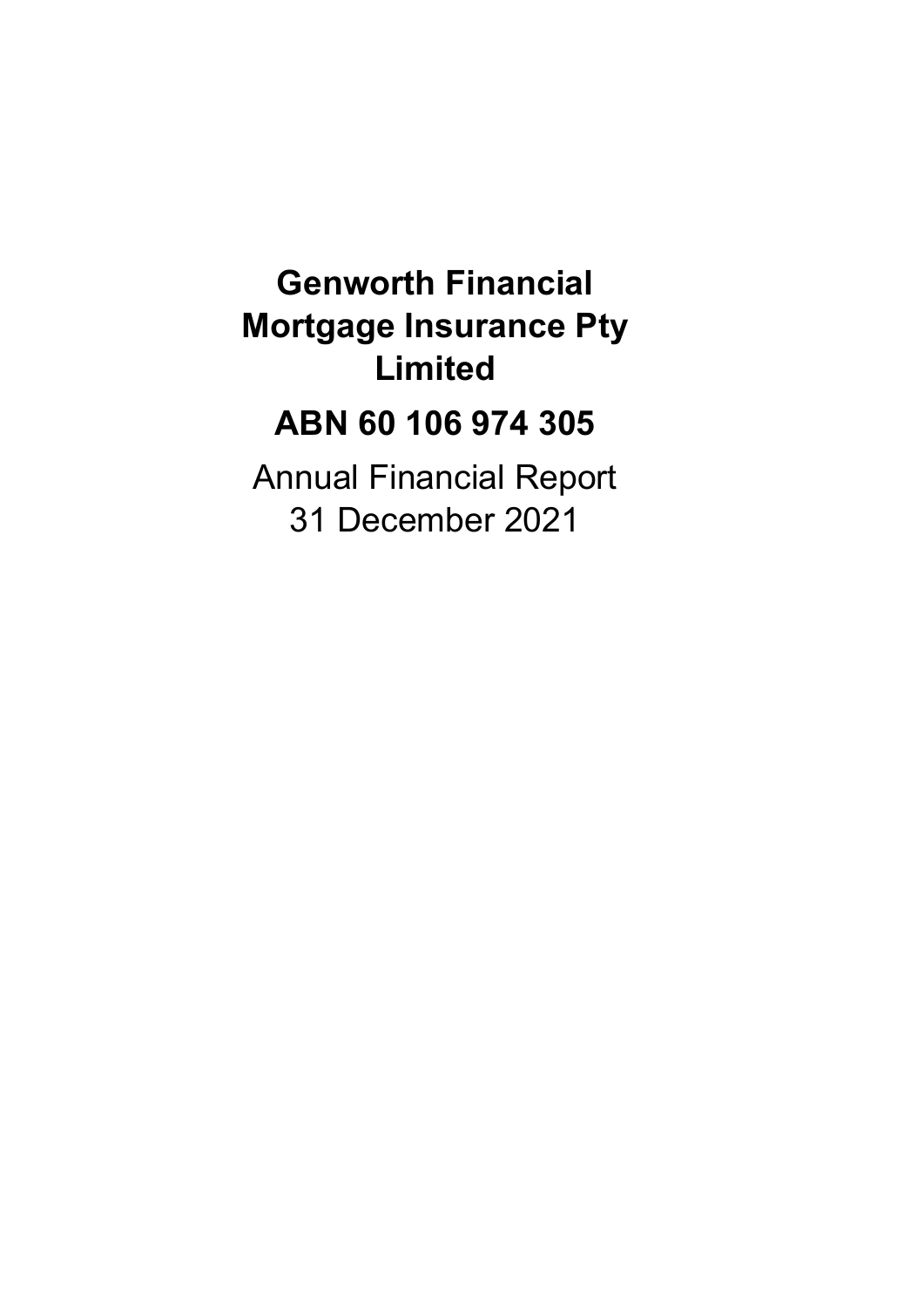## **Directors' report**

The Directors present their report together with the financial statements of Genworth Financial Mortgage Insurance Pty Limited (the Company) for the year ended 31 December 2021 and the auditor's report thereon.

#### **Directors**

The Directors of the Company at any time during or since the end of the financial year are as follows:

#### **Current directors**

Pauline Blight-Johnston David Foster Ian MacDonald Gai McGrath Andrea Waters Duncan West Alistair Muir (appointed on 1 December 2021) Gerd Schenkel (appointed on 1 December 2021)

#### **Former directors**

Rajinder Singh (resigned on 1 March 2021) Stuart Take (resigned on 1 March 2021) Graham Mirabito (retired on 4 August 2021)

#### **Principal activities**

The principal activity of the Company during the financial year was the provision of lender's mortgage insurance (LMI).

#### **Review and result of operations**

The Company reported a net profit after tax of \$195,996,000 in 2021 compared to \$107,698,000 net loss after tax in 2020. The profit was driven by favourable delinquency and claims experience during the year in addition to decrease in acquisition costs, with 2020 impacted by a one-off write-down of deferred acquisition costs (DAC) of \$184.5 million.

#### **Corporate structure**

Genworth Financial Mortgage Insurance Pty Limited is incorporated and domiciled in Australia. The parent entity of the Company is Genworth Mortgage Insurance Australia Limited (GMA). GMA is a company limited by shares incorporated and domiciled in Australia, whose shares are publicly traded on the Australian Stock Exchange (ASX).

Genworth Financial Mortgage Insurance Pty Limited's registered office and principal place of business is Level 26, 101 Miller Street, North Sydney, NSW 2060.

#### **Change in the state of affairs**

On 3 March 2021, GMA's major shareholder, Genworth Financial Inc (GFI) (through certain wholly owned subsidiaries), sold its entire holding of shares in GMA. Consequently, GFI no longer owns any shares in the issued capital of GMA.

A number of commercial agreements to which the Company and GFI (or their related bodies corporate) are party, which were established at the time of the initial public offering of GMA will terminate following transition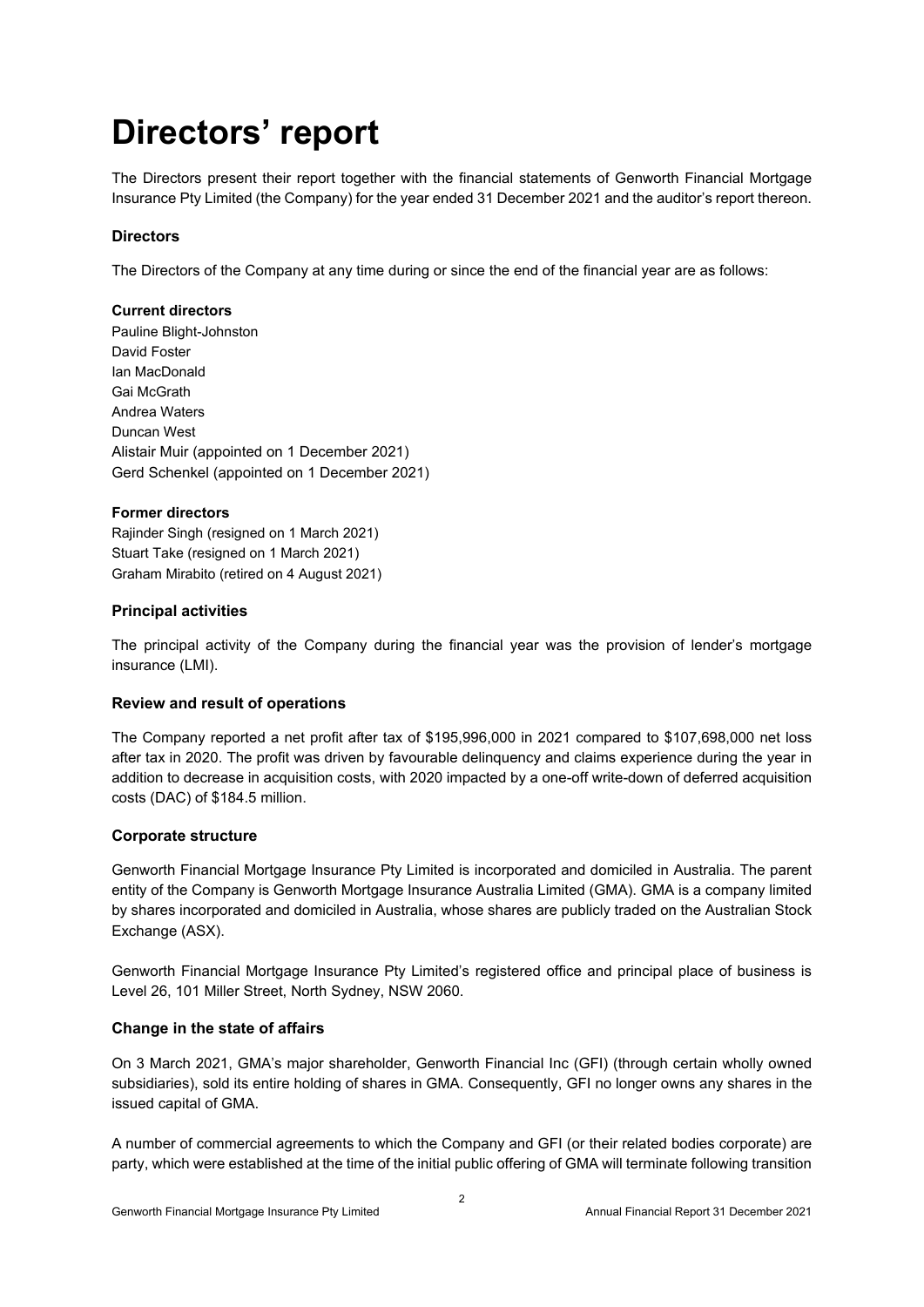periods. As a result, the Company has undertaken a programme of separation activity to transition relevant services to in-house or to local service providers which is progressing on schedule.

There were no other significant changes in the state of affairs of the Company during the year.

#### **Dividends**

The Company paid an ordinary dividend per share of \$0.0157 and \$0.0143 amounting to \$22,000,000 and \$20,000,000 to its shareholder, GMA on 30 August 2021 and 23 November 2021 respectively. In 2020, the Company paid an ordinary dividend per share of \$0.0221 amounting to \$31,000,000 to its shareholder, GMA on 18 March 2020.

#### **Environmental regulations**

The Company's operations are not subject to any significant environmental regulations under either Commonwealth or State legislation.

#### **Events subsequent to reporting date**

On 25 February 2022, the directors declared a final dividend of 7.85 cents per ordinary share totalling approximately \$110,000,000 for the year ended 31 December 2021.

On 27 January 2022, the Company was selected as the exclusive provider of Lenders Mortgage Insurance (LMI) to the Commonwealth Bank of Australia (CBA), excluding Bankwest, subject to agreeing contractual terms. The terms of the new contract is expected to be for a period of 3 years commencing 1 January 2023 and expiring on 31 December 2025.

The current Supply and Service contract between CBA and Genworth will expire at the end of the current exclusivity agreement on 31 December 2022.

There are no other events that have arisen since 31 December 2021 to the date of this report that, in the opinion of the Directors, have significantly affected or may significantly affect the operations of the Company or the state of affairs of the Company in future years.

#### **Likely developments**

Significant groundwork has been undertaken on the rebranding of the business and shareholders will be asked to approve the new Company name over the course of 2022.

Further information about likely developments in the operations of the Company and the expected results of those operations in future financial years has not been included in this report because disclosure of the information would be likely to result in unreasonable prejudice to the Company.

#### **Indemnification and insurance of officers and auditors**

During the financial year, the Company paid premiums to insure Directors and certain officers of the Company for the year ended 31 December 2021 and, since the end of the financial year, the Company has paid or agreed to pay premiums in respect of such insurance contracts for the year ending 31 December 2022. Such insurance contracts insure against liability (subject to certain exclusions) persons who are or have been Directors or officers of the Company.

The Directors have not included details of the nature of the liabilities covered or the amount of the premium paid as such disclosure is prohibited under the terms of the contracts.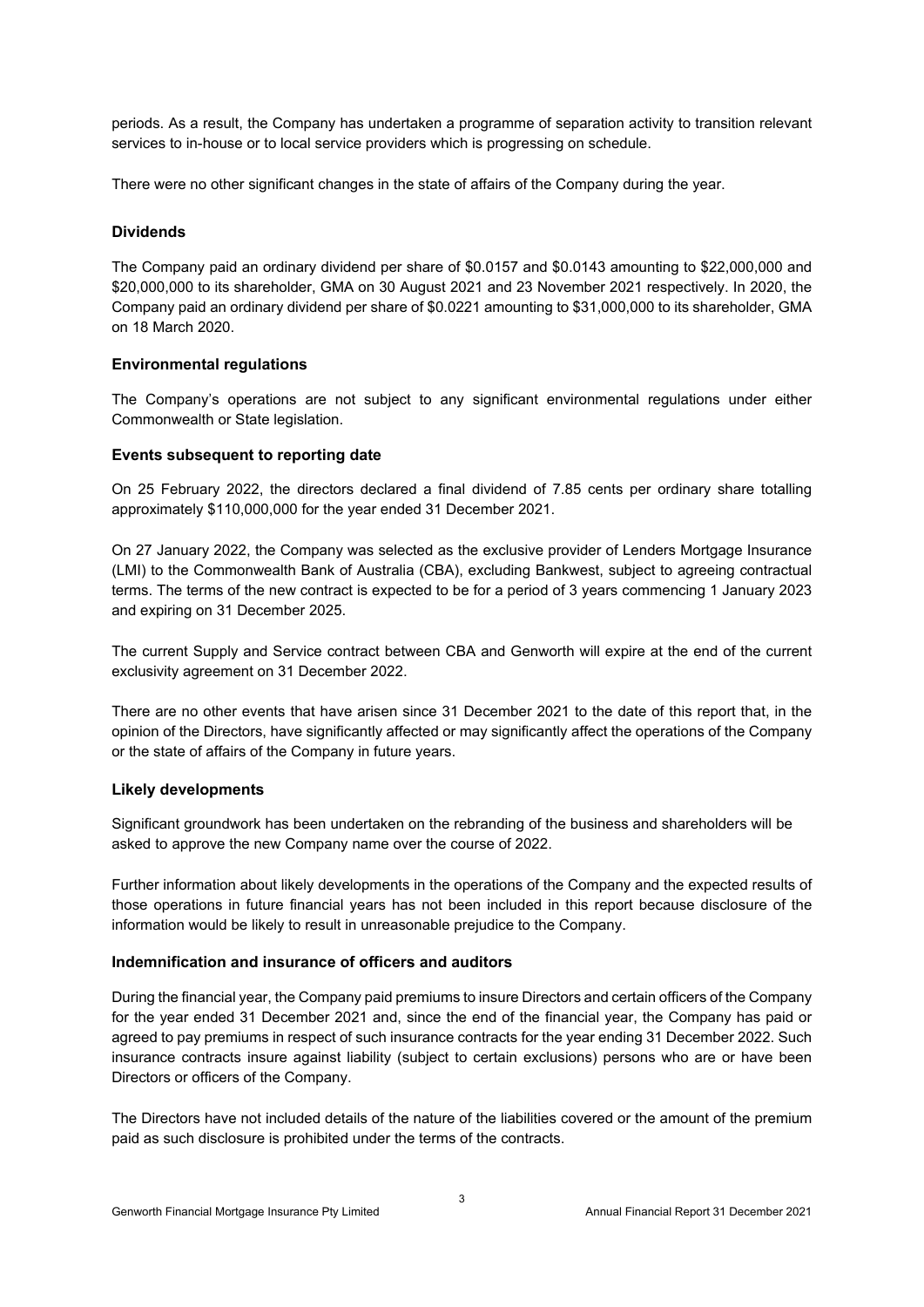The Company has not indemnified or made a relevant agreement for indemnifying against a liability any person who is or has been an auditor of the Company.

#### **Directors' interests and benefits**

Other than the aggregate remuneration paid or receivable by Directors included in the financial report, and remuneration as an executive paid or payable by the related body corporate, no Director has received or become entitled to receive any benefit because of a contract made by the Company or a related body corporate with a director or with a firm of which a Director is a member, or with an entity in which the Director has a substantial interest.

#### **Rounding off**

The Company is of a kind referred to in ASIC Corporations (Rounding in Financial/Directors' Reports) Instrument 2016/191 dated 24 March 2016 and, in accordance with that instrument, amounts in the financial statements and Directors' Report have been rounded off to the nearest thousand dollars, unless otherwise stated.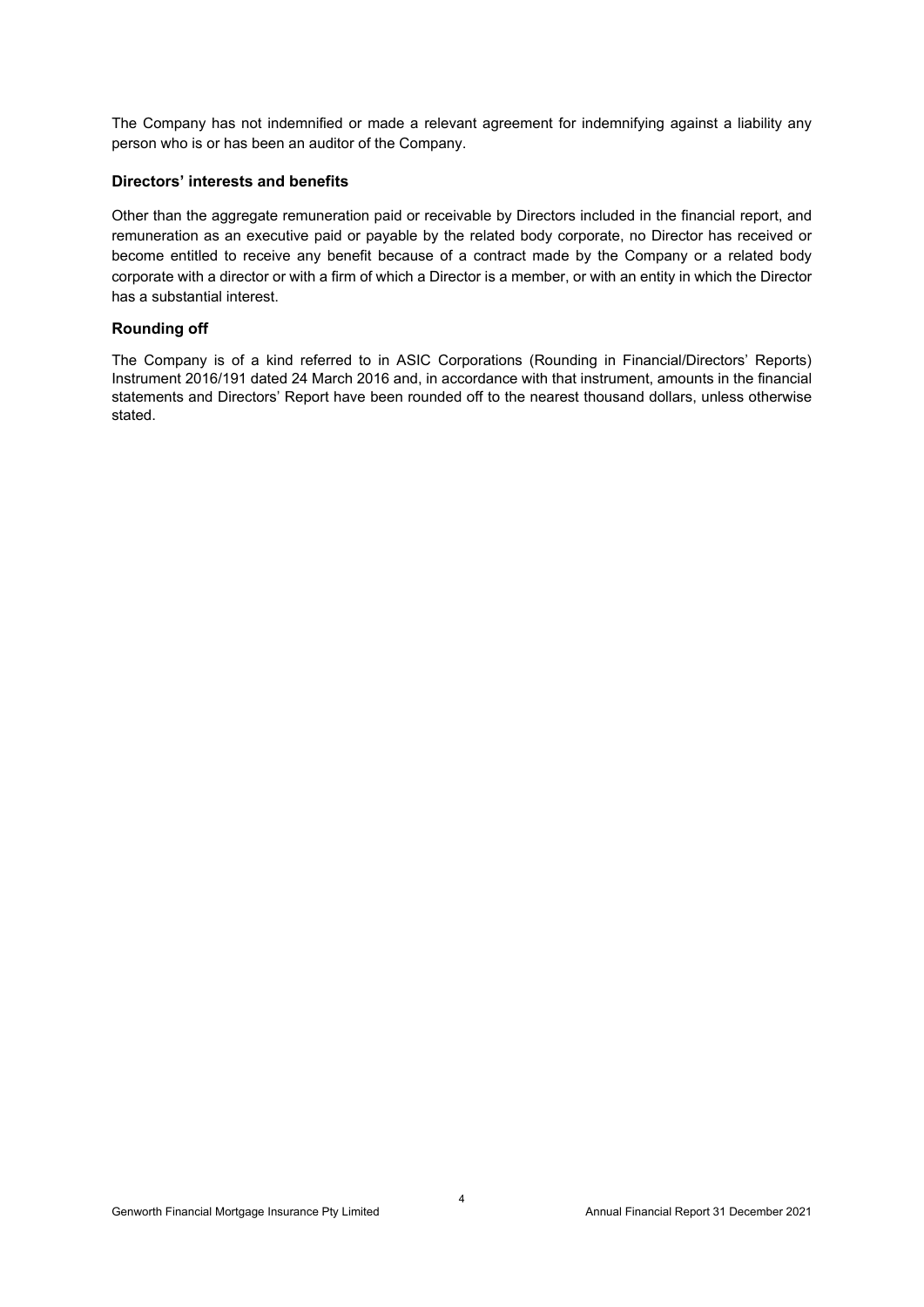#### **Lead auditor's independence declaration**

The lead auditor's independence declaration is set out on page 6 and forms part of the Directors' report.

Signed in accordance with a resolution of the Directors:

Euro \_\_\_\_\_\_\_\_\_\_\_\_\_\_\_\_\_\_\_\_\_\_\_\_\_\_\_

Ian MacDonald **Chairman**

Dated at Sydney, 25 February 2022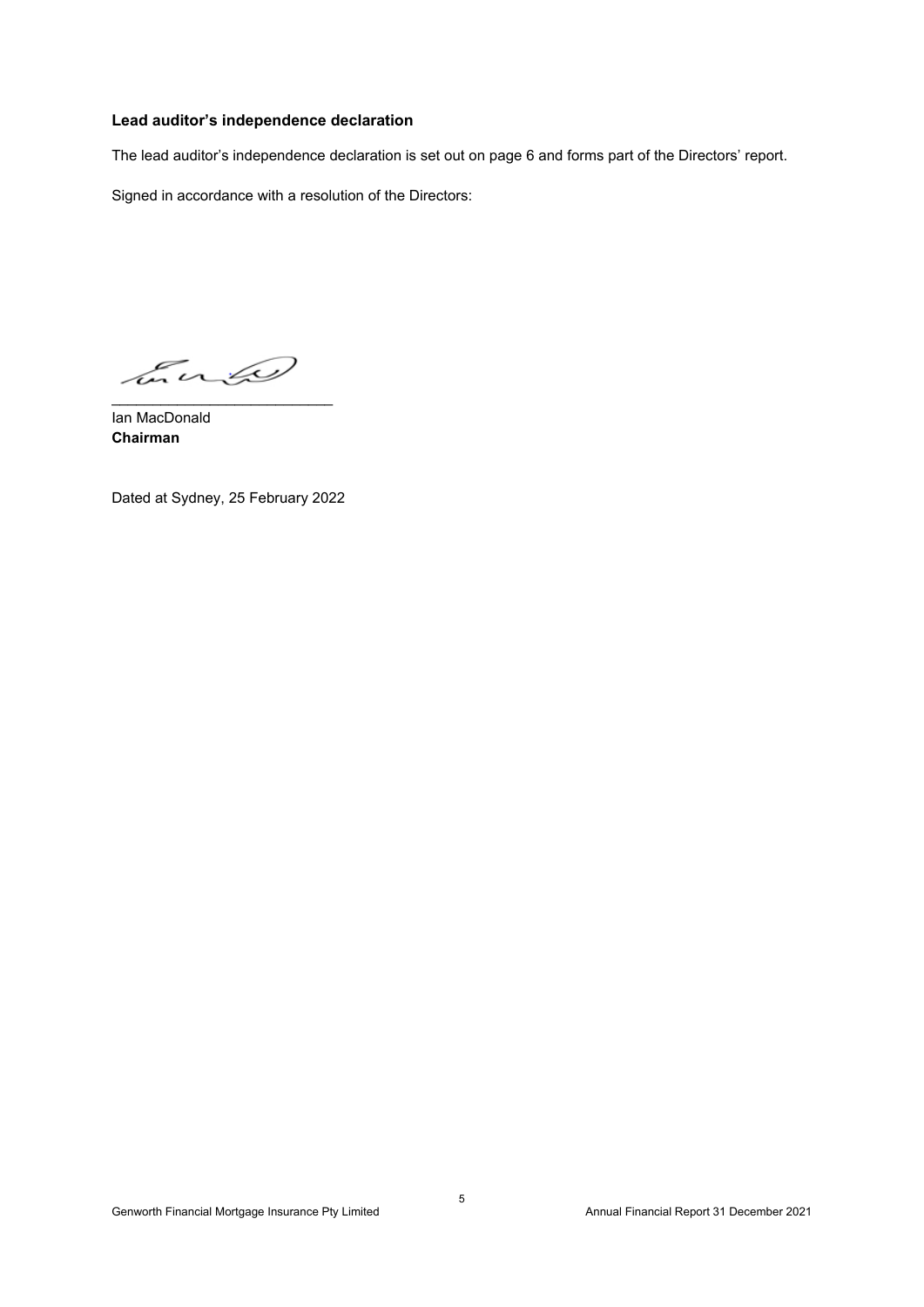

# Lead Auditor's Independence Declaration under Section 307C of the Corporations Act 2001

### To the Directors of Genworth Financial Mortgage Insurance Pty Limited

I declare that, to the best of my knowledge and belief, in relation to the audit of Genworth Financial Mortgage Insurance Pty Limited for the financial year ended 31 December 2021 there have been:

- i. no contraventions of the auditor independence requirements as set out in the Corporations Act 2001 in relation to the audit; and
- ii. no contraventions of any applicable code of professional conduct in relation to the audit.

ΟM

Junaljuni

KPMG **Julia Gunn** Partner

Sydney 25 February 2022

KPMG, an Australian partnership and a member firm of the KPMG global organisation of independent member firms affiliated with KPMG International Limited, a private English company limited by guarantee. All rights reserved. The KPMG name and logo are trademarks used under license by the independent member firms of the KPMG global organisation. Liability limited by a scheme approved under Professional Standards Legislation.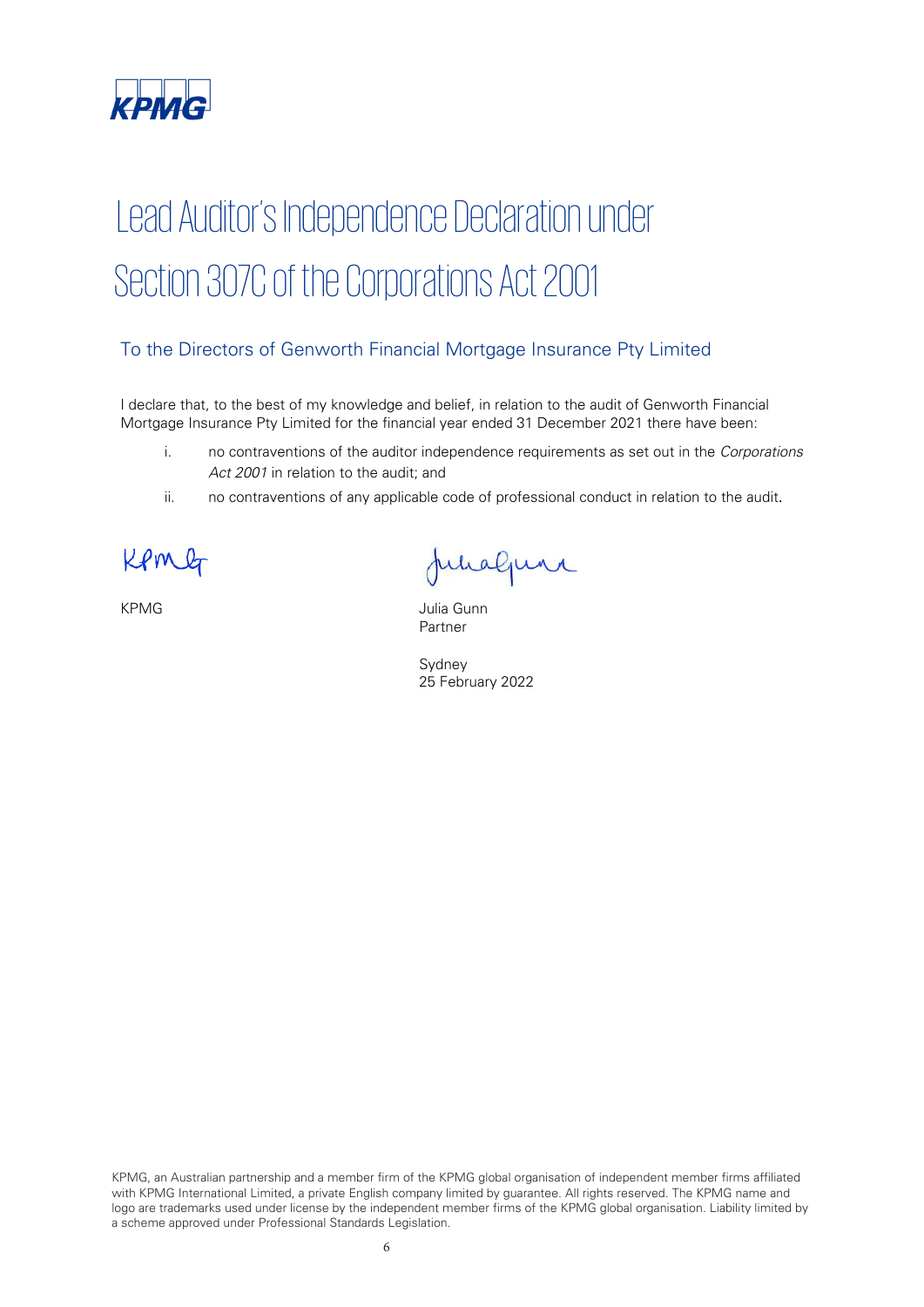## **Financial statements**

| Contents  |                                                                                     |     |
|-----------|-------------------------------------------------------------------------------------|-----|
|           |                                                                                     |     |
|           |                                                                                     |     |
|           |                                                                                     |     |
|           |                                                                                     |     |
| Section 1 |                                                                                     |     |
| 1.1       |                                                                                     |     |
| 1.2       |                                                                                     |     |
| Section 2 |                                                                                     |     |
| 2.1       |                                                                                     |     |
| 2.2       |                                                                                     |     |
| Section 3 |                                                                                     |     |
| 3.1       |                                                                                     |     |
| 3.2       |                                                                                     |     |
|           |                                                                                     |     |
| 3.3       |                                                                                     |     |
| 3.4       |                                                                                     |     |
| 3.5       |                                                                                     |     |
| 3.6       |                                                                                     |     |
| Section 4 |                                                                                     |     |
| 4.1       |                                                                                     |     |
| 4.2       |                                                                                     |     |
| 4.3       |                                                                                     |     |
| 4.4       |                                                                                     |     |
| 4.5       |                                                                                     |     |
| 4.6       |                                                                                     |     |
| 4.7       | Accounting estimates and judgements (including Actuarial assumptions and methods)32 |     |
| 4.8       |                                                                                     |     |
| Section 5 |                                                                                     |     |
| 5.1       |                                                                                     |     |
| 5.2       |                                                                                     |     |
| 5.3       |                                                                                     |     |
| 5.4       |                                                                                     |     |
| 5.5       |                                                                                     |     |
| Section 6 |                                                                                     |     |
| 6.1       | Cash and cash equivalents                                                           | .40 |
| 6.2       |                                                                                     |     |
| 6.3       |                                                                                     |     |
| 6.4       |                                                                                     |     |
| 6.5       |                                                                                     |     |
| 6.6       |                                                                                     |     |
| 6.7       |                                                                                     |     |
| Section 7 |                                                                                     |     |
| 7.1       |                                                                                     |     |
| 7.2       |                                                                                     |     |
| 7.3       |                                                                                     |     |
| 7.4       |                                                                                     |     |
| 7.5       |                                                                                     |     |
| 7.6       |                                                                                     |     |
|           |                                                                                     |     |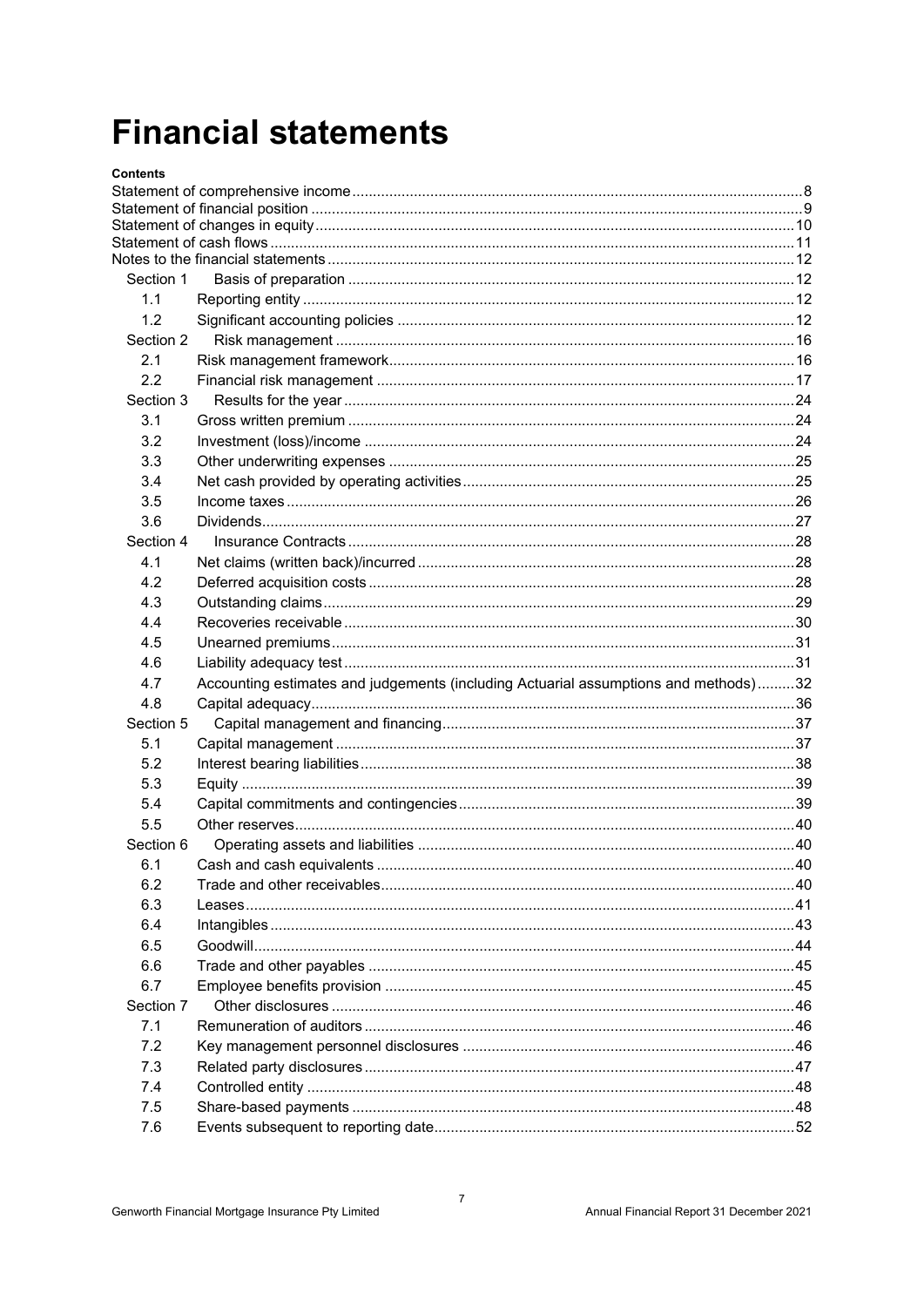## **Statement of comprehensive income**

**for the year ended 31 December 2021** 

|                                                                  | Note   | 2021       | 2020       |
|------------------------------------------------------------------|--------|------------|------------|
|                                                                  |        | \$'000     | \$'000     |
| Gross written premium                                            |        |            |            |
|                                                                  | 3.1    | 549,587    | 561,730    |
| Movement in unearned premium                                     |        | (122, 626) | (192, 674) |
| Outward reinsurance premium expense                              |        | (56,928)   | (57, 529)  |
| Net earned premium                                               |        | 370,033    | 311,527    |
| Net claims written back/(incurred)                               | 4.1    | 8,043      | (289, 821) |
| Acquisition costs                                                |        | (10, 464)  | (198, 820) |
| Other underwriting expenses                                      | 3.3    | (68, 772)  | (59,033)   |
| <b>Underwriting result</b>                                       |        | 298,840    | (236, 147) |
| Investment (loss)/income on assets backing insurance liabilities | 3.2    | (33, 978)  | 59,917     |
| Insurance profit/(loss)                                          |        | 264,862    | (176, 230) |
| Investment income on equity holders' funds                       | 3.2    | 27,604     | 34,763     |
| Investment expense                                               |        | (4,029)    | (4, 363)   |
| Other income                                                     |        | 1,285      | 1,330      |
| Financing costs                                                  |        | (10, 291)  | (10, 709)  |
| Profit/(loss) before income tax                                  |        | 279,431    | (155, 209) |
| Income tax (expense)/benefit                                     | 3.5(a) | (83, 435)  | 47,511     |
| Profit/(loss) for the year                                       |        | 195,996    | (107, 698) |
| Total comprehensive income/(loss) for the year                   |        | 195,996    | (107, 698) |

The statement of comprehensive income is to be read in conjunction with the notes to the financial statements.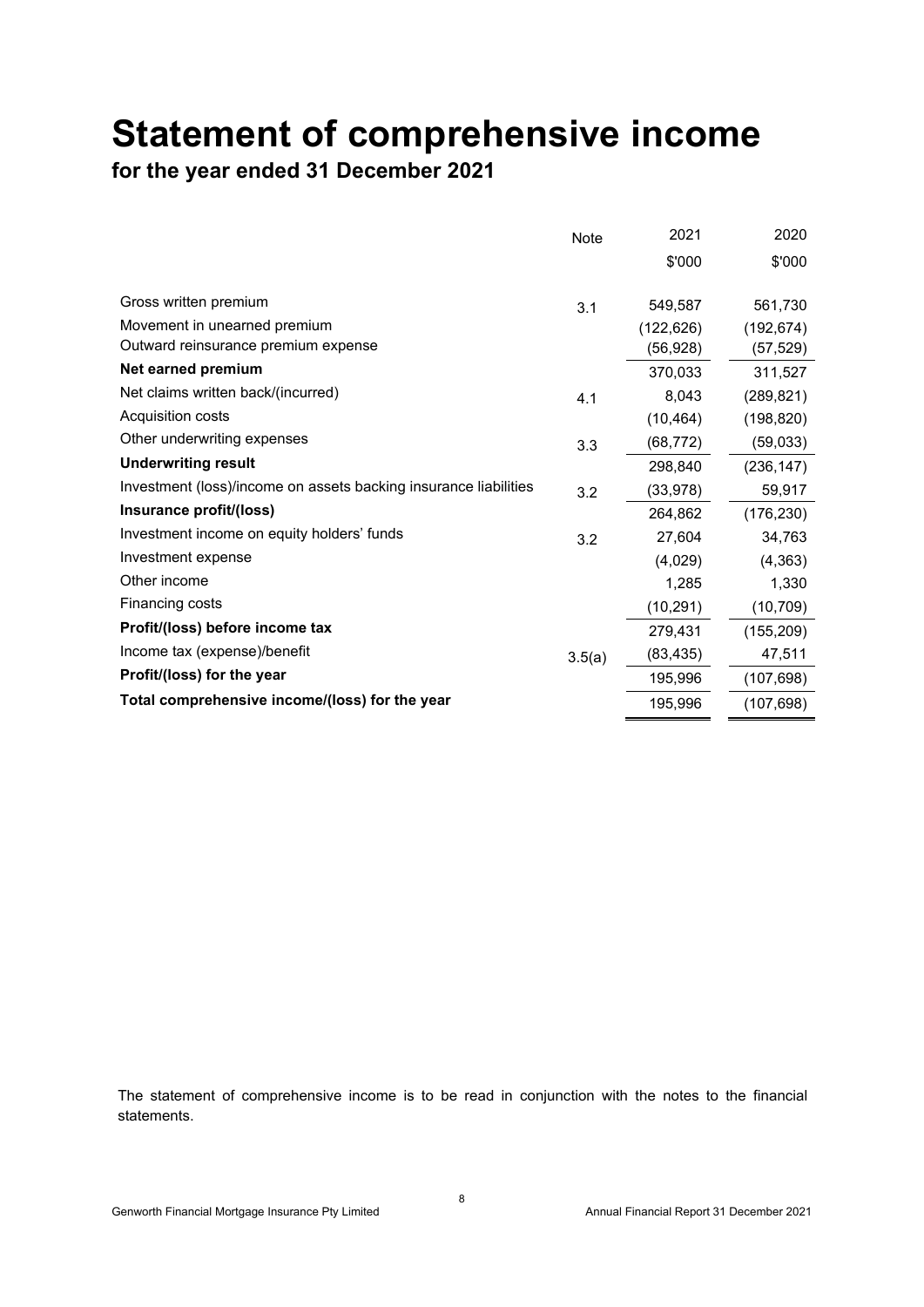# **Statement of financial position**

## **as at 31 December 2021**

|                                 | Note   | 2021       | 2020       |
|---------------------------------|--------|------------|------------|
|                                 |        | \$'000     | \$'000     |
| <b>Assets</b>                   |        |            |            |
| Cash and cash equivalents       | 6.1    | 37,740     | 82,831     |
| Accrued investment income       |        | 16,680     | 20,444     |
| Investments                     | 2.2(d) | 3,598,497  | 3,286,132  |
| Trade and other receivables     | 6.2    | 17,152     | 54,317     |
| Prepayments                     |        | 2,605      | 1,695      |
| Recoveries receivable           | 4.4    | 21,594     | 33,254     |
| Deferred acquisition costs      | 4.2    | 87,181     | 40,264     |
| Plant and equipment             |        | 3.448      | 4,301      |
| Lease assets                    | 6.3    | 3,618      | 5,955      |
| Deferred tax assets             | 3.5(b) | 41,578     | 54,153     |
| Investment in controlled entity | 7.4    | 27,598     | 27,598     |
| Intangibles                     | 6.4    | 4,643      | 6,490      |
| Goodwill                        | 6.5    | 7,490      | 7,490      |
| <b>Total assets</b>             |        | 3,869,824  | 3,624,924  |
|                                 |        |            |            |
| <b>Liabilities</b>              |        |            |            |
| Trade and other payables        | 6.6    | 81,764     | 48,692     |
| Lease liabilities               | 6.3    | 7,663      | 12,324     |
| Reinsurance payable             |        | 10,992     | 11,283     |
| Outstanding claims              | 4.3    | 479,952    | 539,806    |
| Unearned premiums               | 4.5    | 1,562,810  | 1,440,177  |
| Employee benefits provision     | 6.7    | 7,282      | 7,645      |
| Interest bearing liabilities    | 5.2    | 188,229    | 187,781    |
| <b>Total liabilities</b>        |        | 2,338,692  | 2,247,708  |
|                                 |        |            |            |
| <b>Net assets</b>               |        | 1,531,132  | 1,377,216  |
|                                 |        |            |            |
| <b>Equity</b>                   |        | 1,401,559  | 1,401,559  |
| Share capital                   | 5.3(a) | 101        | 181        |
| Share-based payment reserve     | 5.3(b) | (603, 268) | (603, 268) |
| Other reserves                  | 5.5    | 732,740    | 578,744    |
| Retained earnings               |        |            |            |
| <b>Total equity</b>             |        | 1,531,132  | 1,377,216  |

The statement of financial position is to be read in conjunction with the notes to the financial statements.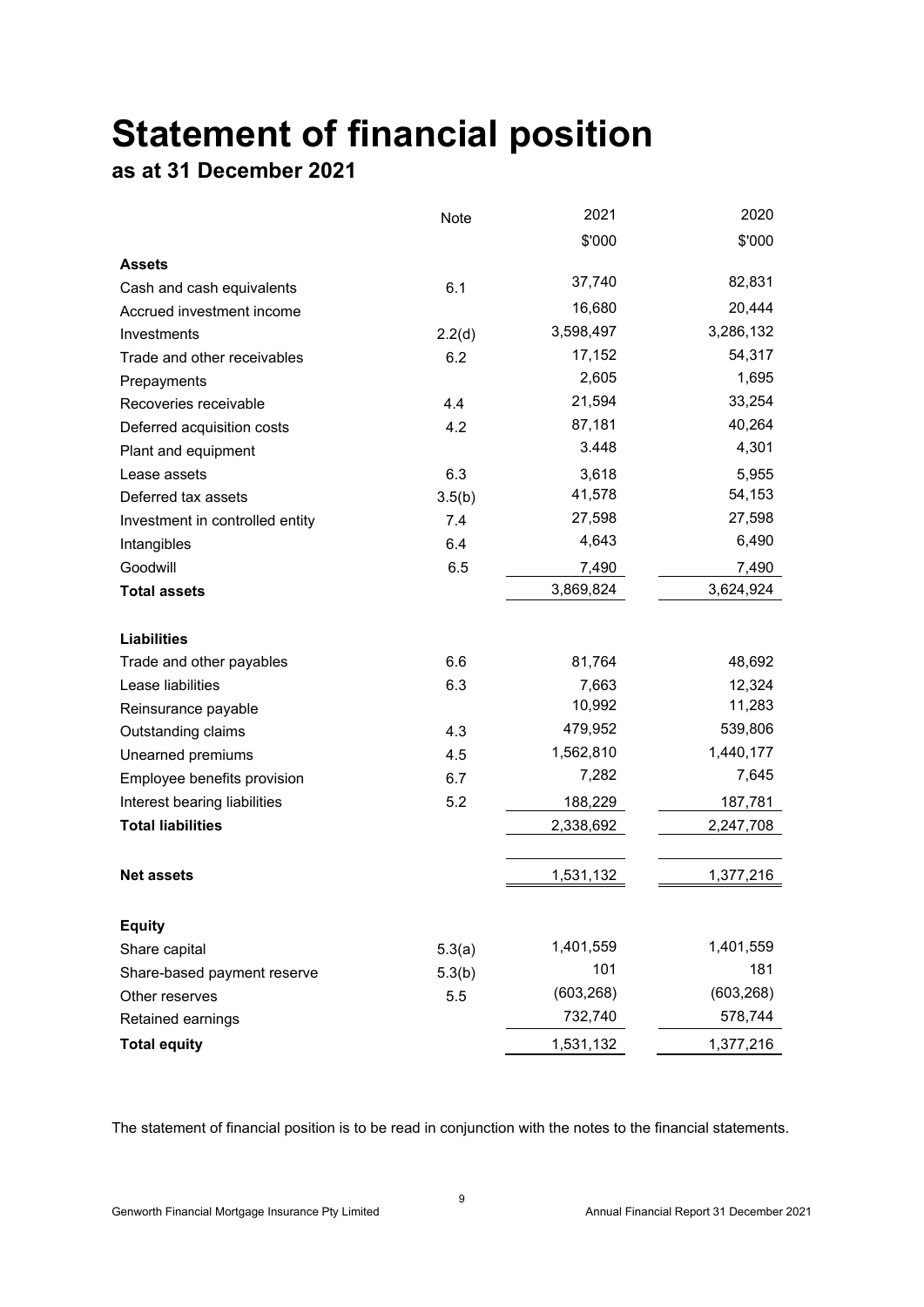# **Statement of changes in equity**

**for the year ended 31 December 2021** 

|                                                           |                  |                   | Share-based        |                      |            |
|-----------------------------------------------------------|------------------|-------------------|--------------------|----------------------|------------|
|                                                           | Share<br>capital | Other<br>reserves | payment<br>reserve | Retained<br>earnings | Total      |
|                                                           | \$'000           | \$'000            | \$'000             | \$'000               | \$'000     |
| <b>Balance at 1 January 2020</b>                          | 1,401,559        | (603, 268)        | 638                | 717,442              | 1,516,371  |
| Loss after taxation                                       |                  |                   |                    | (107, 698)           | (107, 698) |
| Dividend declared and paid<br>Share-based payment expense |                  |                   |                    | (31,000)             | (31,000)   |
| recognised                                                |                  |                   | (422)              |                      | (422)      |
| Share-based payment settled                               |                  |                   | (35)               |                      | (35)       |
| Balance at 31 December 2020                               | 1,401,559        | (603, 268)        | 181                | 578,744              | 1,377,216  |
|                                                           |                  |                   |                    |                      |            |
| <b>Balance at 1 January 2021</b>                          | 1,401,559        | (603, 268)        | 181                | 578,744              | 1,377,216  |
| Profit after taxation                                     |                  |                   |                    | 195,996              | 195,996    |
| Dividend declared and paid<br>Share-based payment expense |                  |                   |                    | (42,000)             | (42,000)   |
| recognised                                                |                  |                   | (80)               |                      | (80)       |
| <b>Balance at 31 December 2021</b>                        | 1,401,559        | (603, 268)        | 101                | 732,740              | 1,531,132  |

The statement of changes in equity is to be read in conjunction with the notes to the financial statements.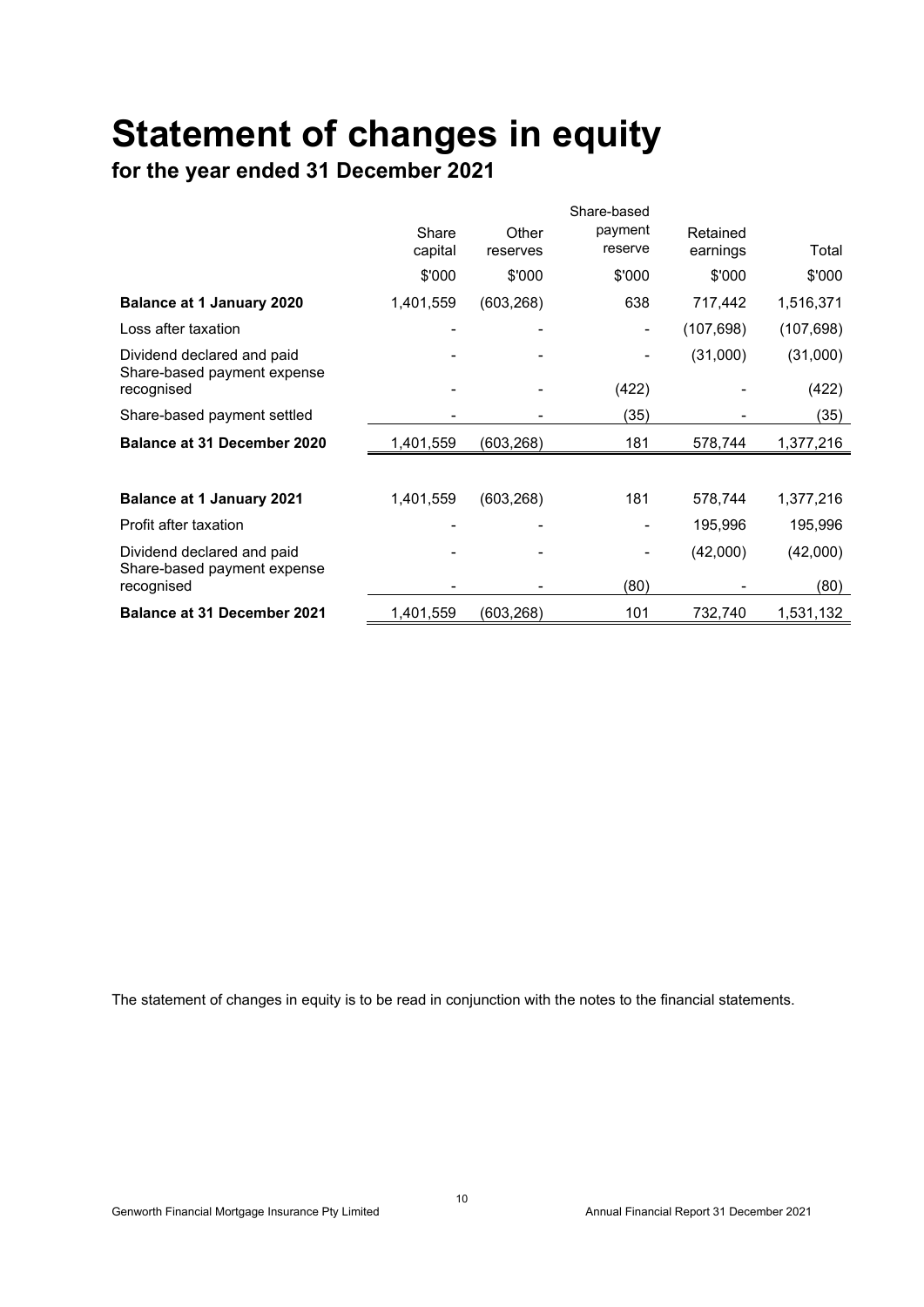# **Statement of cash flows**

## **for the year ended 31 December 2021**

|                                                                                    | Note | 2021        | 2020        |
|------------------------------------------------------------------------------------|------|-------------|-------------|
|                                                                                    |      | \$'000      | \$'000      |
| Cash flows from operating activities                                               |      |             |             |
| Premiums received                                                                  |      | 598,080     | 621,779     |
| Interest and other income                                                          |      | 42,842      | 45,648      |
| Claims paid                                                                        |      | (41, 141)   | (123, 930)  |
| Outwards reinsurance premium expense paid                                          |      | (57, 219)   | (57, 941)   |
| Interest paid                                                                      |      | (12, 268)   | (12, 190)   |
| Cash payments in the course of operations                                          |      | (171, 097)  | (153, 971)  |
| Income tax paid                                                                    |      | (7,025)     | (23, 169)   |
| Net cash provided by operating activities                                          | 3.4  | 352,172     | 296,226     |
|                                                                                    |      |             |             |
| Cash flows from investing activities                                               |      |             |             |
| Payments for plant and equipment and intangibles                                   |      |             | (529)       |
| Payment for the purchase of investments                                            |      | (2,519,912) | (3,425,821) |
| Proceeds from sale of investments                                                  |      | 2,168,047   | 3,192,327   |
| Proceeds from dividend income                                                      |      | 115         | 542         |
| Proceeds from sub-lease of property                                                |      | 1,774       | 1,629       |
| Net cash used in investing activities                                              |      | (349, 976)  | (231, 852)  |
| <b>Cash flows from financing activities</b>                                        |      |             |             |
| Net repayment of long-term borrowings                                              |      |             | (12, 434)   |
| Payment of lease liabilities                                                       |      | (4,649)     | (4,304)     |
| Dividends paid                                                                     |      | (42,000)    | (31,000)    |
| Net cash used in financing activities                                              |      | (46, 649)   | (47, 738)   |
| Net (decrease)/increase in cash held                                               |      | (44, 453)   | 16,636      |
| Effects of exchange rate changes on balances of cash held<br>in foreign currencies |      | (638)       | 196         |
| Cash and cash equivalent at the beginning of the<br>financial year                 |      | 82,831      | 65,999      |
| Cash and cash equivalent at the end of the financial year                          | 6.1  | 37,740      | 82,831      |

The statement of cash flows is to be read in conjunction with the notes to the financial statements.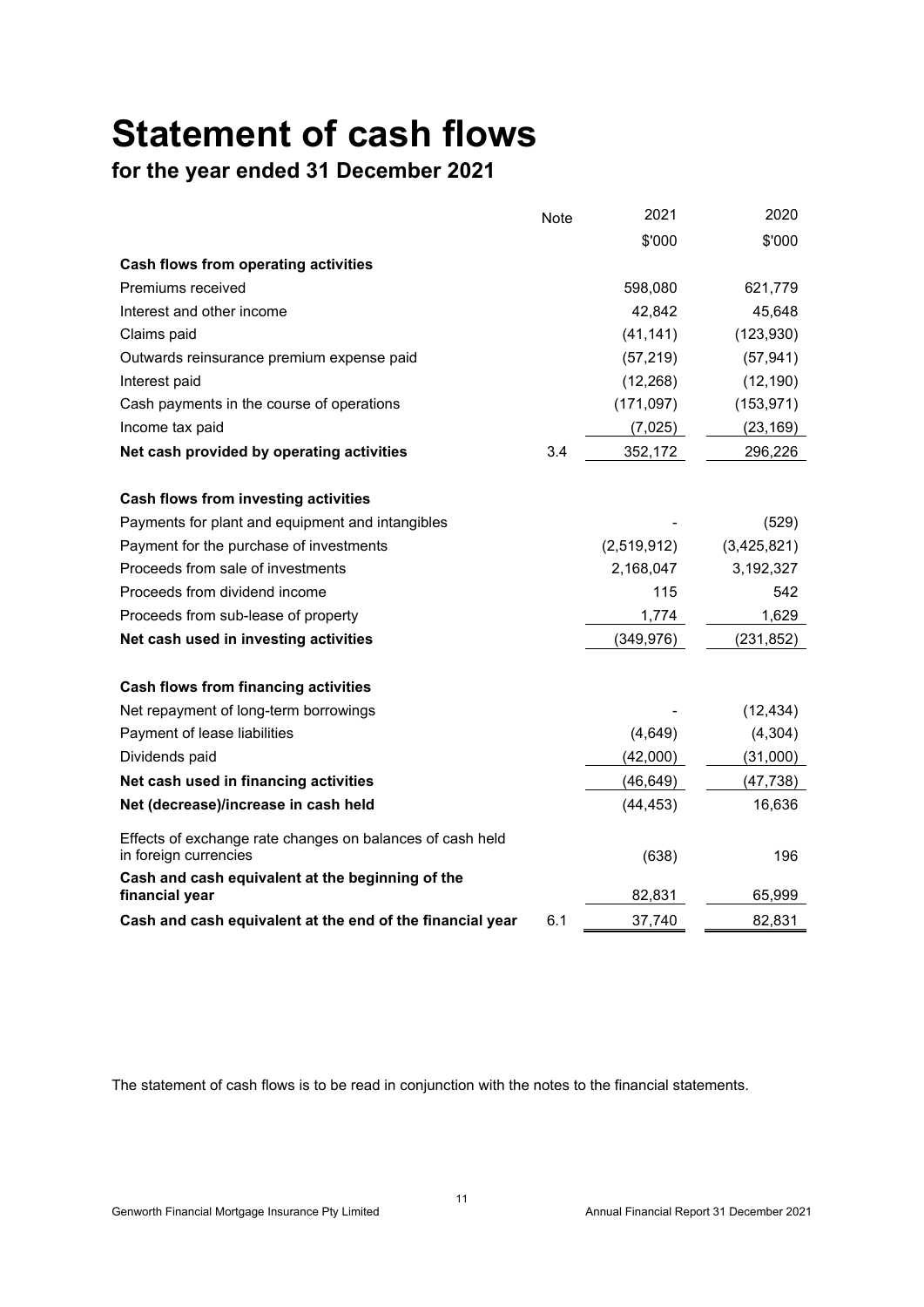## **Notes to the financial statements Section 1 Basis of preparation**

## **1.1 Reporting entity**

Genworth Financial Mortgage Insurance Pty Limited (the Company) is a company domiciled in Australia. The Company is a for-profit entity.

The financial statements were authorised for issue by the Board of Directors on 25 February 2022.

## **1.2 Significant accounting policies**

#### **(a) Statement of compliance**

The financial report is a general purpose financial report which has been prepared in accordance with Australian Accounting Standards adopted by the Australian Accounting Standards Board (AASB) and the *Corporations Act 2001*. International Financial Reporting Standards (IFRSs) form the basis of Australian Accounting Standards adopted by the AASB, being Australian equivalents to IFRS. The financial reports of the Company also comply with IFRS and interpretations adopted by the International Accounting Standards Board (IASB).

The current IFRS standard for insurance contracts does not include a comprehensive set of recognition and measurement criteria (refer to note 1.2(c)(iii)). The IASB has issued a new standard (IFRS 17 *Insurance Contracts* – adopted as AASB 17 *Insurance Contracts* in an Australian context), that does include such criteria, with an effective date of 1 January 2023. At the time of implementation of AASB 17, AASB 9 *Financial Instruments* will be implemented as well given the Company meets the requirements for deferral under AASB 4 *Insurance Contracts*. Until this standard takes effect, the financial reports of insurers in different countries that comply with IFRS may not be comparable in terms of the recognition and measurement of insurance contracts.

Selected explanatory notes are included to explain events and transactions that are significant to an understanding of the financial position and performance of the Company.

#### **(b) Basis of preparation of the financial report**

The financial report is presented in Australian dollars.

The statement of financial position has been prepared using the liquidity format of presentation, in which the assets and liabilities are presented broadly in order of liquidity. The assets and liabilities comprise both current amounts (expected to be recovered or settled within 12 months after the reporting date) and noncurrent amounts (expected to be recovered or settled more than 12 months after the reporting date). For those assets and liabilities that comprise both current and non-current amounts, information regarding the respective current and non-current amounts is disclosed in the relevant notes to the financial statements.

The financial report is prepared on the historical cost basis except for investments and derivatives being stated at fair value and outstanding claims and the related reinsurance recoveries on unpaid claims being reported at present value.

The Company does not prepare consolidated accounts for the consolidated entity comprising it and its controlled entity pursuant to applying the exemption under AASB 10 *Consolidated financial statements*.

Consolidated accounts are prepared by the Company's parent entity, Genworth Mortgage Insurance Australia Limited.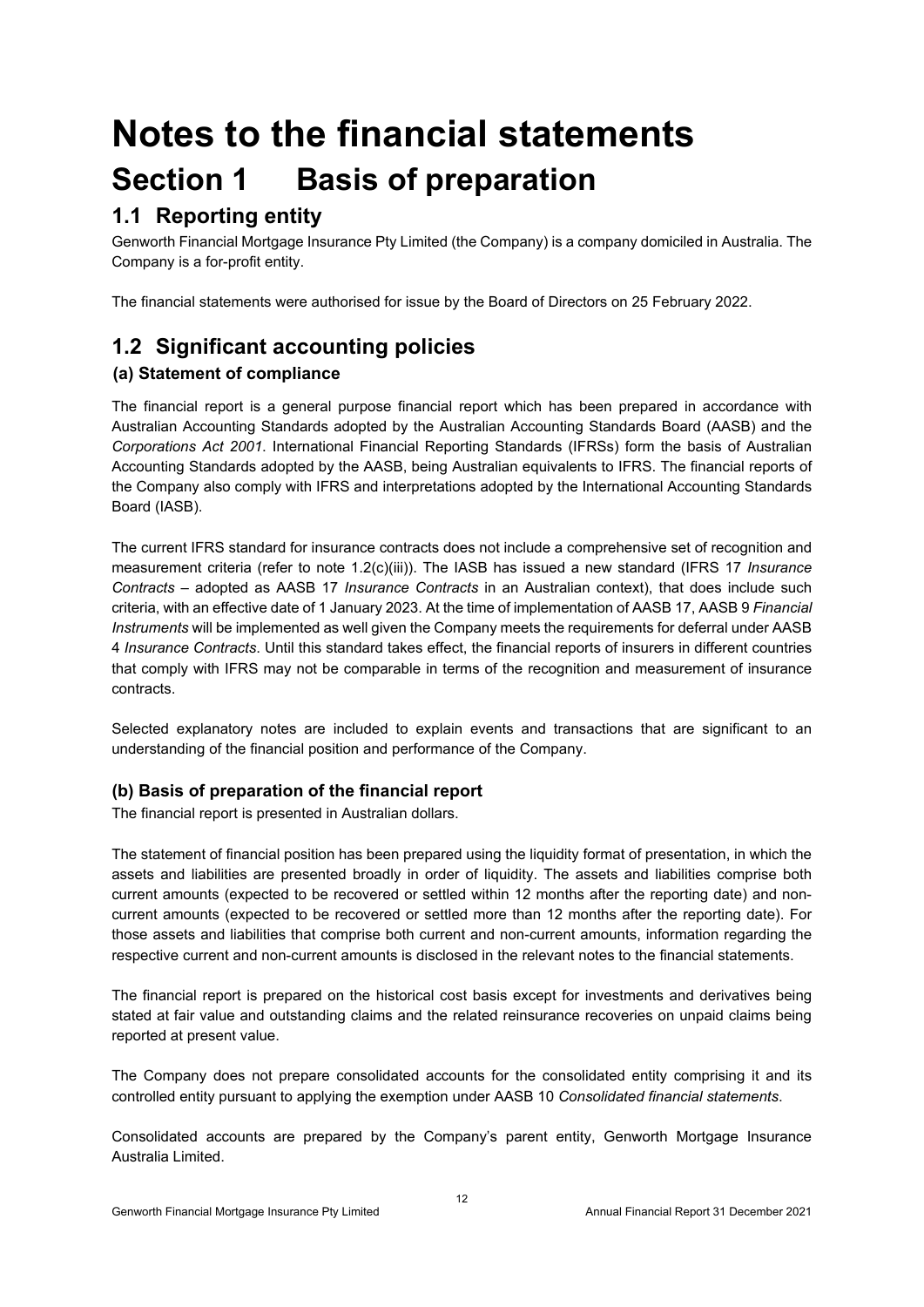#### **(c) Accounting policies adopted**

The accounting policies adopted in the preparation of this financial report have been applied consistently by the Company and are the same as those applied for the previous reporting year, unless otherwise stated. The significant accounting policies adopted in the preparation of this financial report are set out within the relevant notes to the financial statements.

#### **(i) New and amended standards adopted by the Company**

There are additional new accounting standards and interpretations, effective on or after 1 January 2021 (refer to the table below) which were adopted by the Company. The adoption of these standards did not have a material effect on the Company's financial statements.

|             | New standards, amendments and interpretations                                               | Operative date |
|-------------|---------------------------------------------------------------------------------------------|----------------|
| AASB 2020-8 | Amendments to Australian Accounting Standards - Interest Rate<br>Benchmark Reform - Phase 2 | 1 January 2021 |

#### **(ii) New accounting standards and amendments issued but not yet effective**

There are various new accounting standards, amendments and interpretations noted below which are effective for annual periods beginning on or after 1 January 2022 and have not been applied in preparing these financial statements. An initial assessment of the financial impact of these standards and amendments has been undertaken and they are not expected to have a material impact on the Company's financial statements, except for AASB 17.

|                              | New standards, amendments and interpretations                                                                                               | <b>Operative date</b>                       |
|------------------------------|---------------------------------------------------------------------------------------------------------------------------------------------|---------------------------------------------|
| AASB 17/<br>AASB 2020-5      | Insurance Contracts /<br>Amendments to Australian Accounting Standards – Insurance<br>Contracts                                             | 1 January 2023                              |
| AASB <sub>9</sub>            | <b>Financial Instruments</b>                                                                                                                | 1 January 2023<br>(subject to<br>exemption) |
| AASB 2020-1 / AASB<br>2020-6 | Amendments to Australian Accounting Standards – Classification<br>of Liabilities as Current or Non-current                                  | 1 January 2023                              |
| AASB 2021-2                  | Amendments to Australian Accounting Standards – Disclosure of<br>Accounting Policies and Definition of Accounting Estimates                 | 1 January 2023                              |
| AASB 2021-5                  | Amendments to Australian Accounting Standards - Deferred Tax<br>related to Assets and Liabilities arising from a Single Transaction         | 1 January 2023                              |
| AASB 2017-5                  | Amendments to Australian Accounting Standards - Effective Date<br>of Amendments to AASB 10 and AASB 128 and Editorial<br>Corrections        | 1 January 2022                              |
| AASB 2020-3                  | Amendments to Australian Accounting Standards - Annual<br>Improvements 2018-2020 and Other Amendments                                       | 1 January 2022                              |
| AASB 2014-10                 | Amendments to Australian Accounting Standards – Sale or<br>Contribution of Assets between an Investor and its Associate or<br>Joint Venture | 1 January 2022                              |

#### **(iii) AASB 17 Insurance Contracts**

AASB 17, the new accounting standard for insurance contracts, was adopted by the Australian Accounting Standards Board in July 2020. Various implementation and interpretation matters are still being discussed by various stakeholders at the AASB 17 Transition Resource Group. At this stage, it is not expected that those discussions will lead to further changes to AASB 17. The first applicable annual reporting period for the Company will be for the year ending 31 December 2023, with the comparative period for the year ending 31 December 2022 and the Statement of Financial Position at 1 January 2022.

The Company continues to progress its AASB 17 implementation program including the detailed impact assessment of the new standard and the requirements to implement and modify systems and processes for adoption on 1 January 2023. As at the date of this report, key aspects considered under the Company's detailed impact assessment of the new standard include: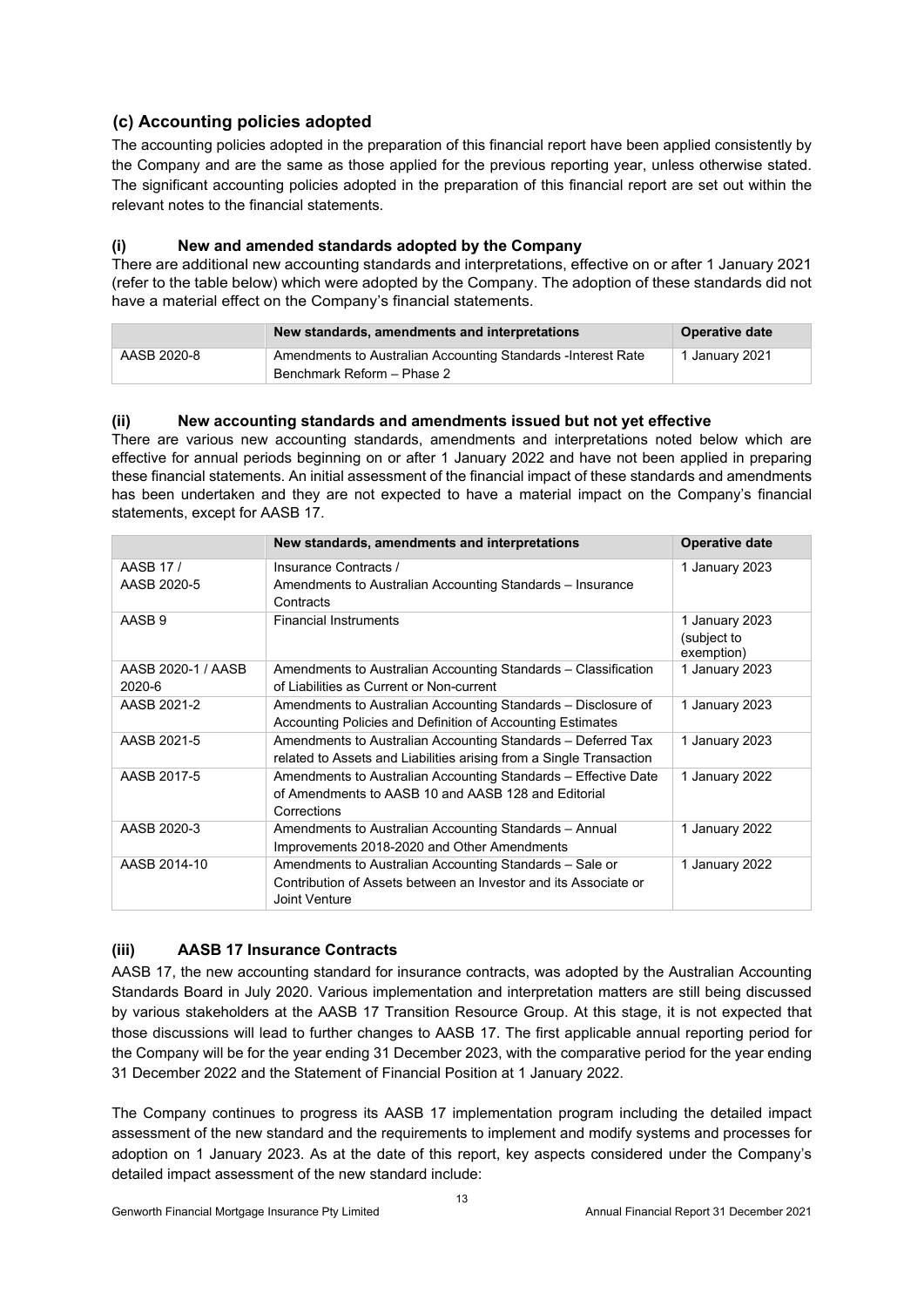- **Insurance contracts**  the Company currently comprises a single portfolio, of insurance contracts with similar risks which are managed together. The Company expects that all its contracts considered to be insurance contracts under AASB 1023 will continue to be accounted for as insurance contracts under AASB 17. Under AASB 17, the insurance contract portfolio is required to be disaggregated to a more granular level into underwriting years and levels of profitability at inception. For the Company's direct insurance business, the insurance contract is expected to be deemed at the borrower level (as opposed to the lender policyholder) as the Company has the ability to accept or reject individual applications. For the Company's reinsurance business, the insurance contract is expected to be at the lender policyholder level. The Company is expecting to include direct contracts issued and reinsurance contracts issued in different groups;
- **Level of aggregation** the Company's single portfolio of insurance contracts needs to be disaggregated by underwriting years, with a further breakdown for contracts considered onerous (unprofitable);
- **Measurement overview**  AASB 17 also introduces a new general measurement model for accounting of insurance contracts based on fulfilment cashflows (discounted future cash flows risk adjusted for non-financial risk) and contractual service margin (CSM). The application of a simplified approach is permitted in certain circumstances, although the vast majority of insurance contracts underwritten by the Company are not expected to meet the requirements of the simplified approach due to their long-term coverage period;
- **Fulfillment cash flows** all future fulfilment cash flows relating to in-force insurance contracts need to be estimated and recognised within the insurance contract liabilities;
- **CSM** for each group of insurance contracts, the expected future profit is included within the insurance contract liability and represents the CSM. The CSM is released to insurance revenue over the coverage period as the insurance service is provided by the Company. The provision of insurance service, which underpins the recognition of the CSM, is expected to be based on several factors including the estimated negative equity within the portfolio (shortfall of the property value compared to the outstanding loan balance). This is expected to be estimated by adjusting the outstanding loan balance by severity factors, informed by past experience. These assumptions will be reviewed on a regular basis;
- **Risk adjustment** the insurance liability also includes a risk adjustment for non-financial risk under AASB 17 to reflect the compensation that the entity requires for bearing uncertainty about the amount and timing of the cash flows. The risk adjustment is expected to be determined using a confidence level approach to measure insurance contract liabilities;
- **Discounting** the fulfilment cash flows within the insurance contract liability is expected to be discounted using discount rates that are based on market rates at the valuation date. The Company expects to recognise the insurance finance expense (effect of unwinding the discounting impact and the changes in discount rates) fully in profit or loss, as opposed to disaggregating it between profit or loss and other comprehensive income. This would ensure the most effective matching with the investment portfolio which is expected to be measured at fair value through profit or loss upon adoption of AASB 9 as disclosed in note 1.2(c)(iv); and
- **Presentation and disclosures** AASB 17 introduces substantial changes to the presentation and disclosures of the financial statements. The disclosures are expected to be more extensive, requiring increased granularity and analysis of movements.

In December 2021, the Australian Prudential Regulation Authority (APRA) has issued a second Quantitative Impact Study (QIS), as part of its ongoing work to update its prudential and reporting standard in light of the adoption of AASB 17. APRA has invited all the insurance companies to participate in the QIS, on a best endeavours basis, with responses due by 31 March 2022. APRA has indicated that the updates to its prudential and reporting framework were not intended to alter the minimum capital levels required to be held by insurance companies.

The requirements of AASB 17 are complex and the Companys expectations noted above are subject to change as it continues to assess the impact of the standard and interpretation developments. Regulators are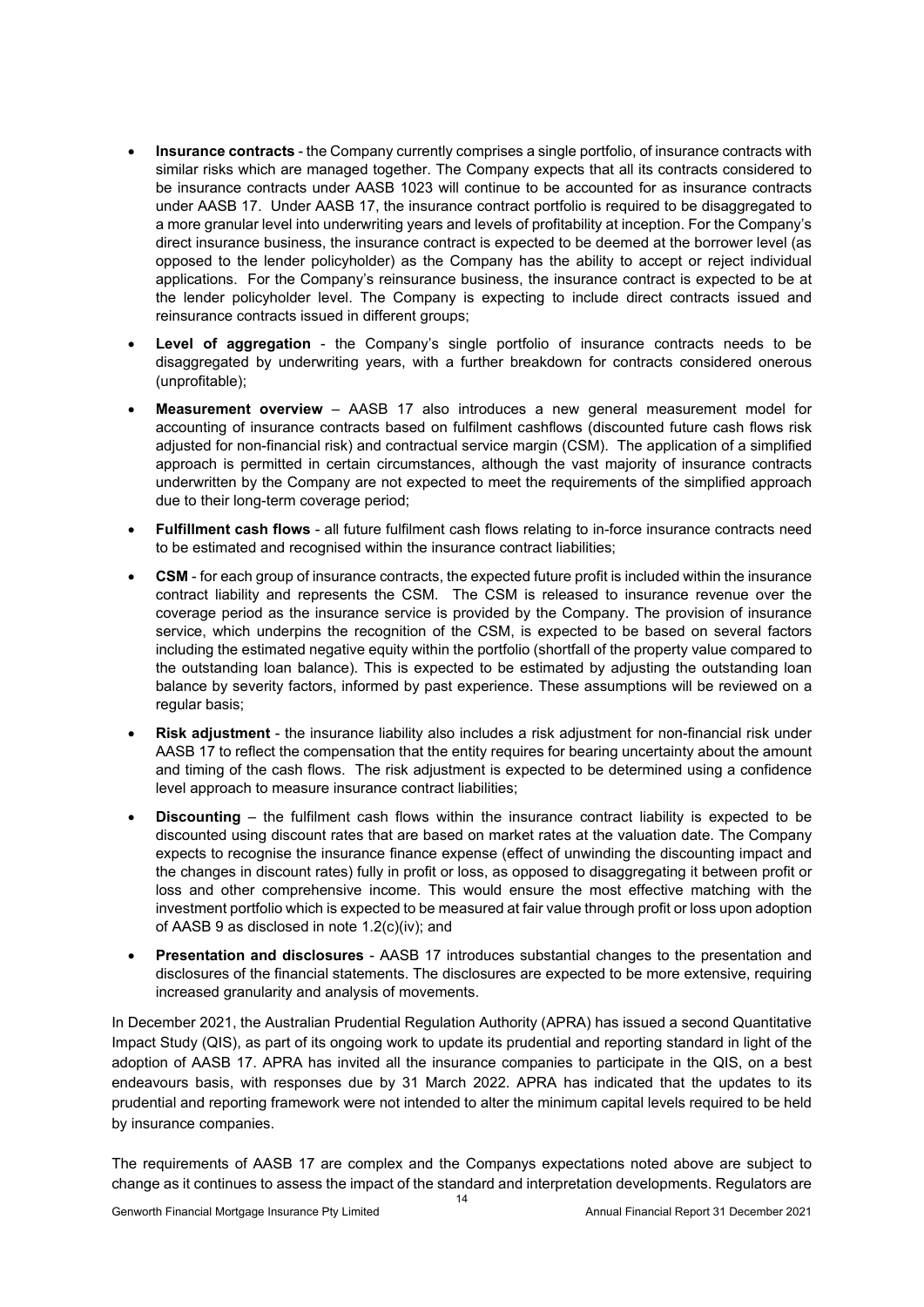considering their response to the new standard which may result in changes to the prudential and reporting standards, as well as the *Income Tax Assessment Act 1997*. The Company continues to closely monitor all these developments and to assess the financial impacts of the standard on the Company.

The Company expects the timing of recognition of profit will change under AASB 17 due to the different valuation method used to determine the insurance liability. This could lead to a significant change in the net asset position on transition at 1 January 2023. At the date of this report, the financial impact of adopting AASB 17 remains uncertain and cannot be reasonably estimated by the Company.

#### **(iv) AASB 9 Financial Instruments**

AASB 9 applies to annual reporting periods beginning on or after 1 January 2018. The Company is allowed to apply the temporary exemption from AASB 9 as it has not previously adopted any version of AASB 9 and its activities are predominantly connected with insurance, as prescribed by AASB 4 Insurance Contracts (i.e. at 31 December 2015, the carrying amount of the Company's insurance liabilities, including insurance debt instruments, was significant compared to the total carrying amount of all its liabilities and the percentage of the total carrying amount of its liabilities connected with insurance relative to the total carrying amount of all its liabilities was greater than 90%).

The AASB (in line with the IASB) extended the temporary exemption from the adoption of AASB 9 to reporting periods beginning 1 January 2023, for companies meeting these criteria. The Company, having met those criteria, has deferred the adoption of AASB 9 and is expecting to adopt AASB 9 at the same time as AASB 17.

AASB 9 introduces changes to the classification and measurements of financial instruments, replaces the 'incurred losses' impairment model with a new 'expected loss' model when recognising expected credit losses on financial assets, and includes new general hedge accounting requirements.

The Company's investments are currently designated at fair value through profit or loss on initial recognition and are subsequently remeasured to fair value at each reporting date, reflecting the business model applied by the Company to manage and evaluate its investment portfolio on a fair value basis. Under the Company's current business model, it is expected the adoption of AASB 9 is likely to result in the investment portfolio continuing to be measured at fair value through profit or loss. Hence, the Company does not expect any material changes to the carrying value of its financial instruments upon the adoption of AASB 9.

#### **(d) Rounding off**

The Company is of a kind referred to in ASIC Corporations (Rounding in Financial/Directors' Reports) Instrument 2016/191 dated 24 March 2016 and, in accordance with that instrument, amounts in the financial statements and Directors' Report have been rounded off to the nearest thousand dollars, unless otherwise stated.

#### **(e) Critical accounting estimates and judgements**

The preparation of a financial report requires management to make judgements, estimates and assumptions that affect the application of policies and reported amounts of assets, liabilities, income and expenses. The estimates and associated assumptions are based on historical experience and various other factors that are believed to be reasonable in the circumstances, the results of which form the basis of making the judgements about carrying values of assets and liabilities that are not readily apparent from other sources.

These estimates and underlying assumptions are reviewed on an ongoing basis and actual results may vary from estimates. Revisions to accounting estimates are recognised in the period in which the estimate is revised if the revision affects only that period or in the period of the revision and future periods if the revision affects both current and future periods.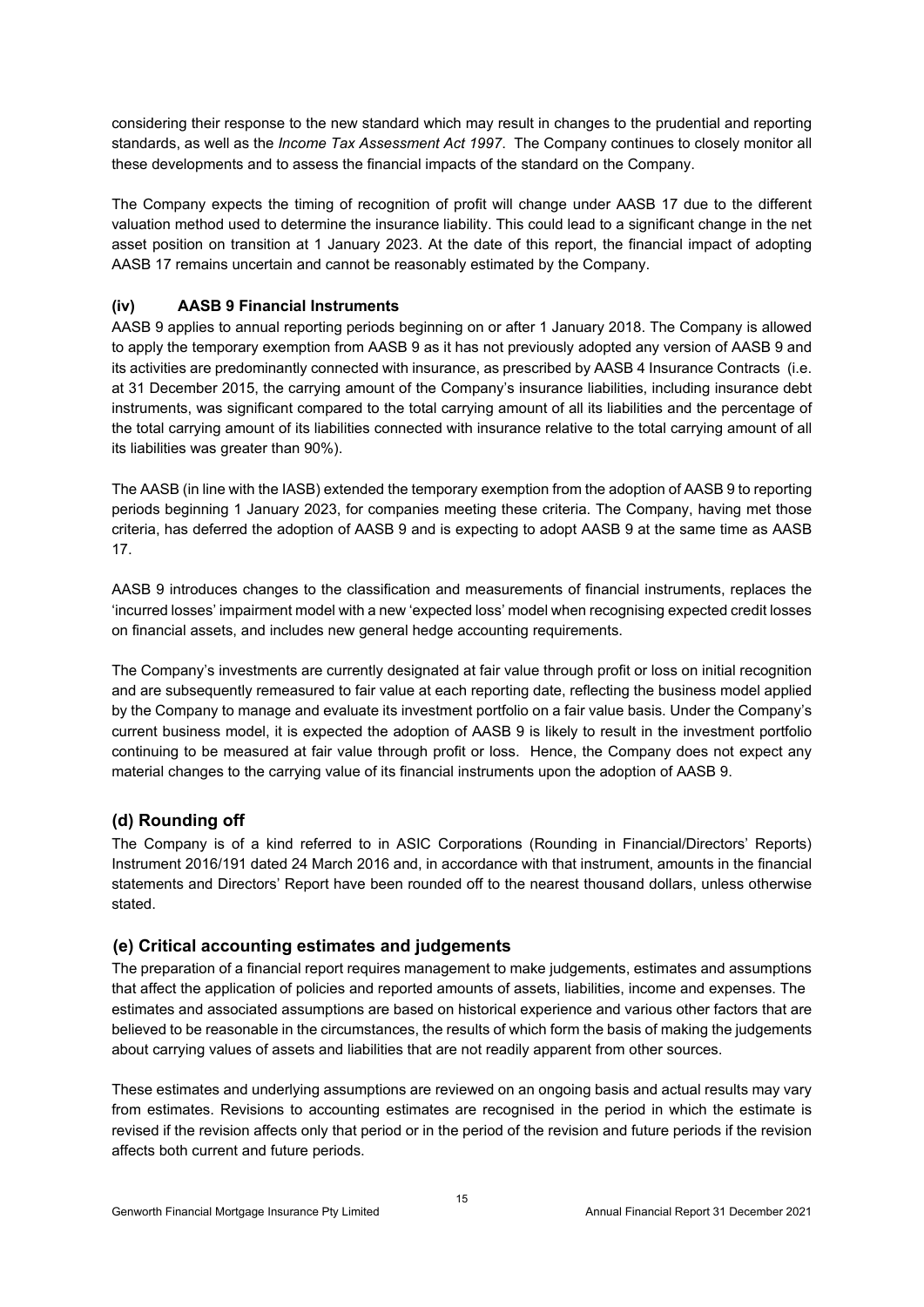Judgements made by management in the application of Australian Accounting Standards that have a significant effect on the financial report and estimates with a significant risk of material adjustment are discussed in note 4.7.

#### **COVID-19 pandemic**

The ongoing COVID-19 pandemic continues to impact the estimation uncertainty in the preparation of these financial statements. The Company has developed various accounting estimates in these financial statements based on forecasts of economic conditions which reflect expectations and assumptions as at 31 December 2021 about future events that the Directors believe are reasonable in the circumstances. There is a considerable degree of judgement involved in preparing these forecasts. The underlying assumptions are also subject to uncertainties which are often outside the control of the Company. Accordingly, actual economic conditions may be different from those forecast since anticipated events may not occur as expected, and the effect of those differences may significantly impact accounting estimates included in these financial statements.

The significant accounting estimates particularly impacted by these associated uncertainties are predominantly related to the:

- valuation of the Outstanding Claims Liability (refer to note 4.3 and 4.7);
- valuation of the Unearned Premium (refer to note 4.5 and 4.7);
- estimates of future claims and related expenses for the preparation of the Liability Adequacy Test (refer to note 4.6) and the Company's regulatory capital position (refer to note 4.8);
- recoverable amount assessments of Intangible Assets (refer to note 6.4);
- recoverable amount assessments of Goodwill (refer to note 6.5); and
- fair value measurement of investments (refer to note 2.2(d)).

The impact of the COVID-19 pandemic on accounting estimates is discussed in the relevant notes to the financial statements.

#### **(f) Comparative figures**

Comparative figures have been reclassified, where necessary, to conform to the basis of presentation and the classification used in the current year.

## **Section 2 Risk management**

This note presents information about the Company's objectives, policies and processes for measuring and managing risk.

## **2.1 Risk management framework**

The Board has overall responsibility for the establishment and oversight of the risk management framework. The Board has established a Risk Committee and an Audit Committee. The Risk Committee is responsible for developing and monitoring the Company's risk management policies and reports regularly to the Board on its activities. Furthermore, the Risk Committee assists the Board in providing an objective non-executive review and oversight of the implementation and ongoing operation of the Company's Risk Management Framework. The Risk Committee works closely with other Board Committees that have oversight of some material risks to ensure that all risks are identified and adequately managed.

The Audit Committee assists the Board in providing an objective non-executive review of the effectiveness of the Risk Management Framework, in relation to the management of material financial risks.

The Company's risk management policies are established to identify and assess the risks faced by the Company, to set appropriate risk limits and controls, and to monitor risks and adherence to limits. Risk management policies and systems are reviewed to reflect changes in market conditions and the Company's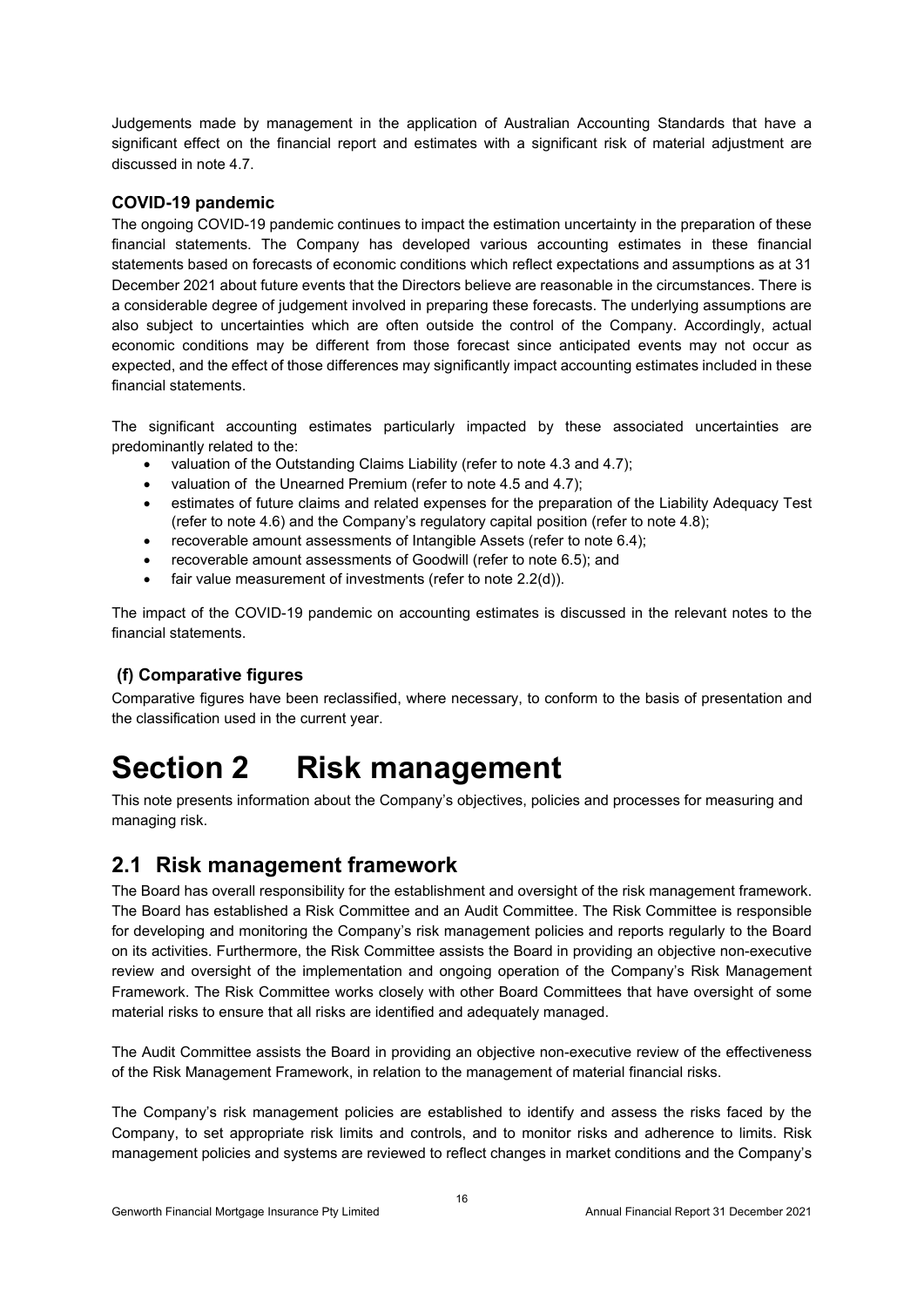activities. The Company, through its management policies and procedures, aims to develop a disciplined and constructive control environment in which all employees understand their roles and obligations.

Risk is managed primarily through appropriate pricing, product design, risk selection, investment strategies, financial strength ratings and reinsurance. It is vital that the Company closely monitors and responds to any changes in the general economic and commercial environment in which it operates.

### **2.2 Financial risk management**

The Company has exposure to market, credit and liquidity risks relating to its use of financial instruments.

#### **(a) Market risk**

Market risk is the risk that the market price of assets changes and the potential for such change to result in the actual market value of the Company's assets being adversely impacted.

#### **(i) Currency risk**

Currency risk is the risk of loss arising from an unfavourable movement in market exchange rates. The Company is exposed to currency risk on its investments in debt securities, in receivables and payables denominated in a currency other than Australian dollars and the net investment in foreign branch operations. The currencies giving rise to the risk are United States dollars and New Zealand dollars (2020: United States dollars, Euros and New Zealand dollars).

The Company used forward foreign exchange contracts to mitigate currency risk arising from interest bearing securities denominated in currencies other than Australian dollars. The risk management processes required both Board and regulatory approvals. Transactions are subject to close senior management scrutiny in addition to the regular risk management and monitoring processes. Derivatives are used only for approved purposes and are subject to delegated authority levels provided to management. The level of derivative exposure is reviewed on an ongoing basis. Appropriate segregation of duties exists with respect to derivative use and compliance with policy, limits and other requirements are closely monitored.

The potential impact on the Company's profit or loss (before tax) resulting from a 10% depreciation or appreciation of the Australian dollar (AUD) compared with selected currencies, net of related derivatives at the reporting date, assuming all other variables remain constant, is shown below.

|                      |                  | 2021                     |        | 2020   |
|----------------------|------------------|--------------------------|--------|--------|
|                      | $+10%$<br>$-10%$ |                          | $+10%$ | -10%   |
|                      | \$'000           | \$'000                   | \$'000 | \$'000 |
| New Zealand dollar   | (160)            | 160                      | 79)    | 79     |
| United States dollar | (14)             | 14                       | (185)  | 185    |
| Euros                | -                | $\overline{\phantom{0}}$ | 201    | (201)  |

#### **(ii) Cash flow and fair value interest rate risk**

The Company is exposed to interest rate risk primarily arising from interest bearing assets. Assets with floating interest rate expose the Company to cash flow interest rate risk. Fixed interest rate assets expose the Company to fair value interest rate risk.

The Company's strategy is to invest predominantly in high quality, liquid debt securities and cash and to actively manage the duration.

The investment portfolios are actively managed to achieve a balance between cash flow interest rate risk and fair value interest rate risk bearing in mind the need to meet the liquidity requirements of the insurance business.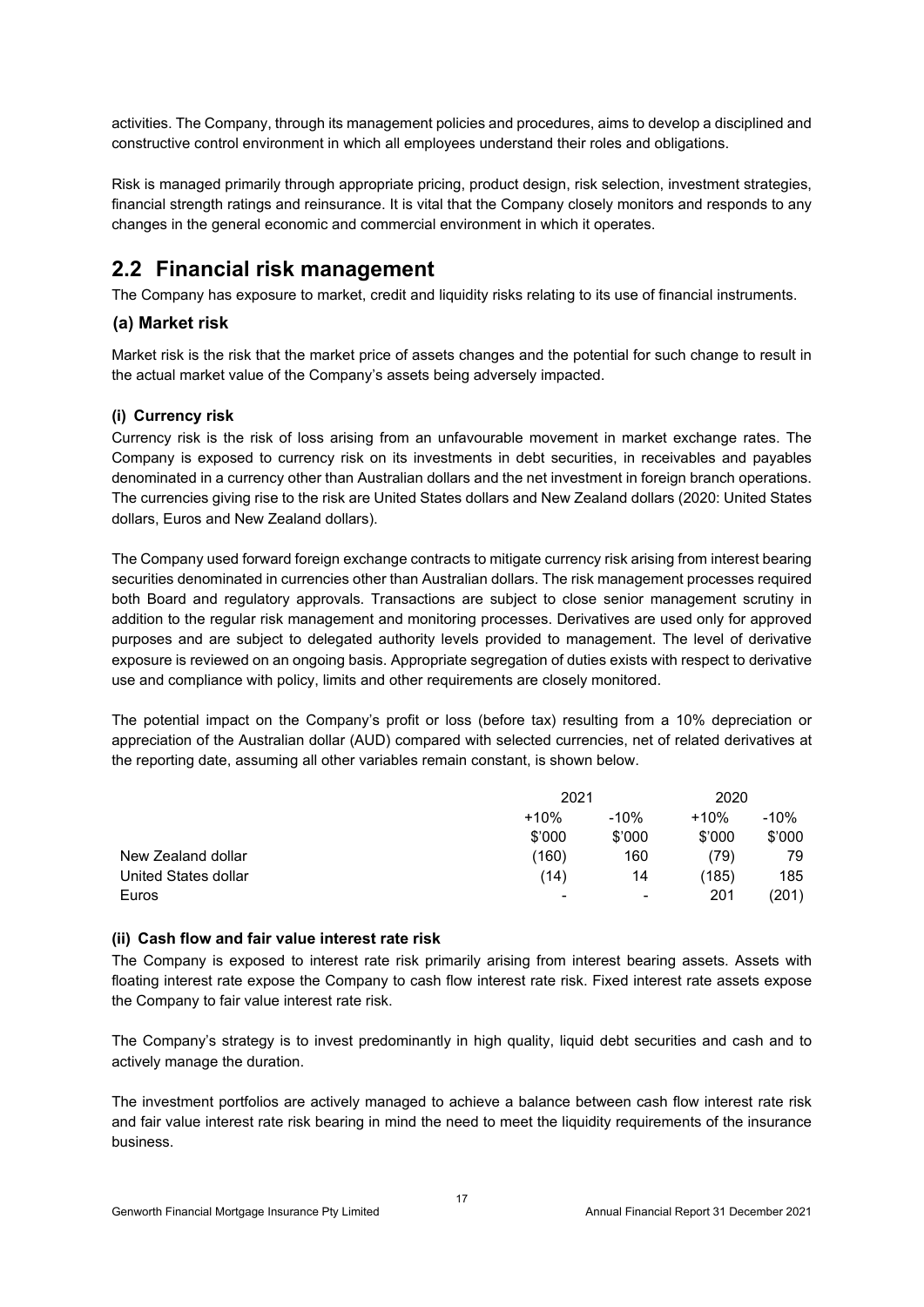The Company has exposure to interest rate risk on its term subordinated notes. The interest rate on these notes is reset quarterly.

The potential impact of movements in interest rates on the Company's profit or loss resulting from 50 basis points (2020: 50 basis points) increase or decrease in interest rates on interest bearing assets, assuming all other variables remain constant, are shown below:

|                         | 2021      |           |           | 2020   |
|-------------------------|-----------|-----------|-----------|--------|
|                         | $+50$ bps | $-50$ bps | +50bps    | -50bps |
|                         | \$'000    | \$'000    | \$'000    | \$'000 |
| Interest bearing assets | (33, 222) | 33.222    | (42, 167) | 42.167 |

#### **(iii) Equity price risk**

Price risk is the risk that the fair value of a financial asset will fluctuate because of changes in market prices, rather than changes in interest rates and/or exchange rates. These price movements may be caused by factors specific to the individual financial asset or its issuer, or factors affecting all similar financial assets traded on the market. The Company has exposure to equity price risk through investment in equities and equity unit trusts.

The potential impact of movements in price risk on the Company's profit or loss (before tax) as resulting from a 10% increase or decrease in the value of equity securities at reporting date are shown below:

|                                             | 2021   |          | 2020   |           |
|---------------------------------------------|--------|----------|--------|-----------|
|                                             | $+10%$ | $-10\%$  | $+10%$ | -10%      |
|                                             | \$'000 | \$'000   | \$'000 | \$'000    |
| Investments – unit trusts equity securities | 17.501 | (17.501) | 11,631 | (11, 631) |
| Investments – unlisted equities             | 767    | (767)    | 967    | (967)     |

#### **(b) Credit risk**

Credit risk is the risk of default by borrowers and transactional counterparties as well as the loss of value of assets due to deterioration in credit quality. The Company's credit risk arises predominantly from investment activities and the amounts are as indicated by the carrying amounts of the financial assets.

The Company's investment portfolio comprises 84% (2020: 80%) of total securities and cash with counterparties having a rating of A- or better. The Company does not expect any investment counterparties to fail to meet their obligations given their strong credit ratings.

The credit quality of financial assets that are neither past due nor impaired is assessed by reference to external credit ratings (if available) or to historical information about counterparty default rates. As at balance date there were no assets past due.

The ratings in the following table are the lower equivalent rating of either Standard and Poor's or Moody's.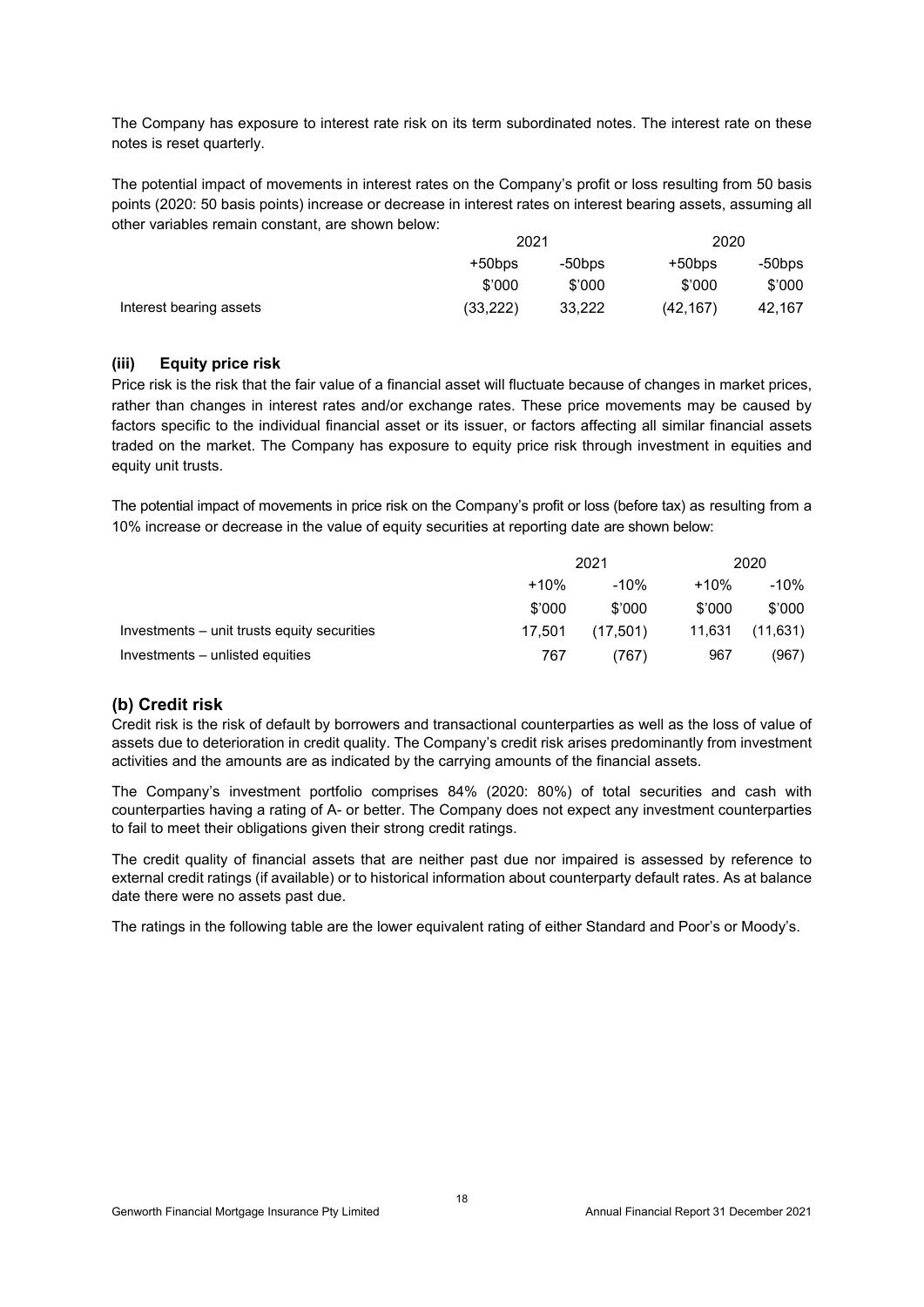|                                                | 2021      | 2020      |
|------------------------------------------------|-----------|-----------|
|                                                | \$'000    | \$'000    |
| Cash at bank and short-term deposits           |           |           |
| <b>AAA</b>                                     | 25,088    | 13,176    |
| AA                                             | 186,582   | 143,147   |
| A                                              | 105,558   | 23,975    |
|                                                | 317,228   | 180,298   |
| Investments (excluding short-term deposits and |           |           |
| equities)                                      |           |           |
| AAA                                            | 850,633   | 1,037,638 |
| AA                                             | 954,878   | 906,963   |
| A                                              | 931,029   | 583,671   |
| <b>BBB</b>                                     | 399,780   | 519,831   |
| <b>BB</b>                                      |           | 14,590    |
|                                                | 3,136,320 | 3,062,693 |
| <b>Accrued interest receivable</b>             |           |           |
| AAA                                            | 2,679     | 5,407     |
| AA                                             | 7,362     | 8,178     |
| A                                              | 3,425     | 2,529     |
| <b>BBB</b>                                     | 1,766     | 3,315     |
| <b>BB</b>                                      |           | 200       |
| Not rated                                      | 1,448     | 815       |
|                                                | 16,680    | 20,444    |
| <b>Trade and other receivables</b>             |           |           |
| <b>Premium receivables</b>                     |           |           |
| AA                                             | 3,831     | 163       |
| Not rated                                      | 5,618     | 11,231    |
| Other receivables                              |           |           |
| A                                              | 3,723     | 33,834    |
| Not rated                                      | 3,980     | 9,089     |
|                                                | 17,152    | 54,317    |

#### **(c) Liquidity risk**

Liquidity risk is the risk of having insufficient cash resources to meet payment obligations to policyholders and creditors without affecting the daily operations or the financial condition of the Company.

Management of liquidity risk includes asset and liability management strategies. The assets held to back insurance liabilities consist predominantly of highly rated fixed income securities which can generally be readily sold or exchanged for cash. The assets are managed to effectively match the interest rate maturity profile with the expected pattern of claims payments.

The money market securities are restricted to investment grade securities with concentrations of investments managed in accordance with investment mandates.

| 2021                         | Less than 1 year | 1 - 5 years | Total   |
|------------------------------|------------------|-------------|---------|
| <b>Financial liabilities</b> | \$'000           | \$'000      | \$'000  |
| Trade and other payables     | 80,781           | 983         | 81,764  |
| Reinsurance payable          | 10.992           | ۰           | 10,992  |
| Lease liabilities            | 4.922            | 2.741       | 7,663   |
|                              | 96.695           | 3.724       | 100,419 |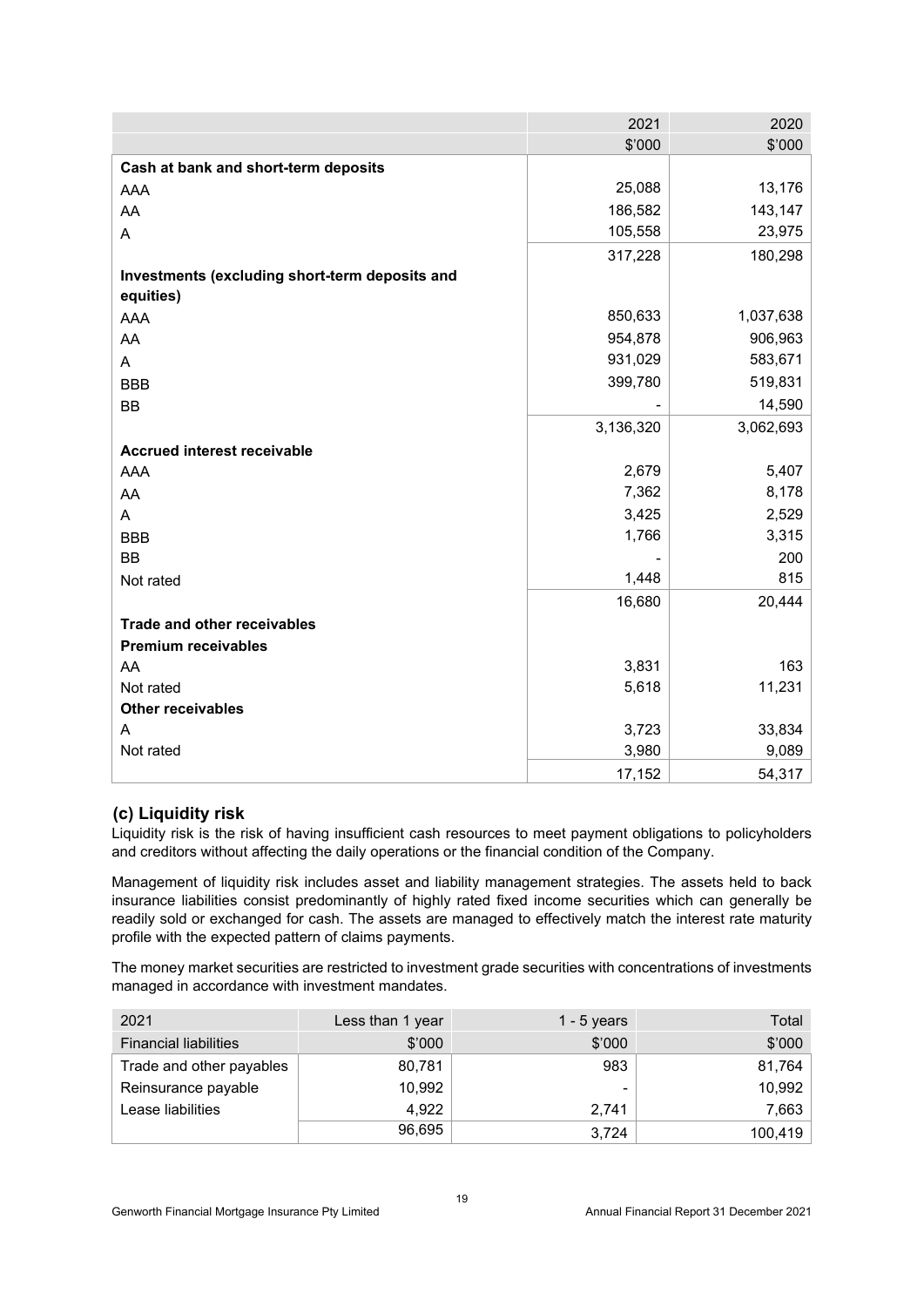| 2020                         | Less than 1 year | 1 - 5 years | Total  |
|------------------------------|------------------|-------------|--------|
| <b>Financial liabilities</b> | \$'000           | \$'000      | \$'000 |
| Trade and other payables     | 47,750           | 942         | 48,692 |
| Reinsurance payable          | 11,283           | -           | 11,283 |
| Lease liabilities            | 4.978            | 7,346       | 12,324 |
|                              | 64.011           | 8.288       | 72,299 |

Interest bearing liabilities which is classified as financial liabilities are separately disclosed in note 5.2.

#### **(d) Fair value measurements**

#### **Accounting policies**

The valuation methodologies of assets valued at fair value are summarised below:

- *Cash assets and bank overdrafts* are carried at face value of the amounts deposited or drawn.
- *Interest bearing securities, derivatives and unlisted equities* are initially recognised at fair value, determined as the quoted cost at date of acquisition. They are subsequently remeasured to fair value at each reporting date. For securities traded in an active market, fair value is determined by reference to published bid price quotations. For securities not traded and securities traded in a market that is not active, fair value is determined using valuation techniques with the most common technique being reference to observable market data using the fair values of recent arm's length transactions involving the same or similar instruments. In the absence of observable market information, unobservable inputs which reflect management's view of market assumption are used. Valuation techniques maximise the use of observable inputs and minimise the use of unobservable inputs.
- *Unlisted unit trusts securities* are valued using quoted current unit prices as advised by the responsible entity, trustee or equivalent of the investment vehicle*.*

#### *Financial assets backing general insurance liabilities*

The assets backing general insurance liabilities are those assets required to cover the technical insurance liabilities (outstanding claims and unearned premium) plus an allowance for capital adequacy.

The Company has designated the assets backing general insurance activities based on its function. Initially insurance technical balances are offset against the required assets with all additional assets required being allocated based on liquidity.

In accordance with the Company's investment strategy, the Company actively monitors the average duration of the notional assets allocated to insurance activities to ensure sufficient funds are available for claim payment obligations.

The Company accounts for financial assets and all assets backing insurance activities at fair value through profit or loss, with any unrealised gains and losses recognised in the statement of comprehensive income.

#### *Financial assets not backing general insurance liabilities*

Investments not backing insurance liabilities are designated as financial assets at fair value through profit or loss on the same basis as those backing insurance liabilities.

#### *Derivative financial instruments*

The Company used forward foreign exchange contracts to hedge currency exposures arising from interest bearing securities denominated in currencies other than Australian dollars, with both the foreign exchange and derivatives impact reported through profit or loss. Derivatives are used solely to manage risk exposure and are not used for trading or speculation.

Derivatives are initially recognised at trade date at fair value and attributable transaction costs are recognised in profit or loss as incurred. Subsequent to initial recognition, derivatives are measured at fair value through profit or loss. The investment related derivatives are presented together with the underlying investments or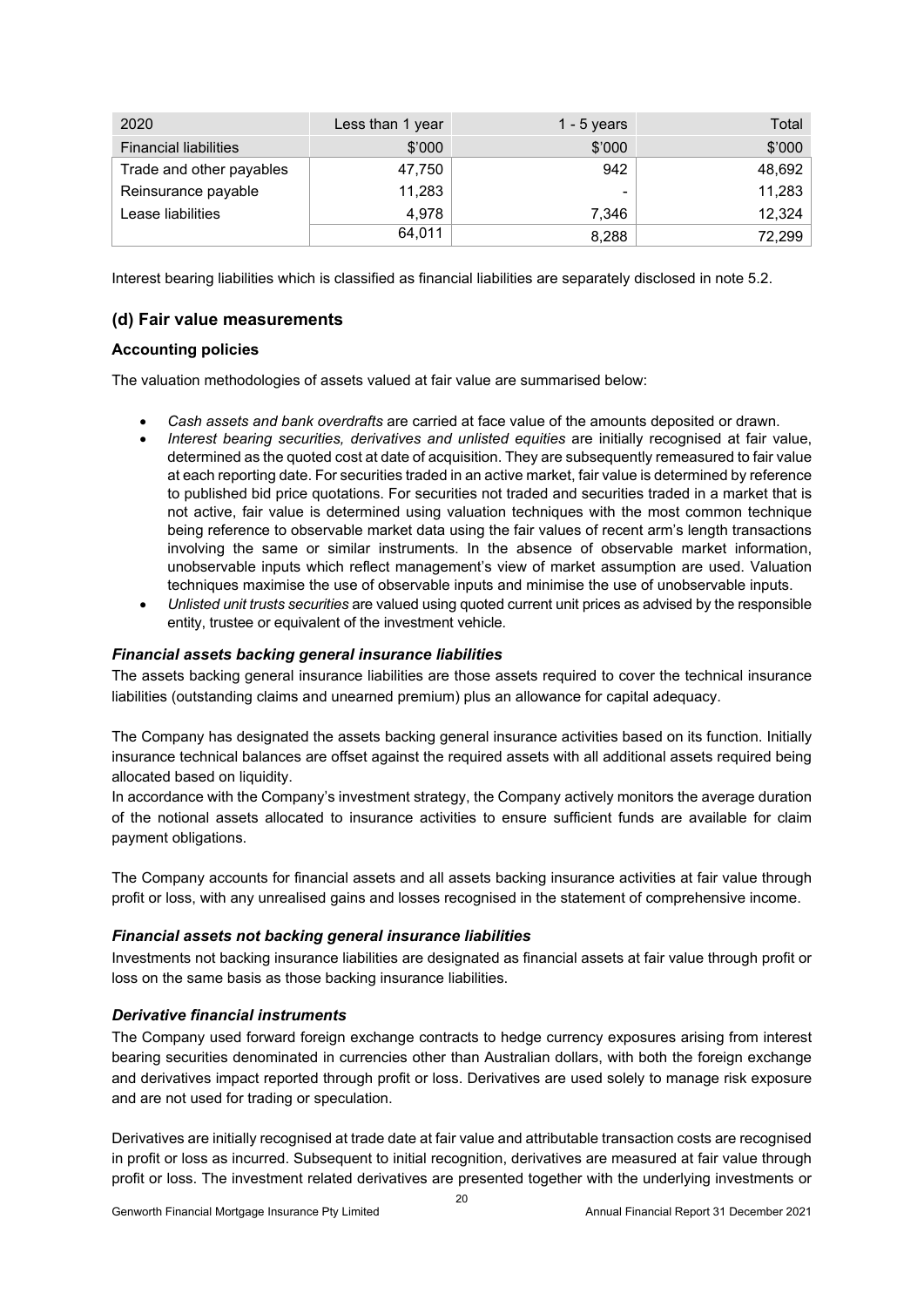as payables when the fair value is negative. Forward foreign exchange contracts are determined using observable inputs (level 2 in the fair value hierarchy).

The following table presents investments that are measured and recognised at fair value:

#### **Investments**

|                                                  | 2021      | 2020      |
|--------------------------------------------------|-----------|-----------|
|                                                  | \$'000    | \$'000    |
| <b>Fixed interest rate</b>                       |           |           |
| Short-term deposits                              | 279,489   | 97,216    |
| Australian government and state government bonds | 1,063,850 | 1,433,219 |
| Corporate bonds and others                       | 790,286   | 864,136   |
|                                                  | 2,133,625 | 2,394,571 |
| <b>Floating interest rate</b>                    |           |           |
| Short-term deposits                              |           | 251       |
| Corporate bonds and others                       | 1,282,183 | 747,867   |
|                                                  | 1,282,183 | 748,118   |
| <b>Derivatives</b>                               |           |           |
| Investment related derivatives                   |           | 17,471    |
| <b>Equity securities</b>                         |           |           |
| Unlisted unit trust                              | 175,015   | 116,306   |
| Unlisted equities                                | 7,674     | 9,666     |
|                                                  | 182,689   | 125,972   |
| <b>Total investments</b>                         | 3,598,497 | 3,286,132 |
| <b>Comprising:</b>                               |           |           |
| Current                                          | 865,259   | 364,977   |
| Non-current                                      | 2,550,549 | 2,795,183 |
| Equities                                         | 182,689   | 125,972   |
|                                                  | 3,598,497 | 3,286,132 |

There were \$180.0 million of undrawn commitments to an externally managed unlisted infrastructure fund at 31 December 2021 (2020: nil).

Since the fair value of the majority of the Company's investments is determined based on observable market data, this measurement basis has not changed as a result of COVID-19.

#### **Fair value hierarchy**

The Company investments carried at fair value have been classified under the three levels of the AASB 13 fair value hierarchy as follows:

- Level 1 Quoted prices in an active market: Fair value investments which are quoted in active and known markets. The quoted prices are those at which transactions have regularly and recently taken place within such markets.
- Level 2 Valuation techniques with observable parameters: Fair value investments using inputs other than quoted prices within Level 1 that are observable either directly or indirectly.
- Level 3 Valuation techniques with significant unobservable parameters: Fair value investments using valuation techniques that include inputs that are not based on observable market data. This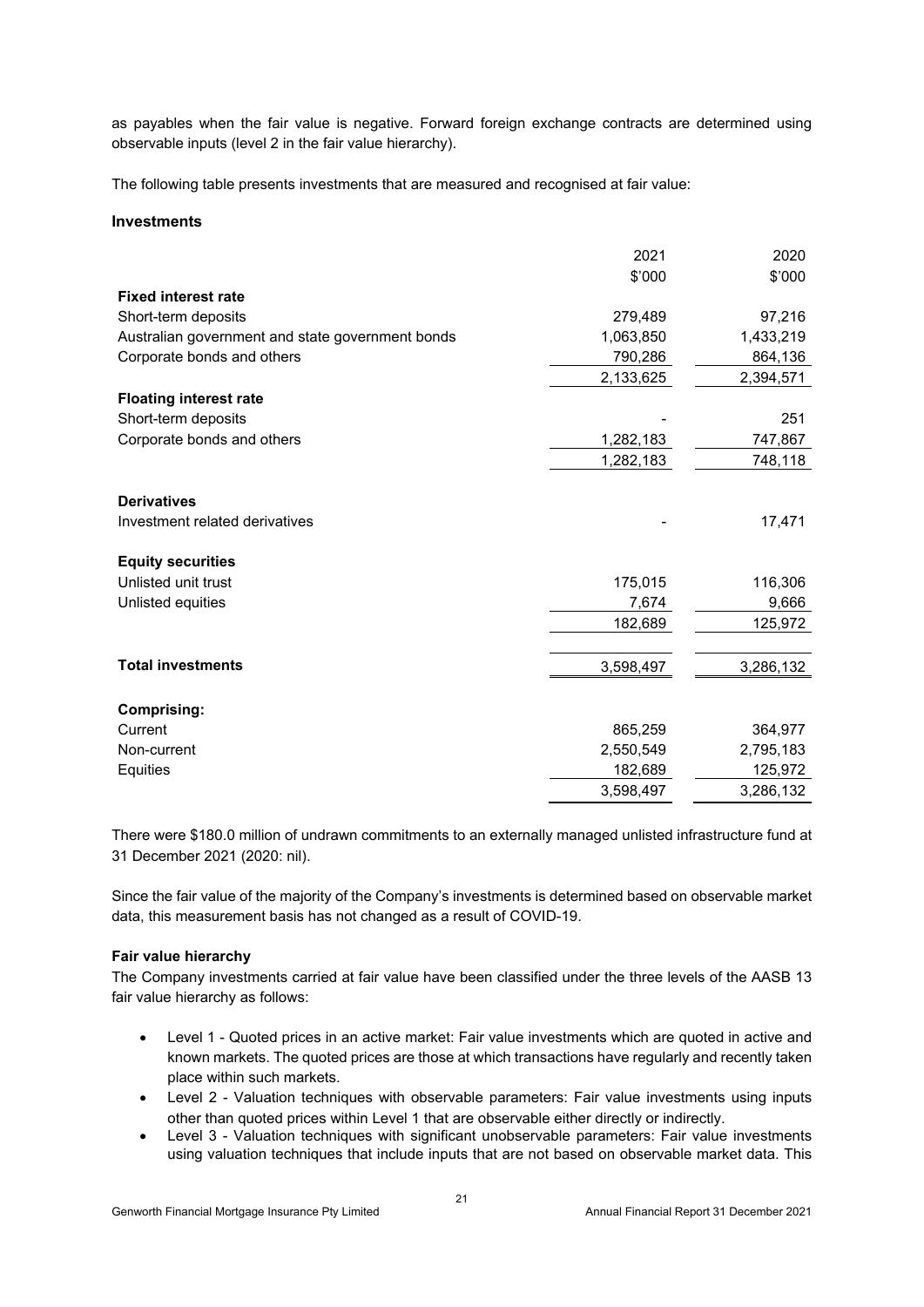category includes unlisted equities. The fair value has been assessed based on the most recent capital raising price of the unlisted equity investment.

| 2021                                                 | Level 1        | Level 2   | Level 3 | Total     |
|------------------------------------------------------|----------------|-----------|---------|-----------|
|                                                      | \$'000         | \$'000    | \$'000  | \$'000    |
| <b>Financial instruments</b>                         |                |           |         |           |
| Australian government and state-<br>government bonds | $\overline{a}$ | 1,063,850 | -       | 1,063,850 |
| Corporate bonds and others                           | -              | 2,072,469 |         | 2,072,469 |
| Short-term deposits                                  | 279,489        |           |         | 279,489   |
| Unlisted unit trusts                                 | -              | 175,015   |         | 175,015   |
| Unlisted equities                                    | -              |           | 7,674   | 7,674     |
| Total                                                | 279.489        | 3,311,334 | 7.674   | 3,598,497 |

| 2020                                                 | Level 1        | Level 2   | Level 3 | Total     |
|------------------------------------------------------|----------------|-----------|---------|-----------|
|                                                      | \$'000         | \$'000    | \$'000  | \$'000    |
| <b>Financial instruments</b>                         |                |           |         |           |
| Australian government and state-<br>government bonds |                | 1,433,219 |         | 1,433,219 |
| Corporate bonds and others                           |                | 1,612,003 |         | 1,612,003 |
| Short-term deposits                                  | 97,467         |           |         | 97,467    |
| Derivative assets                                    | $\overline{a}$ | 17,471    |         | 17,471    |
| Unlisted unit trusts                                 | -              | 116,306   |         | 116,306   |
| Unlisted equities                                    | $\overline{a}$ |           | 9,666   | 9,666     |
| Total                                                | 97.467         | 3,178,999 | 9,666   | 3,286,132 |

There have not been any transfers between levels during the current and prior years.

The reconciliation from the beginning balances to the ending balances for fair value measurements in Level 3 of the fair value hierarchy is set out in the table below:

|                              | Balance at 1 | <b>Purchases</b>         | <b>Disposals</b>         | Movement in | Balance at 31 |
|------------------------------|--------------|--------------------------|--------------------------|-------------|---------------|
|                              | January      |                          |                          | fair value  | December      |
|                              | 2021         |                          |                          |             | 2021          |
| 2021                         | \$'000       | \$'000                   | \$'000                   | \$'000      | \$'000        |
| <b>Financial Instruments</b> |              |                          |                          |             |               |
| Unlisted equities            | 9,666        | $\overline{\phantom{a}}$ | $\overline{\phantom{0}}$ | (1,992)     | 7,674         |
| Total                        | 9,666        | $\overline{\phantom{0}}$ | $\overline{\phantom{0}}$ | (1,992)     | 7,674         |

|                              | Balance at 1 | Purchases                | <b>Disposals</b>         | Movement in | Balance at 31 |
|------------------------------|--------------|--------------------------|--------------------------|-------------|---------------|
|                              | January      |                          |                          | fair value  | December      |
|                              | 2020         |                          |                          |             | 2020          |
| 2020                         | \$'000       | \$'000                   | \$'000                   | \$'000      | \$'000        |
| <b>Financial Instruments</b> |              |                          |                          |             |               |
| Unlisted equities            | 4,000        | $\overline{\phantom{a}}$ | $\overline{\phantom{0}}$ | 5,666       | 9,666         |
| Total                        | 4,000        | $\overline{\phantom{0}}$ | $\overline{\phantom{0}}$ | 5,666       | 9,666         |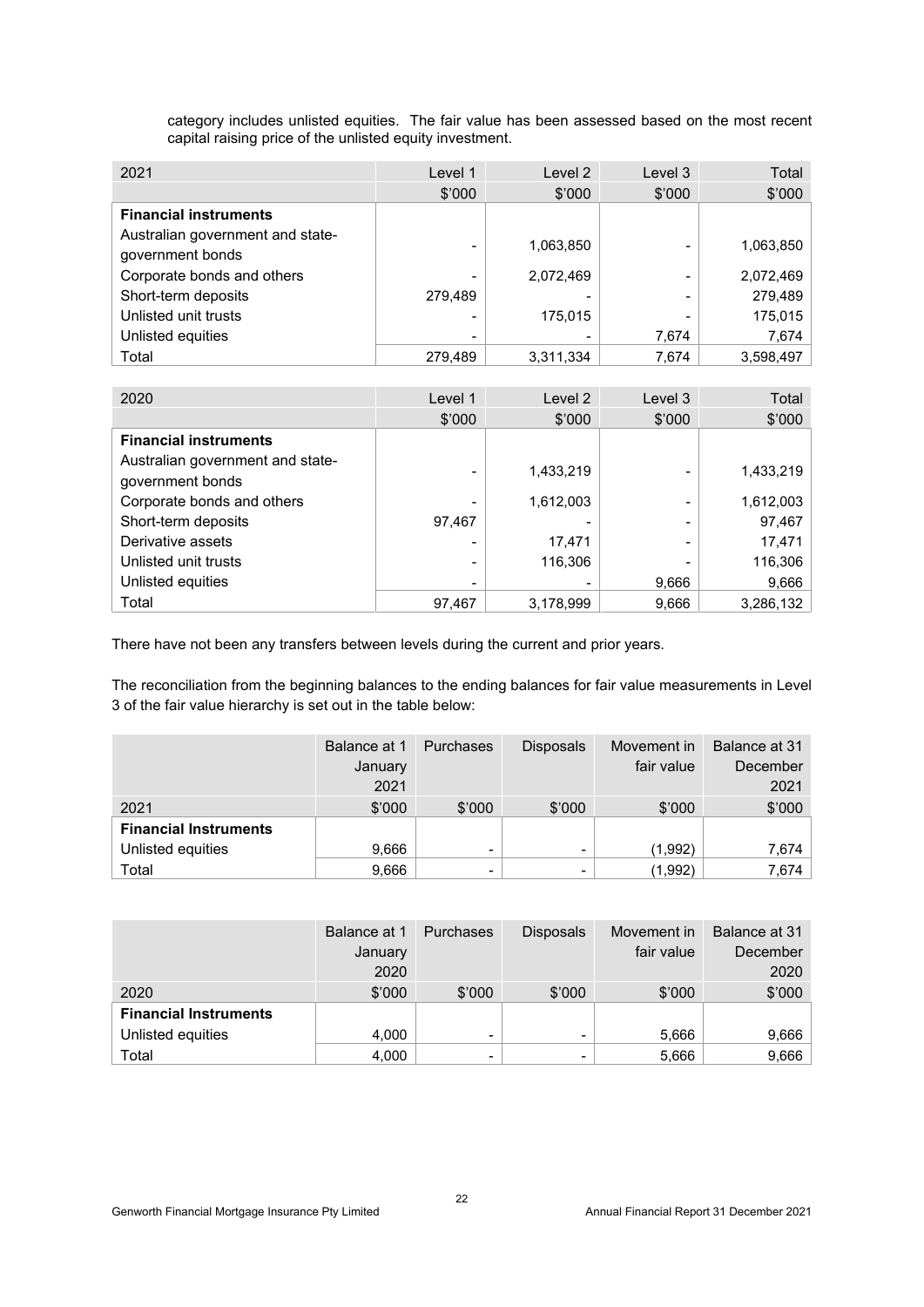#### **Derivative financial instruments**

#### **Reporting date positions**

The notional amount and fair value of derivative financial instruments at balance date is set out in the table below:

|                                       | 2021     |                          |                         |          | 2020                |                         |
|---------------------------------------|----------|--------------------------|-------------------------|----------|---------------------|-------------------------|
|                                       | Exposure | Fair value<br>asset      | Fair value<br>liability | Exposure | Fair value<br>asset | Fair value<br>liability |
|                                       | \$'000   | \$'000                   | \$'000                  | \$'000   | \$'000              | \$'000                  |
| Forward foreign<br>exchange contracts | 339,120  | $\overline{\phantom{a}}$ | 10,260                  | 673,100  | 17,471              | 14                      |
|                                       | 339,120  | $\overline{\phantom{a}}$ | 10,260                  | 673,100  | 17,471              | 14                      |

All derivative contracts are expected to be settled within 12 months.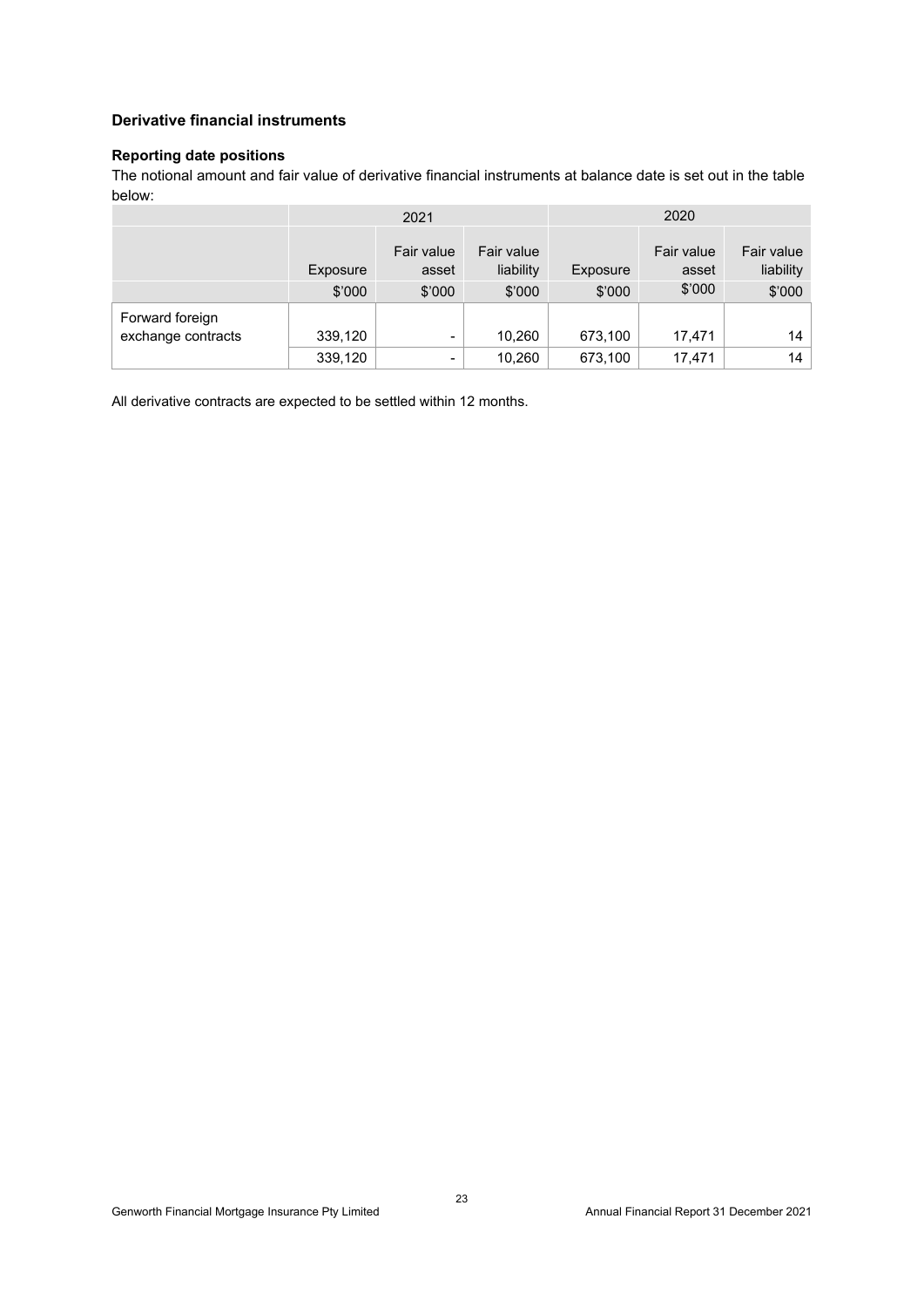## **Section 3 Results for the year**

### **3.1 Gross written premium**

#### **Accounting policies**

Gross written premium comprises amounts charged to policyholders (direct premium) or other insurers (inwards reinsurance premium) for insurance contracts. Premiums charged to policyholders excludes stamp duties and goods and services tax (GST) collected on behalf of third parties.

|                            | 2021    | 2020    |
|----------------------------|---------|---------|
|                            | \$'000  | \$'000  |
| Direct premium             | 547,724 | 560,322 |
| Inward reinsurance premium | 1,863   | 1,408   |
|                            | 549,587 | 561,730 |

In Australia, the majority of mortgages are originated through the country's four largest banks. The gross written premium (GWP) for the Company's two largest customers is included in the table below. The second largest customer changed in 2021 with the loss of the National Australia Bank (NAB) contract, which was not renewed and expired on 20 November 2020.

| <b>Lender customer</b>  | <b>2021 GWP</b> | <b>2020 GWP</b> |
|-------------------------|-----------------|-----------------|
| Largest customer        | 64.6%           | 56.9%           |
| Second largest customer | $9.0\%$         | 11.0%           |

## **3.2 Investment (loss)/income**

#### **Accounting policies**

#### *Interest revenue*

Interest revenue is recognised as it accrues, taking into account the coupon rate on investments, and interest rates on cash and cash equivalents.

#### *Dividend/distribution revenue*

Dividends are recognised on the date the dividends/distributions are declared, which for listed equity securities is deemed to be the ex-dividend date. Dividend revenue is recognised net of franking credits and gross of withholding tax.

Refer to note 2.2 (d) fair value measurements Accounting policies for further details.

|                                                                  | 2021     | 2020      |
|------------------------------------------------------------------|----------|-----------|
|                                                                  | \$'000   | \$'000    |
| Dividend from subsidiary                                         | 115      | 542       |
| Interest revenue                                                 | 36.438   | 49.770    |
| Dividend/Distribution revenue                                    | 6.668    | 1,210     |
| Unrealised losses including derivatives                          | (10,658) | (45, 775) |
| Realised (losses)/gains including derivatives                    | (39,725) | 90,369    |
| Other income gains/(losses)                                      | 788      | (1,436)   |
| Total investment (loss)/income                                   | (6, 374) | 94,680    |
| <b>Represented by:</b>                                           |          |           |
| Investment (loss)/income on assets backing insurance liabilities | (33,978) | 59,917    |
| Investment income on equity holders' funds                       | 27,604   | 34,763    |
|                                                                  | (6, 374) | 94,680    |
|                                                                  |          |           |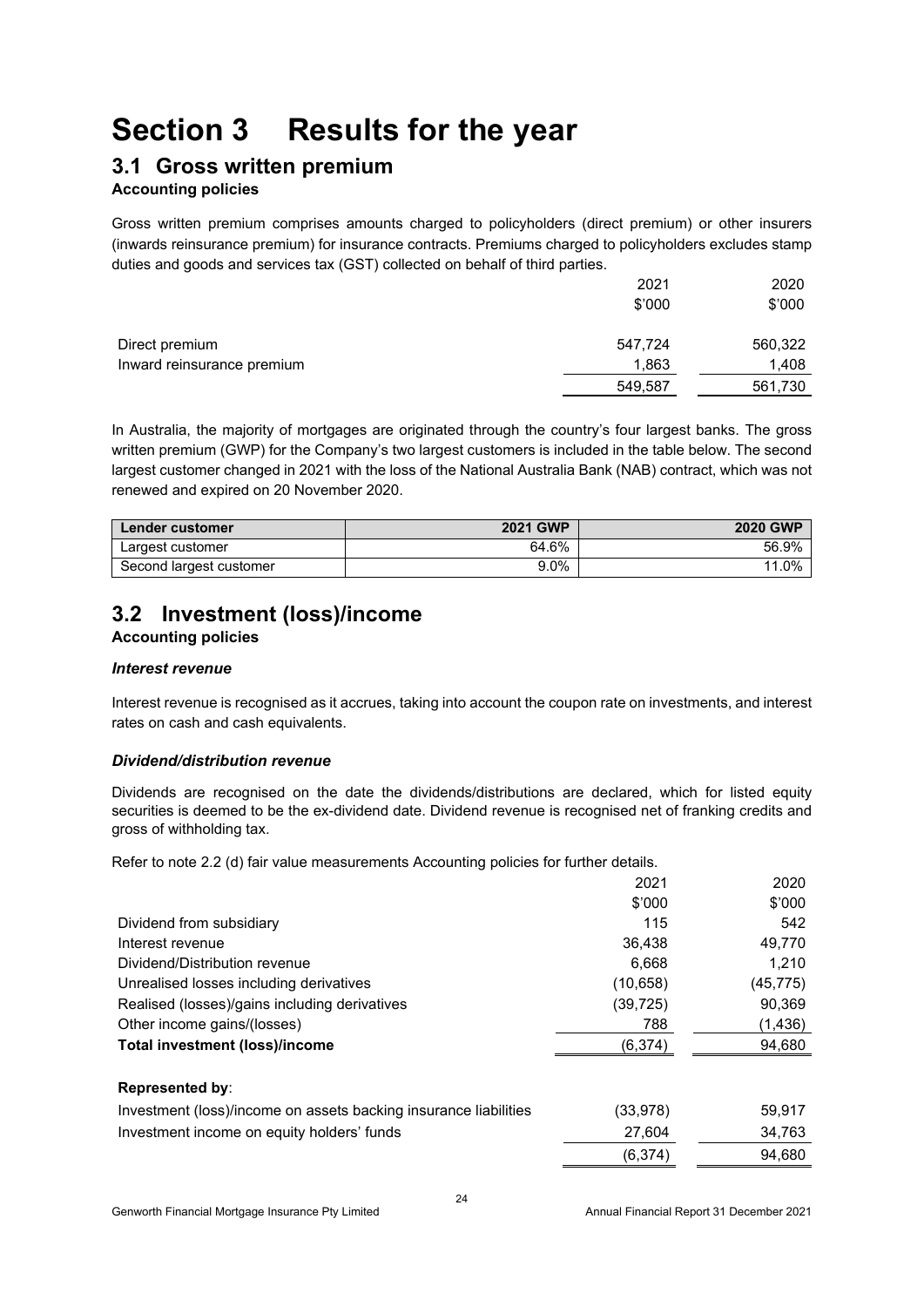## **3.3 Other underwriting expenses**

|         | 2020   |
|---------|--------|
| \$'000  | \$'000 |
| 5.036   | 4,859  |
| 29.044  | 25,250 |
| 1.899   | 1,592  |
| (198)   | 291    |
| 32,9911 | 27,041 |
| 68,772  | 59,033 |
|         | 2021   |

1 Includes separation costs of \$8.4 million for the cost of transition and implementation of new software, hardware and services previously provided by GFI.

## **3.4 Net cash provided by operating activities**

This note reconciles the operating profit to the cash provided by operating activities per the cash flow statement.

|                                                                                    | 2021      | 2020       |
|------------------------------------------------------------------------------------|-----------|------------|
|                                                                                    | \$'000    | \$'000     |
| Profit/(loss) after income tax                                                     | 195,996   | (107, 698) |
| Less items classified as investing/financing activities:                           |           |            |
| Loss/(gain) on sale of investments                                                 | 39,725    | (90, 369)  |
| Unrealised losses on investments including derivatives<br>$\overline{\phantom{0}}$ | 10,658    | 45,775     |
| Dividend income                                                                    | (115)     | (542)      |
| Add non-cash items:                                                                |           |            |
| Share-based payments                                                               | (80)      | (457)      |
| Loss on disposal of plant and equipment<br>$\overline{\phantom{0}}$                |           |            |
| Depreciation and amortisation<br>$\qquad \qquad -$                                 | 5,036     | 4,869      |
| Interest income from leases                                                        | (164)     | (221)      |
| Net cash provided by/(used in) operating activities before change in               | 251,056   | (148, 643) |
| assets and liabilities                                                             |           |            |
| Change in assets and liabilities during the financial year:                        |           |            |
| Decrease/(increase) in receivables                                                 | 19.849    | (7,644)    |
| (Decrease)/increase in outstanding claims liability                                | (59, 854) | 179,421    |
| Increase/(decrease) in payables and borrowings                                     | 53,193    | (16,072)   |
| (Increase)/decrease in deferred acquisition costs                                  | (46, 917) | 142,614    |
| Decrease/(increase) in deferred tax balances                                       | 12,575    | (46, 811)  |
| (Decrease)/increase in provision for employee entitlements                         | (363)     | 549        |
| Increase in unearned premiums                                                      | 122,633   | 192,812    |
| Net cash provided by operating activities                                          | 352,172   | 296,226    |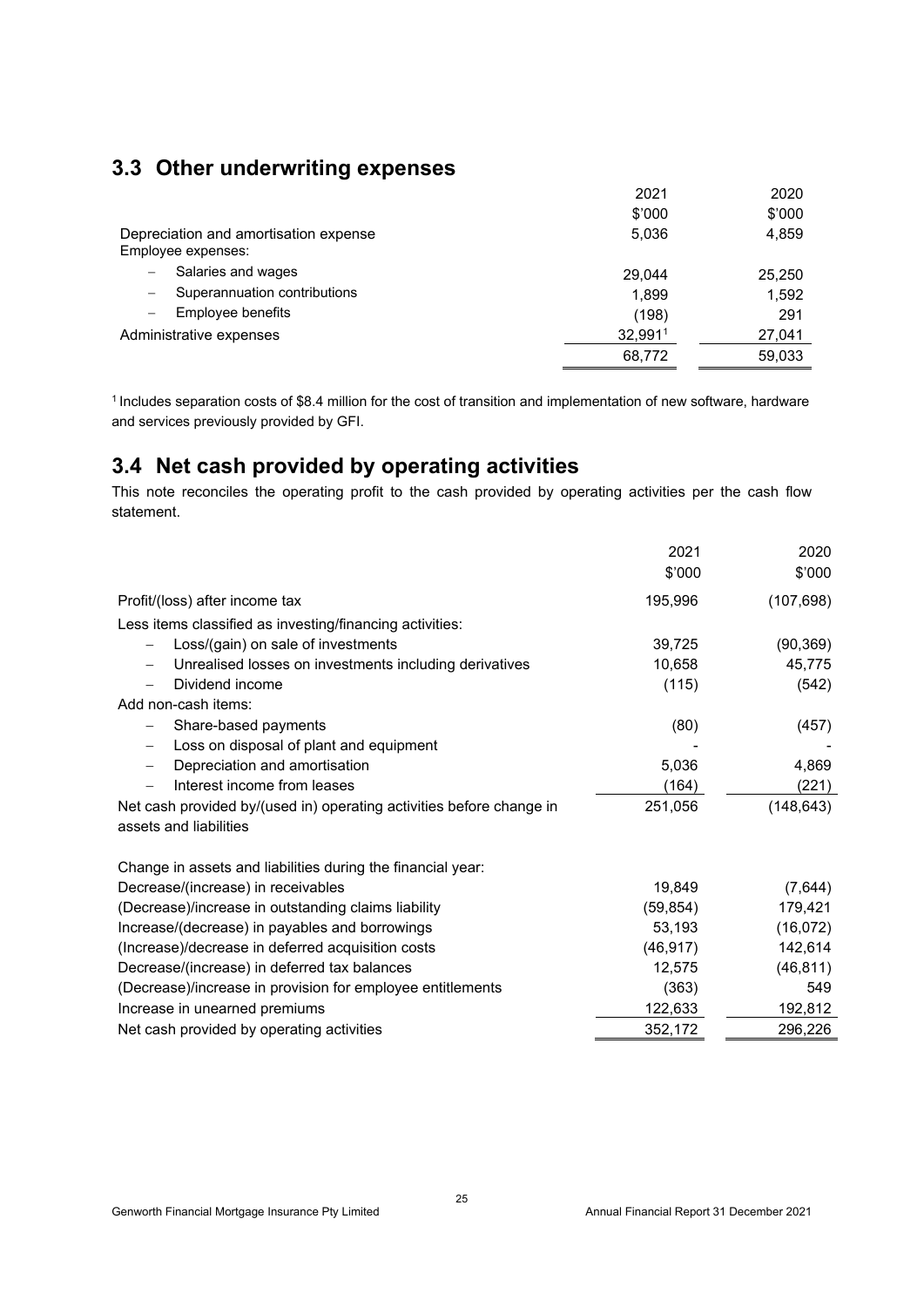### **3.5 Income taxes**

#### **Accounting policies**

Income tax on the profit or loss for the year comprises current and deferred tax. Income tax is recognised in the statement of comprehensive income except to the extent that it relates to items recognised directly in equity. Current tax is the expected tax payable on the taxable income for the year, using tax rates enacted or substantially enacted at the statement of financial position date, and any adjustment to tax payable in respect of previous years.

Deferred tax is provided using the statement of financial position method, providing for temporary differences between the carrying amounts of assets and liabilities for financial reporting purposes and the amounts used for taxation purposes. The following temporary differences are not provided for: goodwill not deductible for tax purposes; the initial recognition of assets or liabilities that affect neither accounting nor taxable profit; and differences relating to investments in subsidiaries to the extent that they will probably not reverse in the foreseeable future. The amount of deferred tax provided is based on the expected manner of realisation or settlement of the carrying amount of assets and liabilities using tax rates enacted or substantively enacted at the statement of financial position date.

A deferred tax asset is recognised only to the extent that it is probable that future taxable profits will be available against which the asset can be utilised. Deferred tax assets are reduced to the extent that it is no longer probable that the related tax benefit will be realised.

The Company is a member of Genworth Mortgage Insurance Australia Limited tax consolidation group. Under the tax consolidation system, the head entity is liable for the current income tax liabilities of that group. Entities are jointly and severally liable for the current income tax liabilities of the tax consolidated group where the head entity defaults, subject to the terms of the valid tax sharing agreement between the entities in the group. Assets and liabilities arising in the Company under the tax funding arrangement are recognised as amounts receivable from or payable to other entities in the tax consolidated group.

|                                       | 2021   | 2020      |
|---------------------------------------|--------|-----------|
|                                       | \$'000 | \$'000    |
| (a) Income tax expense/(benefit)      |        |           |
| Current tax                           | 70,860 | (1,713)   |
| Deferred tax                          | 12,575 | (45,063)  |
| Under/(over) provision in prior year: |        |           |
| Current tax                           |        | (700)     |
| Deferred tax                          |        | (35)      |
| Income tax expense/(benefit)          | 83,435 | (47, 511) |

#### **Reconciliation of income tax expense/(benefit) to prima facie tax payable**

|                                                               | 2021<br>\$'000 | 2020<br>\$'000 |
|---------------------------------------------------------------|----------------|----------------|
| Prima facie income tax expense/(benefit) calculated at 30% of |                |                |
| profit/(loss)                                                 | 83.829         | (46,563)       |
| Decrease/(increase) in income tax expense/(benefit) due to:   |                |                |
| Foreign tax rate differential                                 | (26)           | 21             |
| Under/(over) provision in prior year                          |                | (735)          |
| Franking tax credit                                           | (459)          | (396)          |
| Non-deductible items                                          | (319)          | 324            |
| Other non-taxable items                                       | 410            | (162)          |
| Income tax expense/(benefit)                                  | 83.435         | (47,511)       |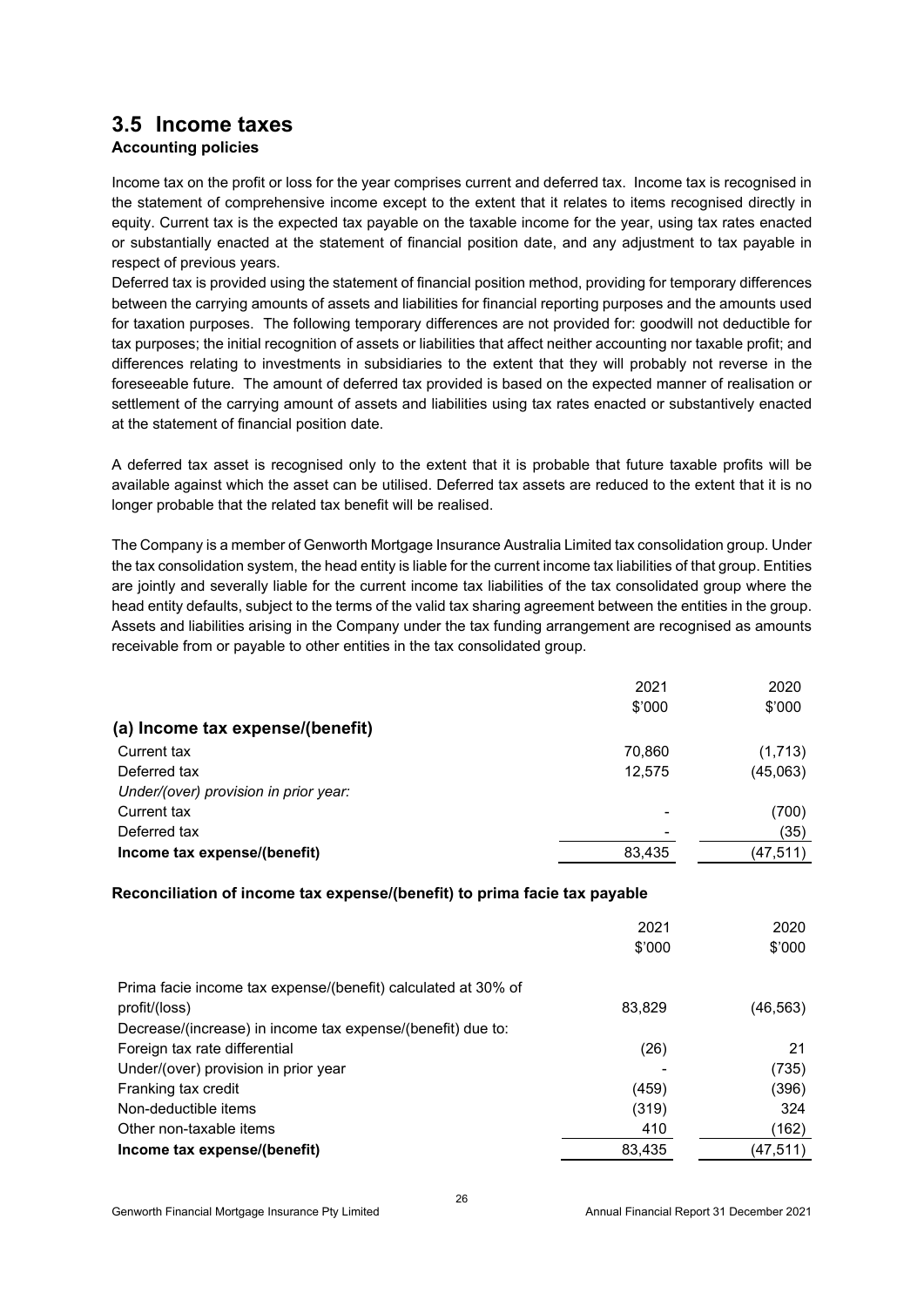#### **(b) Deferred tax assets**

| Deferred tax asset balance comprises temporary differences  | 2021     | 2020   |
|-------------------------------------------------------------|----------|--------|
| attributable to:                                            | \$'000   | \$'000 |
| Leases                                                      | 345      | 557    |
| Employee benefits                                           | 4.691    | 3,519  |
| Share-based payments and accrued expenses                   | 827      | 504    |
| Provision for indirect claims handling costs                | 5.454    | 5,333  |
| Deferred acquisition costs                                  | 29,800   | 44,038 |
| Other                                                       | 461      | 202    |
|                                                             | 41,578   | 54,153 |
| Net deferred tax                                            |          |        |
| Balance as at 1 January                                     | 54,153   | 9,055  |
| (Debited)/credited to the statement of comprehensive income | (12,575) | 45,063 |
| Over provision of prior year tax                            |          | 35     |
| Balance as at 31 December                                   | 41,578   | 54.153 |

In the current year, the New Zealand shareholder continuity test requiring at least 49% of a company's voting shares to be maintained was not met due to the divestiture of GMA by GFI. This, in isolation, would have resulted in the loss of the entire \$74,145,000 of carried forward tax losses from 2020. No deferred tax asset had been recognised in respect of these tax losses due to insufficient certainty of future profits in New Zealand to utilise those losses.

During the year, the New Zealand Inland Revenue Department also introduced a business continuity test to be considered in addition to the shareholder continuity test. This business continuity test allows, where there has been no major change in the business during the year, companies to continue to carry forward tax losses incurred from the 2013-14 income year onwards even if the shareholder continuity test has not been met. The Company has met the conditions of the business continuity test and as such, the eligible carry forward tax losses from the New Zealand operations from 2013-14 income year onwards was \$1,009,000. These carry forward tax losses were fully utilised against the income generated by the Company's New Zealand operations in 2021.

As at 31 December 2021, the Company had carried forward tax losses from the New Zealand operations amounting to nil (2020: \$74,145,000).

### **3.6 Dividends**

#### **Accounting policy**

A provision for dividends is made in respect of ordinary shares when dividends have been declared on or before the reporting date but have not yet been distributed at that date.

#### **(a) Ordinary shares**

The Company paid an ordinary dividend per share of \$0.0157 and \$0.0143 amounting to \$22,000,000 and \$20,000,000 to its shareholder, GMA on 30 August 2021 and 23 November 2021 respectively. In 2020, the Company paid an ordinary dividend per share of \$0.0221 amounting to \$31,000,000 to its shareholder, GMA on 18 March 2020.

#### **(b) Dividend franking account**

In accordance with the tax consolidation legislation Genworth Mortgage Insurance Australia Limited, as the head entity in the tax consolidated group, has assumed the benefit of available franking credits.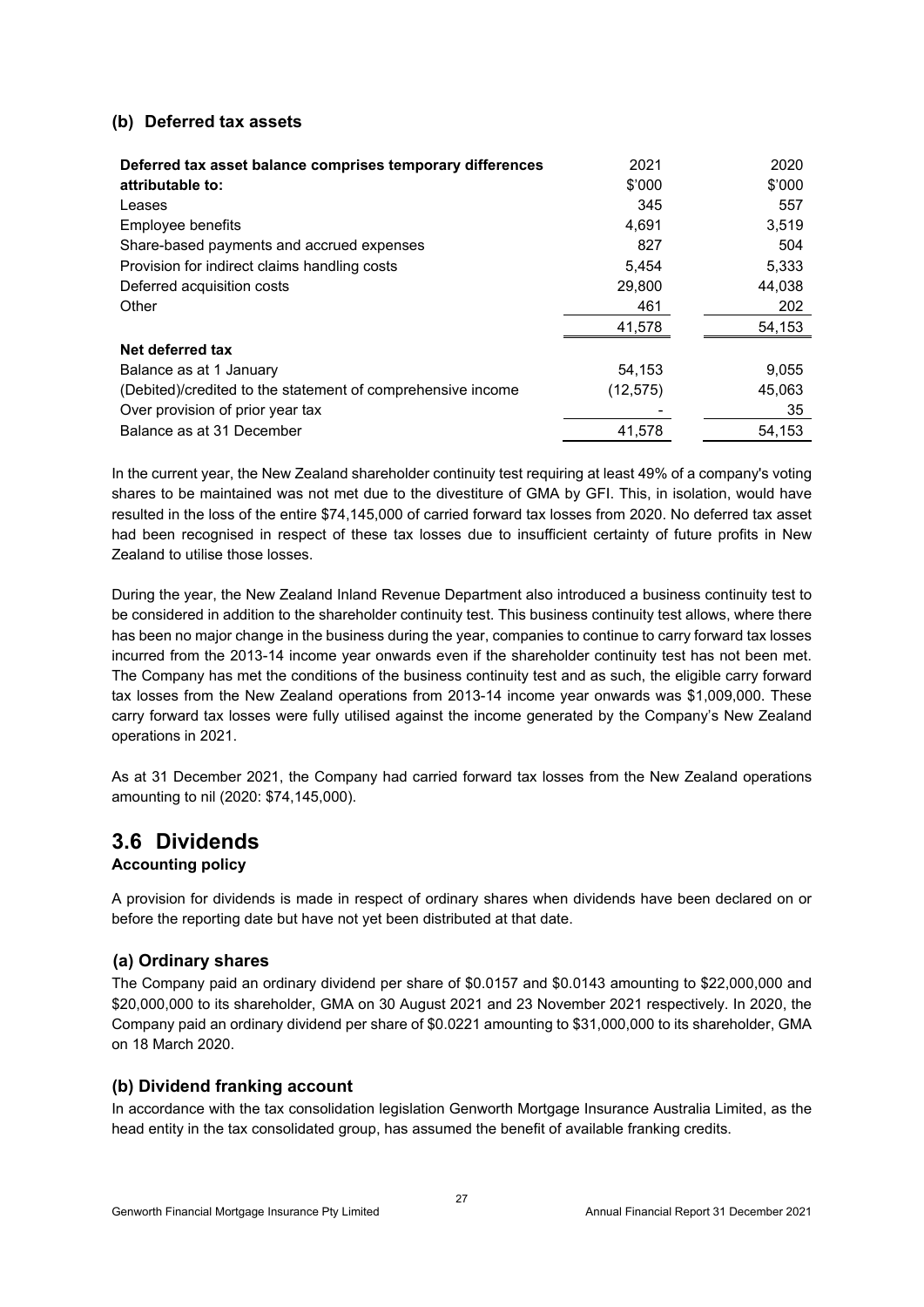#### **(c) Dividends not recognised at reporting date**

On 25 February 2022, the directors declared a final dividend of 7.85 cents per ordinary share totalling approximately \$110,000,000 for the year ended 31 December 2021.

## **Section 4 Insurance Contracts**

**Accounting policy** 

#### *Classification of insurance contracts*

Contracts under which an entity accepts significant insurance risk from another party (the policyholder) by agreeing to compensate the policyholder or other beneficiary if a specified uncertain future event (the insured event) adversely affects the policyholder or other beneficiary are classified as insurance contracts. Insurance risk is risk other than financial risk.

## **4.1 Net claims (written back)/incurred**

| \$'000<br>\$'000<br><b>Claims analysis</b><br>(a)<br>(4, 511)<br>296,809<br>Gross claims (written back)/incurred<br>Reinsurance and other recoveries revenue<br>(3, 532)<br>(6,988)<br>(8,043)<br>289,821<br>Net claims (written back)/incurred<br>(b) Claims development<br>2021<br>2020<br>Current<br>Prior<br>Prior<br>Current<br>Total<br>Year<br>Years<br>Total<br>Year<br>Years<br>\$'000<br>\$'000<br>\$'000<br>\$'000<br>\$'000<br>\$'000<br><b>Gross claims expense</b><br>90,482<br>(86, 422)<br>4,060<br>133,460<br>Direct<br>147,785<br>281,245<br>Inwards reinsurance<br>5,705<br>9,859<br>2,584<br>(11,155)<br>(8,571)<br>15,564 |
|------------------------------------------------------------------------------------------------------------------------------------------------------------------------------------------------------------------------------------------------------------------------------------------------------------------------------------------------------------------------------------------------------------------------------------------------------------------------------------------------------------------------------------------------------------------------------------------------------------------------------------------------|
|                                                                                                                                                                                                                                                                                                                                                                                                                                                                                                                                                                                                                                                |
|                                                                                                                                                                                                                                                                                                                                                                                                                                                                                                                                                                                                                                                |
|                                                                                                                                                                                                                                                                                                                                                                                                                                                                                                                                                                                                                                                |
|                                                                                                                                                                                                                                                                                                                                                                                                                                                                                                                                                                                                                                                |
|                                                                                                                                                                                                                                                                                                                                                                                                                                                                                                                                                                                                                                                |
|                                                                                                                                                                                                                                                                                                                                                                                                                                                                                                                                                                                                                                                |
|                                                                                                                                                                                                                                                                                                                                                                                                                                                                                                                                                                                                                                                |
|                                                                                                                                                                                                                                                                                                                                                                                                                                                                                                                                                                                                                                                |
|                                                                                                                                                                                                                                                                                                                                                                                                                                                                                                                                                                                                                                                |
|                                                                                                                                                                                                                                                                                                                                                                                                                                                                                                                                                                                                                                                |
|                                                                                                                                                                                                                                                                                                                                                                                                                                                                                                                                                                                                                                                |
|                                                                                                                                                                                                                                                                                                                                                                                                                                                                                                                                                                                                                                                |
|                                                                                                                                                                                                                                                                                                                                                                                                                                                                                                                                                                                                                                                |
|                                                                                                                                                                                                                                                                                                                                                                                                                                                                                                                                                                                                                                                |
| Gross claims (written                                                                                                                                                                                                                                                                                                                                                                                                                                                                                                                                                                                                                          |
| back)/incurred <sup>1</sup><br>93,066<br>(97, 577)<br>139,165<br>296,809<br>(4,511)<br>157,644                                                                                                                                                                                                                                                                                                                                                                                                                                                                                                                                                 |
| Reinsurance and other                                                                                                                                                                                                                                                                                                                                                                                                                                                                                                                                                                                                                          |
| (263)<br>(3,269)<br>(3, 532)<br>(398)<br>(6, 590)<br>(6,988)<br>recoveries revenue                                                                                                                                                                                                                                                                                                                                                                                                                                                                                                                                                             |
| Net claims (written                                                                                                                                                                                                                                                                                                                                                                                                                                                                                                                                                                                                                            |
| back)/incurred<br>92,803<br>(100, 846)<br>(8,043)<br>138,767<br>289,821<br>151,054                                                                                                                                                                                                                                                                                                                                                                                                                                                                                                                                                             |

<sup>1</sup> including reinsurance and other recoveries provision movement

Net claims written back in 2021 was supported by favourable claims experience from high growth in dwelling prices, and low numbers of mortgages in possession, new delinquencies and paid claims.

## **4.2 Deferred acquisition costs**

#### **Accounting policies**

Costs associated with obtaining and recording mortgage insurance contracts are referred to as acquisition costs and are capitalised when they relate to the acquisition of new business or the renewal of existing business. These are presented as deferred acquisition costs (DAC) and amortised under the same basis as the earning pattern of premium over the period of the related insurance contracts. The balance at the reporting date represents the capitalised acquisition costs relating to unearned premium and is stated at cost subject to the liability adequacy test (refer to note 4.6).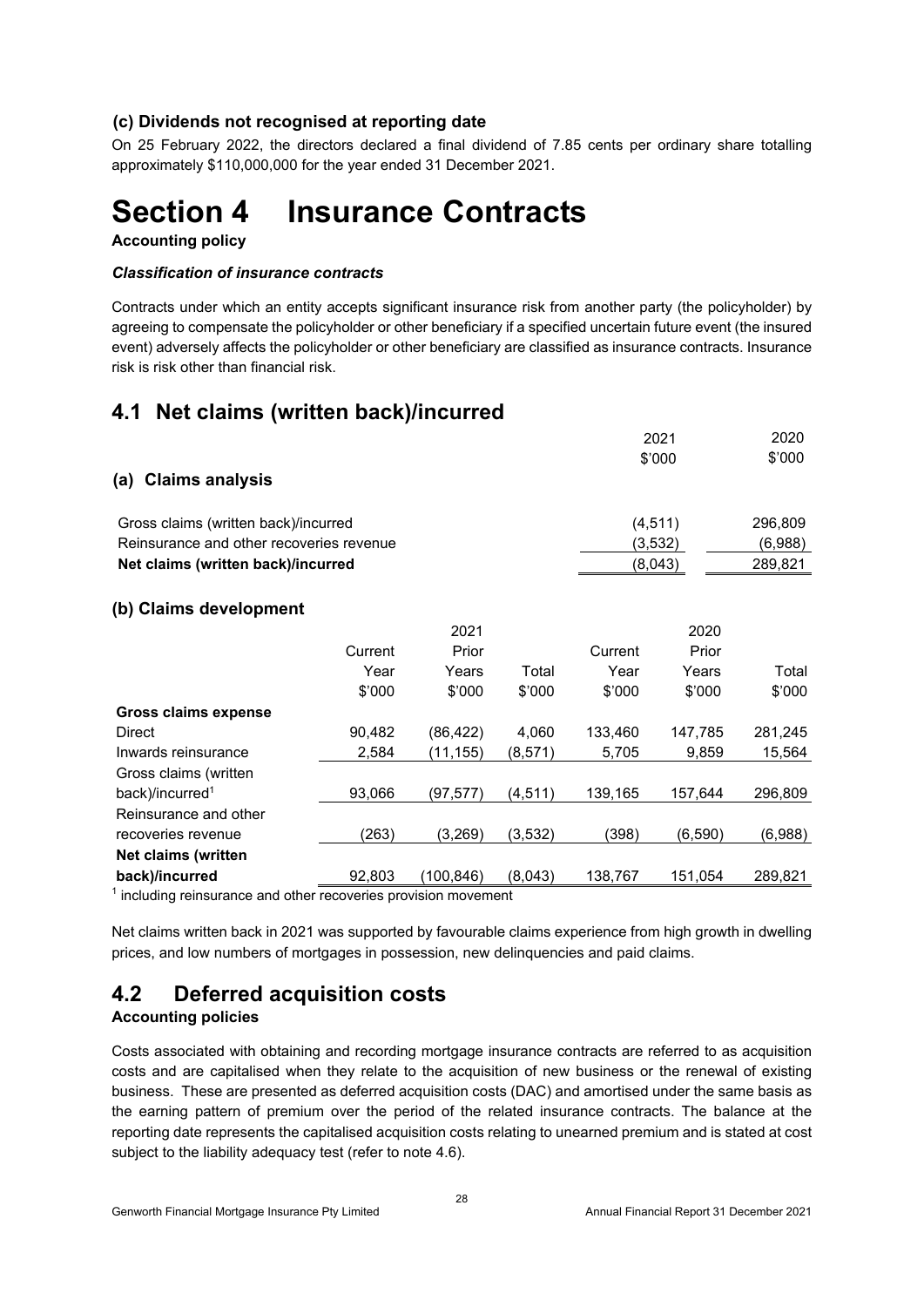Refer to note 4.7 Accounting estimates and judgements (including Actuarial assumptions and methods) for further detailed information.

|                                            | 2021      | 2020           |
|--------------------------------------------|-----------|----------------|
|                                            | \$'000    | \$'000         |
| Balance as at 1 January                    | 40,264    | 182,878        |
| Acquisition costs incurred during the year | 57,705    | 56,824         |
| Amortisation charge                        | (10, 788) | $(199, 438)^1$ |
| <b>Balance as at 31 December</b>           | 87,181    | 40,264         |
| Comprising:                                |           |                |
| Current                                    | 10,813    | 5,958          |
| Non-current                                | 76,368    | 34,306         |
|                                            | 87,181    | 40,264         |

1After conducting the liability adequacy test as at 31 March 2020, the Company had a liability deficiency of \$184.5 million which resulted in a DAC write-down of \$184.5 million.

### **4.3 Outstanding claims**

#### **Accounting policies**

Claims expense and a liability for outstanding claims are recognised in respect of direct and inward reinsurance business. The liability covers claims reported and outstanding, incurred but not reported (IBNR) and the expected direct and indirect costs of settling those claims. Outstanding claims are assessed by estimating the ultimate cost of settling delinquencies, which includes IBNR and settlement costs, using statistics based on past experience and trends. Changes in outstanding claims are recognised in profit or loss in the reporting period in which the estimates are changed.

The provision for outstanding claims contains a risk margin to reflect the inherent uncertainty in the central estimate, the central estimate being the expected value of outstanding claims.

No discounting has been applied to non-current claims on the basis that the effect is immaterial.

Refer to note 4.7 Accounting estimates and judgements (including Actuarial assumptions and methods) for further detailed information.

|                                                        | 2021      | 2020      |
|--------------------------------------------------------|-----------|-----------|
|                                                        | \$'000    | \$'000    |
| Central estimate                                       | 410,015   | 462,514   |
| Risk margin                                            | 69,937    | 77,292    |
| Gross outstanding claims                               | 479,952   | 539,806   |
|                                                        |           |           |
| Reconciliation of changes in outstanding claims<br>(a) | 2021      | 2020      |
|                                                        | \$'000    | \$'000    |
| Balance as at 1 January                                | 539,806   | 360,385   |
| Current year net claims (written back)/incurred        | (8,043)   | 289,821   |
| Movement in non-reinsurance and borrower recoveries    | (11,660)  | 10,514    |
| Net claims paid                                        | (40, 151) | (120,914) |
| <b>Balance as at 31 December</b>                       | 479,952   | 539,806   |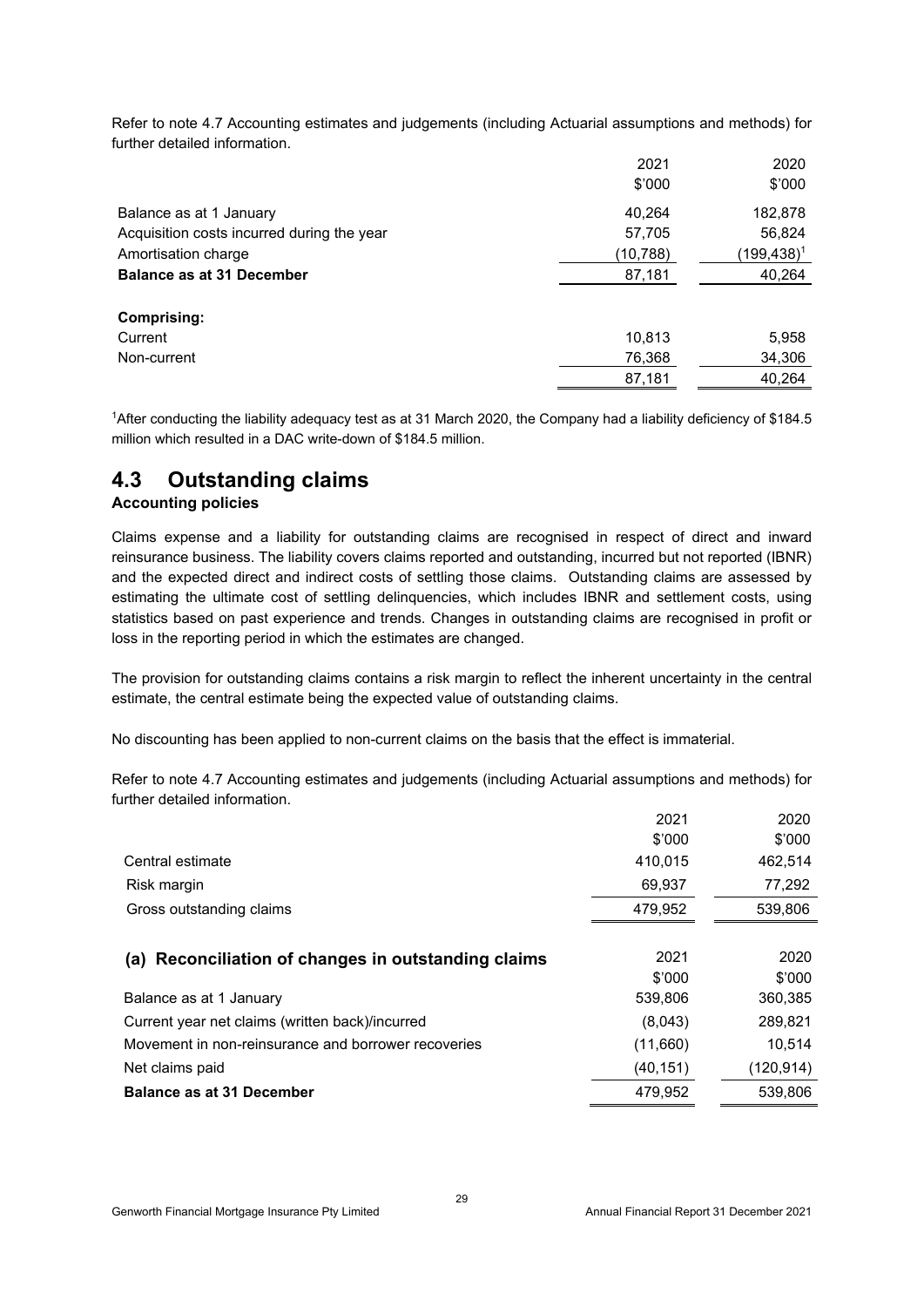|                                   |         |          |          |          |         |        |        |         | 2021   |        | 2020    |         |
|-----------------------------------|---------|----------|----------|----------|---------|--------|--------|---------|--------|--------|---------|---------|
| <b>Comprising:</b>                |         |          |          |          |         |        |        |         | \$'000 |        | \$'000  |         |
| Current                           |         |          |          |          |         |        |        | 95,717  |        |        | 148,304 |         |
| Non-current                       |         |          |          |          |         |        |        | 384,235 |        |        | 391,502 |         |
|                                   |         |          |          |          |         |        |        | 479,952 |        |        | 539,806 |         |
| (b) Claims development            |         |          |          |          |         |        |        |         |        |        |         |         |
| Underwriting years                | Prior   | 2012     | 2013     | 2014     | 2015    | 2016   | 2017   | 2018    | 2019   | 2020   | 2021    | Total   |
|                                   | years   | \$'000   | \$'000   | \$'000   | \$'000  | \$'000 | \$'000 | \$'000  | \$'000 | \$'000 | \$'000  | \$'000  |
| At end of year of                 |         |          |          |          |         |        |        |         |        |        |         |         |
| underwriting                      |         | 1,079    | 1,021    | 777      | 1,424   | 860    | 1,162  | 1,019   | 632    | 2,231  | 1,354   |         |
| One year later                    |         | 7,805    | 6,825    | 12,917   | 6,803   | 8,620  | 6,716  | 11,193  | 13,399 | 7,299  |         |         |
| Two years later                   |         | 11,246   | 20,870   | 20,319   | 16,711  | 8,680  | 8,885  | 18,599  | 5,720  |        |         |         |
| Three years later                 |         | 24,535   | 29,722   | 21,130   | 13,560  | 8,238  | 18,443 | 1,010   |        |        |         |         |
| Four years later                  |         | 43,917   | 28,494   | 20,825   | 14,601  | 17,099 | (516)  |         |        |        |         |         |
| Five years later                  |         | 34,634   | 30,254   | 31,018   | 31,787  | 1,533  |        |         |        |        |         |         |
| Six years later                   |         | 21,273   | 18,955   | 38,764   | (7,958) |        |        |         |        |        |         |         |
| Seven years later                 |         | 13,540   | 31,205   | (13,098) |         |        |        |         |        |        |         |         |
| Eight years later                 |         | 26,026   | (5, 143) |          |         |        |        |         |        |        |         |         |
| Nine years later                  |         | (3, 477) |          |          |         |        |        |         |        |        |         |         |
| Net incurred to date              |         | 180,578  | 162,203  | 132,652  | 76,928  | 45,030 | 34,690 | 31,821  | 19,751 | 9,530  | 1,354   |         |
| Net paid to date                  |         | 148,500  | 118,569  | 82,190   | 35,021  | 10,000 | 5,605  | 1,729   | 109    | 43     |         |         |
| Net outstanding                   |         |          |          |          |         |        |        |         |        |        |         |         |
| claims provision at 31            |         |          |          |          |         |        |        |         |        |        |         |         |
| December 2021                     | 165,587 | 32,078   | 43,634   | 50,462   | 41,907  | 35,030 | 29,085 | 30,092  | 19,642 | 9,487  | 1,354   | 458,358 |
| Non-reinsurance                   |         |          |          |          |         |        |        |         |        |        |         |         |
| recoveries at 31<br>December 2021 |         |          |          |          |         |        |        |         |        |        |         |         |
|                                   |         |          |          |          |         |        |        |         |        |        |         | 21,594  |
| Gross outstanding                 |         |          |          |          |         |        |        |         |        |        |         |         |
| claims provision at 31            |         |          |          |          |         |        |        |         |        |        |         |         |
| December 2021                     |         |          |          |          |         |        |        |         |        |        |         | 479,952 |

## **4.4 Recoveries receivable**

#### **Accounting policies**

Reinsurance and non-reinsurance recoveries receivable on paid claims, reported claims not yet paid and IBNR claims are recognised as revenue. Recoveries receivable on paid claims are presented as part of nonreinsurance recoveries receivable net of any provision for impairment based on objective evidence for individual receivables. Recoveries receivable are assessed in a manner similar to the assessment of outstanding claims.

Reinsurance does not relieve the Company of its liabilities to policyholders and reinsurance recoveries are, if applicable, presented as an asset within the Recoveries receivable balance.

The following table presents non-reinsurance recoveries.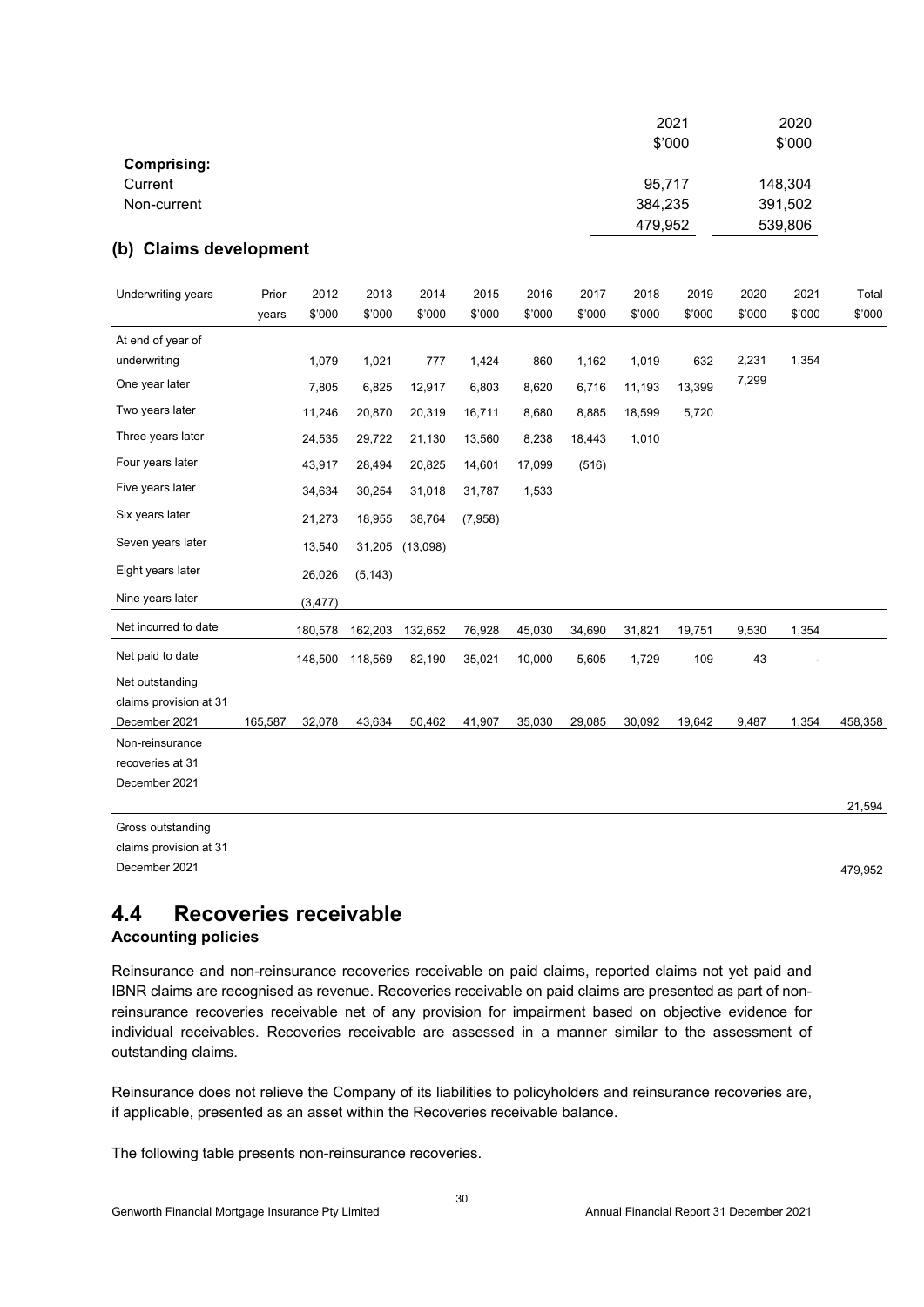|                                        | 2021     | 2020   |
|----------------------------------------|----------|--------|
|                                        | \$'000   | \$'000 |
| Balance as at 1 January                | 33.254   | 22.740 |
| Movement of non-reinsurance recoveries | (11,660) | 10.514 |
| <b>Balance as at 31 December</b>       | 21.594   | 33.254 |

There were no reinsurance recoveries at 31 December 2021 (2020: nil).

## **4.5 Unearned premiums**

#### **Accounting policies**

#### **Earned and unearned premium revenue**

Premiums have been brought to account as income from the date of attachment of risk over periods up to 12 years based on an actuarial assessment of the pattern and period of risk. The earned portion of premium received is recognised as revenue. The balance of premium received or receivable is recorded as unearned premium.

Refer to note 4.7 Accounting estimates and judgements (including Actuarial assumptions and methods) for further detailed information.

|                                   | 2021       | 2020       |
|-----------------------------------|------------|------------|
|                                   | \$'000     | \$'000     |
| Balance as at 1 January           | 1,440,177  | 1,247,365  |
| Premiums incepted during the year | 549,587    | 561,730    |
| Premiums earned during the year   | (426, 954) | (368, 918) |
| <b>Balance as at 31 December</b>  | 1,562,810  | 1,440,177  |
|                                   |            |            |
| Comprising:                       |            |            |
| Current                           | 263,927    | 303,749    |
| Non-current                       | 1,298,883  | 1,136,428  |
|                                   | 1,562,810  | 1,440,177  |
|                                   |            |            |

## **4.6 Liability adequacy test**

#### **Accounting policies**

The liability adequacy test (LAT) is an assessment of the carrying amount of the unearned premium liability and is conducted at each reporting date. It comprises current estimates of the present value of the expected cash flows relating to future claims plus an additional risk margin to reflect the inherent uncertainty in the central estimate. If the future claim costs exceed the unearned premium liability less related deferred reinsurance expense and deferred acquisition costs, then the unearned premium liability is deemed to be deficient. The test is performed at the portfolio level of contracts that are subject to broadly similar risks and that are managed together as a single portfolio. Any deficiency is recognised in the statement of comprehensive income, with a corresponding impact in the statement of financial position, recognised first through the write-down of related deferred acquisition costs and any remaining balance being recognised as an unexpired risk liability.

The probability of adequacy (POA) adopted for liability adequacy test is set at 70% and differs from the 75% probability of adequacy adopted in determining the outstanding claims liabilities (refer to note 4.7(a)). The reason for this difference is that the former is in effect an impairment test used only to test the sufficiency of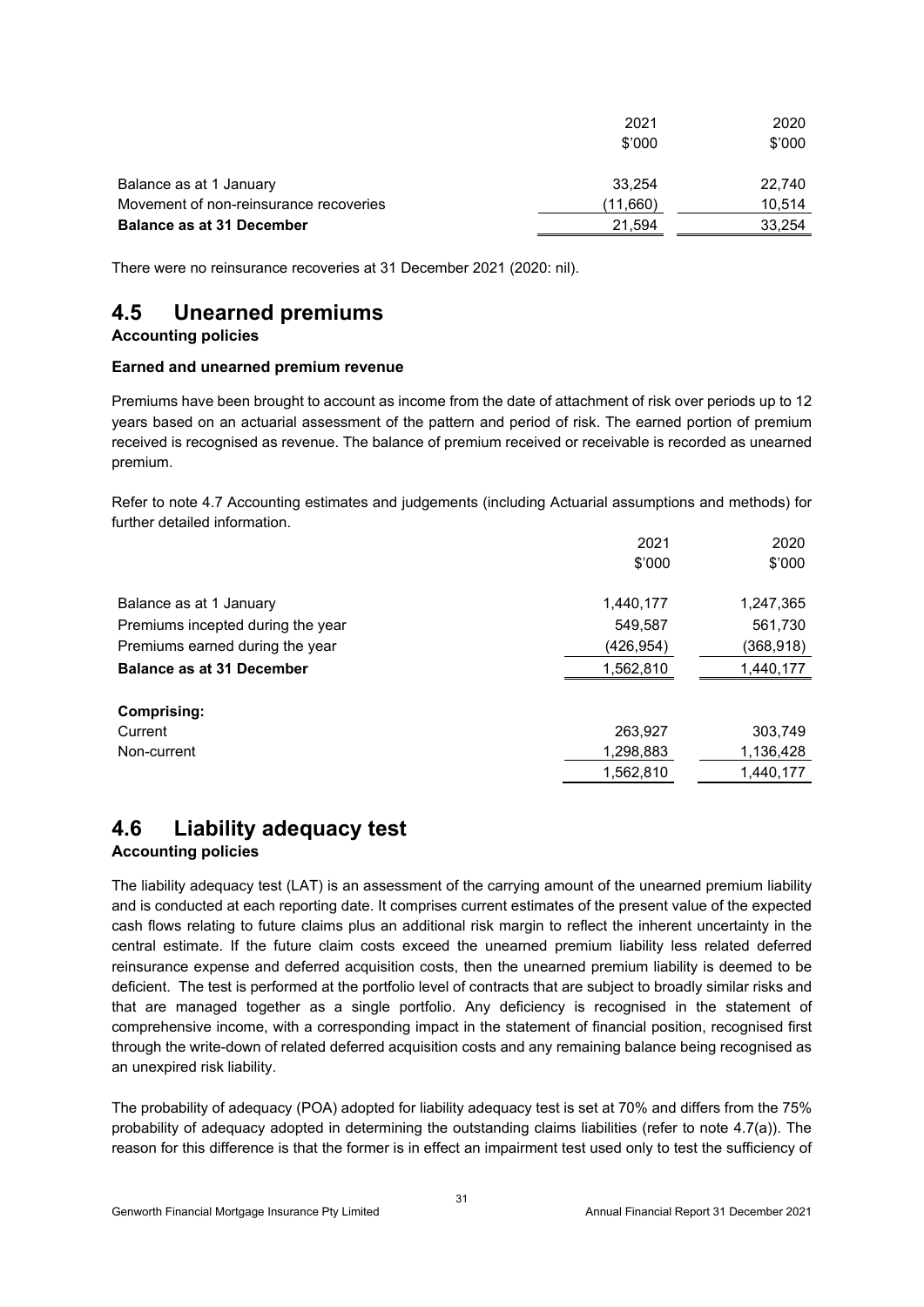net premium liabilities whereas the latter is a measurement accounting policy used in determining the carrying value of the outstanding claims liabilities.

The process used to determine the risk margin is discussed in note 4.7(a).

As at 31 December 2021 and 31 December 2020, the LAT resulted in a surpluses for the LMI portfolio:

|                                                                                               | 2021<br>\$'000 | 2020<br>\$'000 |
|-----------------------------------------------------------------------------------------------|----------------|----------------|
| Net central estimate of present value of expected cash flows associated<br>with future claims | 805,171        | 983,564        |
| Risk margin of the present value of expected cash flows on future claims                      | 111.337        | 137.124        |
| <b>Net premium liabilities</b>                                                                | 916,508        | 1,120,688      |
|                                                                                               |                |                |
| Risk margin percentage                                                                        | 17%            | 17%            |
| Probability of adequacy                                                                       | 70%            | 70%            |

Expected future claims are inherently uncertain, particularly in the current environment as the economic effects of COVID-19 continue to evolve.

The Company has projected future claims based on a range of possible economic scenarios and has adopted a central scenario estimate for the liability valuation incorporating a median view of economic forecasts.

At 31 December 2021, under the Company's central scenario estimate, expected future claims (including an appropriate risk margin) exceeded the net insurance liabilities, creating a LAT surplus of \$559.1 million (2020: \$279.2 million).

## **4.7 Accounting estimates and judgements (including Actuarial assumptions and methods)**

The Company makes judgements, estimates and assumptions that affect the application of accounting policies and the reported amounts of assets, liabilities, income and expenses. Estimates and judgements are continually evaluated and are based on historical experience and other factors, including expectations of future events that are believed to be reasonable under the circumstances.

The areas where critical accounting estimates and judgements are applied are noted below.

#### **(a) Outstanding claims**

#### *Estimation of outstanding claims liabilities (note 4.3)*

Provision is made for the estimated claim cost of delinquencies at the reporting date, including the cost of delinquencies incurred but not yet reported to the Company.

The estimated cost of claims includes expenses to be incurred in settling claims gross of expected third party recoveries. The Company takes all reasonable steps to ensure that it has appropriate information regarding its claims exposure. However, given the uncertainty in establishing claims provisions, it is likely that the final outcome will prove to be different from the original liability established.

A risk margin is added to the central estimate as an additional allowance for uncertainty in the ultimate cost of claims over and above the central estimate. The overall margin adopted by the Company is determined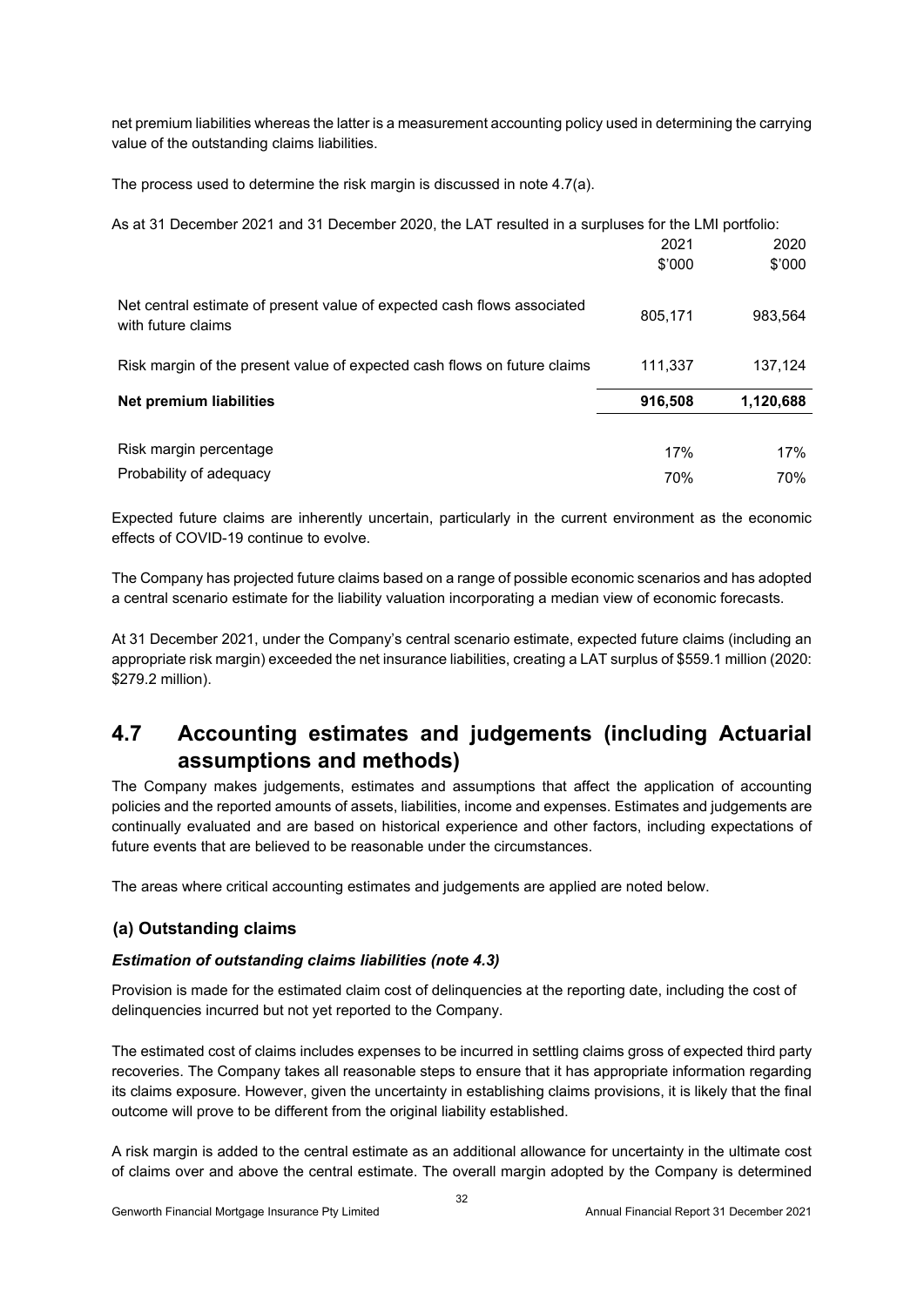after considering the uncertainty in the portfolio, industry trends, the Company's risk appetite and the margin corresponding with that appetite.

Provisions are calculated gross of any recoveries. A separate estimate is made of the amounts that will be recoverable from lenders under specified arrangements. Estimates are also made for amounts recoverable from borrowers and property valuers, based upon the gross provisions.

Responses to COVID-19 such as government stimulus and repayment deferrals are delaying the development and progression of delinquencies and claims and increasing uncertainty around potential claims emergence. The delinquency and claim experience in 2021 has been favourable with lower numbers of new delinquencies reported and lower ageing of delinquencies due to significant house price increases over the year. In establishing the COVID-19 specific element of the net outstanding claims liability, significant management judgement has been applied to derive a reasonable estimate of the probability-weighted view of potential future cash flows. All related uncertainties have been factored into the Company's probability weighting when estimating the provision.

#### *Actuarial valuation approach*

The Company internally values the outstanding claims liabilities at the reporting date. The valuation approach is consistent with that recommended by the Appointed Actuary.

The valuation methods used are based on the underlying attributes of the delinquency portfolio. The Company establishes provisions for outstanding claims in two parts:

- Delinquent policies advised to the Company by lenders as being 90 days delinquent at the valuation date;
- IBNR, being the liability for future claims from policies which have missed at least 1 monthly repayment (or equivalent) and are not currently reported by lenders as being 3 months or more in delinquency. This includes policies that were reported delinquent in past periods and may re-report as delinquent in future periods.

For loans where the mortgagee is in possession (MIP) and a claim has been submitted, the claimed amount adjusted for amounts not eligible to be claimed is provided. For loans where there is a MIP but a claim has not yet been submitted, a case estimate based approach is used utilising the current outstanding loan balance including accumulated arrears adjusted for selling costs, the most recent property valuation, or an estimate thereof, and any amounts not eligible to be claimed.

The provision in respect of delinquent loans not in possession by the mortgagee is determined according to the following formula:

Outstanding loan amount multiplied by frequency factor multiplied by severity factor.

In applying this formula:

- The outstanding loan amount insured is the total outstanding amount on those loans advised to the Company;
- The frequency and severity factors are based on a review of historical claims and delinquency experience performed by the Appointed Actuary and adopted by the Company.

#### *Frequency*

While the propensity for a delinquent loan to become a claim varies for many explanatory factors (as determined by the Appointed Actuary's analyses), the frequency basis is summarised on any given balance date and expressed so that it varies by LVR band, house price appreciation (HPA) band and number of payments in arrears taking into account the average mix of effects of the other explanatory factors on the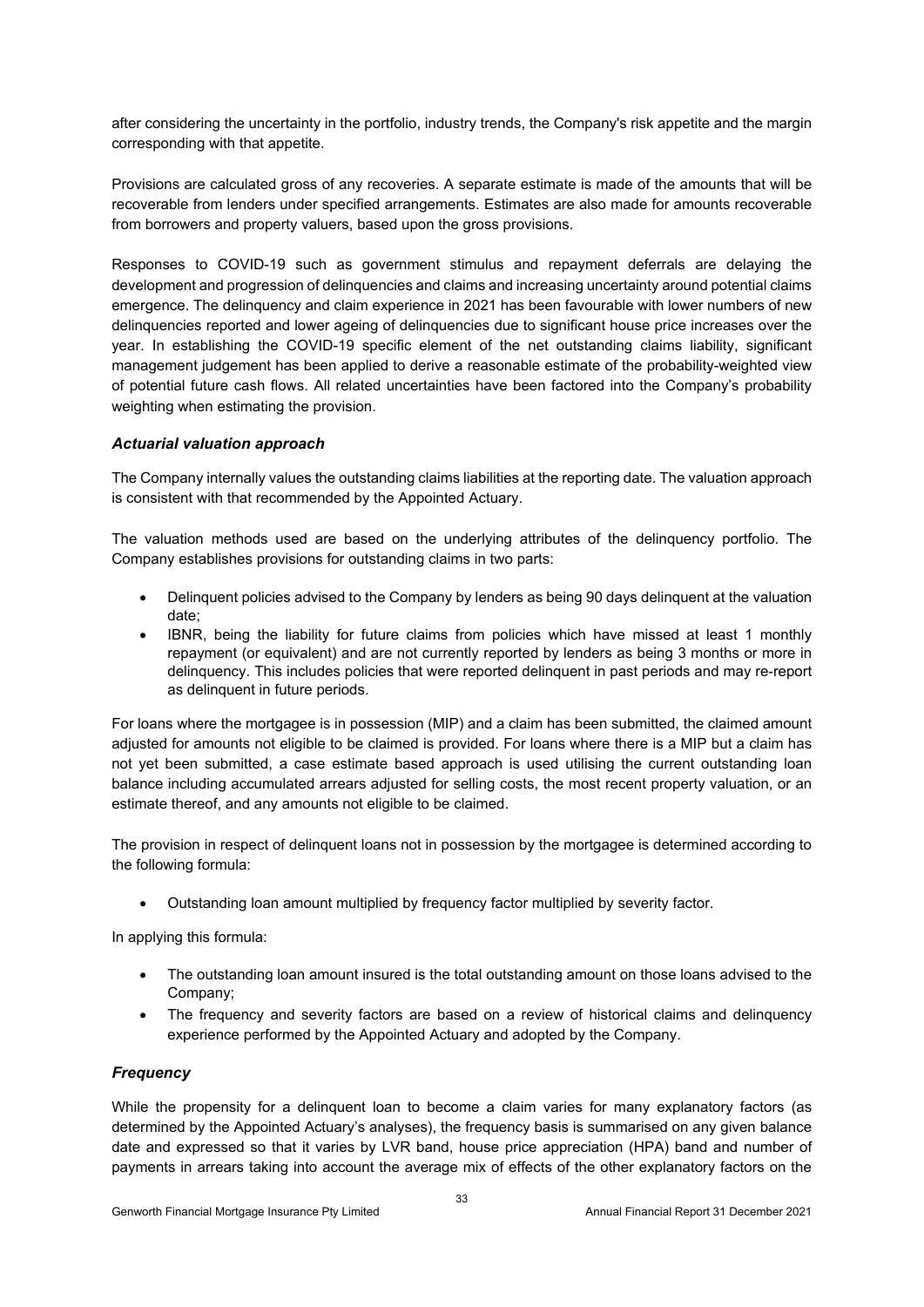balance date. Additional loadings may be placed on these factors according to the geographic location, loan balance, external dispute resolution (those borrowers accessing ombudsman services or seeking legal representation) and the lender, to adjust for shorter term expectations of frequency.

#### *Severity*

Claim severity varies according to the geographic region of the properties secured by the mortgages and mortgagor groups. Claim severity is expressed as a percentage of the outstanding loan amount at the arrears date.

The following average frequency and severity factors were used in the measurement of outstanding claims for policies being greater than 90 days delinquent at the valuation date:

- Average frequency factor is 33% (2020: 31%)
- Average severity factor is 27% (2020: 27%)

#### *IBNR*

The IBNR provision is estimated by analysing the historical pattern of reported delinquencies, separated into:

- Policies reported by lenders as being between 30 and 90 days delinquent at the valuation date (not all lenders provide such reporting);
- Policies estimated as being at least 30 days delinquent at the valuation date but not reported by lenders; and
- Policies which were reported as being at least 30 days delinquent in past periods and may re-report as delinquent in future periods.

#### *Risk Margin*

The risk margin is an additional allowance for uncertainty in the ultimate cost of claims over and above the central estimate determined on the bases set out above. The overall margin adopted by the Company is determined after considering the uncertainty in the portfolio, industry trends, the Company's risk appetite and the margin corresponding with that appetite.

The estimation of IBNR is generally subject to a greater degree of uncertainty than the estimation of the cost of settling claims already notified to the Company, where more information about the claim event is generally available. IBNR claims may not often be apparent to the insured until sometime after the events giving rise to the claims have happened.

The Appointed Actuary reviews the factors impacting the portfolio to establish a recommended risk margin at the level required by the Company and APRA. Factors considered include:

- Variability of claims experience of the portfolio;
- Quality of historical data;
- Uncertainty due to future economic conditions;
- Diversification within the portfolio;
- Increased uncertainty due to future legislative changes.

A risk margin for outstanding claims of 18% (2020: 18%) of net central estimate has been assumed and is intended to achieve a 75% PoA.

No discounting has been applied to non-current claims on the basis that the effect is immaterial (2020: nil).

The weighted average term to settlement is estimated to be 31 months (2020: 28 months).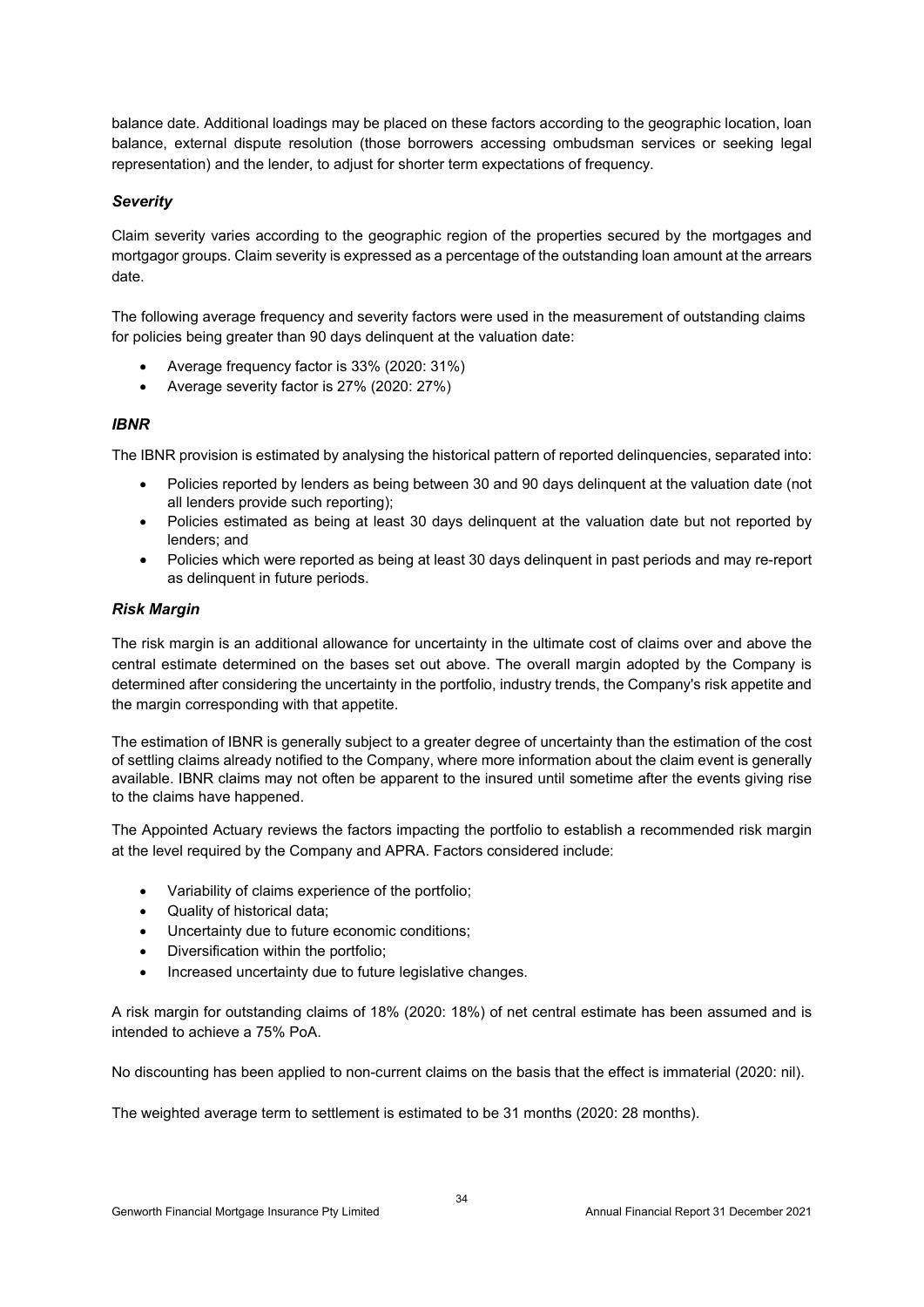#### *Sensitivity Analysis*

The valuation of outstanding claims incorporates a range of factors that involve interactions with economic indicators, statistical modelling and observed historical claims development. Certain variables are expected to impact outstanding claims liabilities more than others and consequently a greater degree of sensitivity to these variables is expected.

Future economic conditions and, in particular, house prices, interest rates and unemployment impact frequency and, to a lesser extent, severity.

The actuarial result is based on the central estimate of the net outstanding claims liabilities. The impact on the profit or loss before income tax to changes in key actuarial assumptions is set out in the table below.

Various scenarios regarding key economics including HPA, unemployment, as well as the upper and lower bounds of a 95% confidence interval of frequency outcomes are applied as sensitivity factors. The impact of applying the sensitivities is asymmetric around the central estimate due to the assumed asymmetry of the distribution of outcomes of the net outstanding claims liabilities.

#### **Impact on net outstanding claims liabilities to changes in key variables**

| <b>Sensitivity Change</b>                                                                                                                                                  |                                                                |               | 2021                                      |               | 2020                                                           |      |                                           |               |
|----------------------------------------------------------------------------------------------------------------------------------------------------------------------------|----------------------------------------------------------------|---------------|-------------------------------------------|---------------|----------------------------------------------------------------|------|-------------------------------------------|---------------|
|                                                                                                                                                                            | <b>Net</b><br><b>Outstanding</b><br><b>Claims</b><br>Liability |               | <b>Net</b><br><b>Premium</b><br>Liability |               | <b>Net</b><br><b>Outstanding</b><br><b>Claims</b><br>Liability |      | <b>Net</b><br><b>Premium</b><br>Liability |               |
|                                                                                                                                                                            | \$M                                                            | $\frac{9}{6}$ | \$M                                       | $\frac{9}{6}$ | <b>\$M</b>                                                     | $\%$ | <b>\$M</b>                                | $\frac{0}{0}$ |
| Base <sup>1</sup>                                                                                                                                                          | 389                                                            |               | 805                                       |               | 429                                                            |      | 984                                       |               |
| <b>Ultimate Loss Ratio</b>                                                                                                                                                 |                                                                |               |                                           |               |                                                                |      |                                           |               |
| Upside Economics - 5% House Price<br>Appreciation (HPA), 1% reduction in<br>unemployment rate<br>Downside Economics - 5% House Price<br>Depreciation (HPD), 1% increase in | (19)                                                           | (5)           | (62)                                      | (8)           | (22)                                                           | (5)  | (145)                                     | (15)          |
| unemployment rate                                                                                                                                                          | 20                                                             | 5             | 96                                        | 12            | 22                                                             | 5    | 156                                       | 16            |
| Downside Economics - 10% HPD, 1%<br>increase in unemployment rate                                                                                                          | 30                                                             | 8             | 143                                       | 18            | 34                                                             | 8    | 209                                       | 21            |
| Downside Economics - 15% HPD                                                                                                                                               | 30                                                             | 8             | 144                                       | 18            | 33                                                             | 8    | 146                                       | 15            |
| <b>Discount Rate</b>                                                                                                                                                       |                                                                |               |                                           |               |                                                                |      |                                           |               |
| $+0.5%$                                                                                                                                                                    |                                                                |               | (20)                                      | (2)           |                                                                |      | (27)                                      | (2)           |
| $+1.0%$                                                                                                                                                                    |                                                                |               | (39)                                      | (5)           |                                                                |      | (50)                                      | (5)           |

 $1$  Net outstanding claims liability includes central estimate less non-reinsurance recoveries.

#### *Claims handling expenses*

Claims handling expenses are estimated after considering historical actual expenses and management's projected costs of handling claims over the weighted average term to settlement.

#### **(b) Unearned premium**

#### *Estimation of premium revenue/ unearned premium/ deferred acquisition costs (note 3.1, note 4.5 and note 4.2)*

The principle underlying the earning recognition is to derive a premium earnings curve which recognises the premium in accordance with the incidence of claims risk.

The Appointed Actuary has undertaken a review of the earnings curve. The review of the premium earnings curve is based on analysis of a number of factors including the historical pattern of claims incurred, the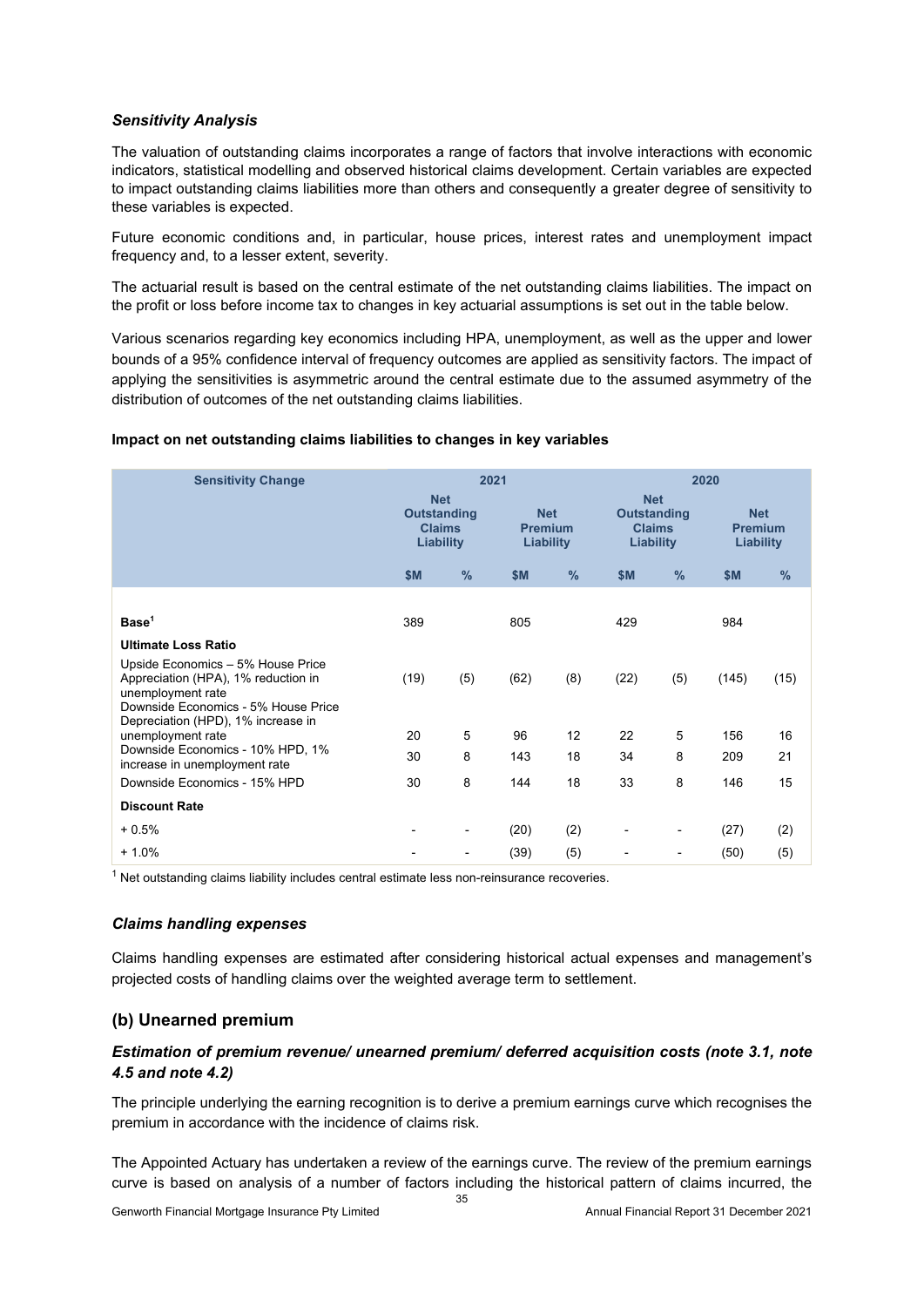pattern of policy cancellations, economic outlook and policyholder risk profile. Changes are recommended by the Appointed Actuary when the results of an analysis indicate an ongoing change in the pattern of emergence of risk.

The review of the earnings curve resulted in a lengthening of the average duration of the period over which we recognise our revenue. The updated curve has been applied in the recognition of earned premium in the profit or loss from 1 April 2021. The changes resulted in a reduction in Net Earned Premium in 2021 of approximately \$38.5 million.

DAC are amortised under the same premium earnings curve as the related insurance contract.

The adopted earnings curve recognises premium written over a period of 12 years post-underwriting. The impact of shortening (or lengthening) the term over which premium is recognised by six months would increase (or decrease) the current unearned premium by less than \$10.0 million (2020: \$10.0 million), with an equal and opposite impact in non-current unearned premium, as at 31 December 2021.

## **4.8 Capital adequacy**

APRA's Prudential Standard GPS 110 Capital Adequacy requires additional disclosure in the annual financial statements to improve policyholder and market understanding of the capital adequacy of the Company.

The calculation of the Prescribed Capital Amount (PCA) is provided in the table below:

|                                               | 2021       | 2020       |
|-----------------------------------------------|------------|------------|
|                                               | \$'000     | \$'000     |
| Tier 1 capital                                |            |            |
| Paid-up ordinary shares                       | 1,401,559  | 1,401,559  |
| Reserves                                      | (603, 167) | (603, 087) |
| Retained earnings                             | 732,740    | 578,744    |
| Less: Deductions                              | (69, 613)  | (77, 054)  |
| Net surplus relating to insurance liabilities | 364,195    | 110,764    |
| <b>Common equity Tier 1 capital</b>           | 1,825,714  | 1,410,926  |
| <b>Tier 2 capital</b>                         | 190,000    | 190,000    |
| <b>Total capital base</b>                     | 2,015,714  | 1,600,926  |
| Insurance risk charge                         | 277,531    | 331,959    |
| Insurance concentration risk charge           | 573,862    | 506,871    |
| Asset risk charge                             | 196,291    | 165,527    |
| Operational risk charge                       | 35,632     | 43,416     |
| Aggregation benefit                           | (83,049)   | (71,681)   |
| <b>Total PCA</b>                              | 1,000,267  | 976,092    |
|                                               |            |            |
| <b>PCA coverage</b>                           | 2.02x      | 1.64x      |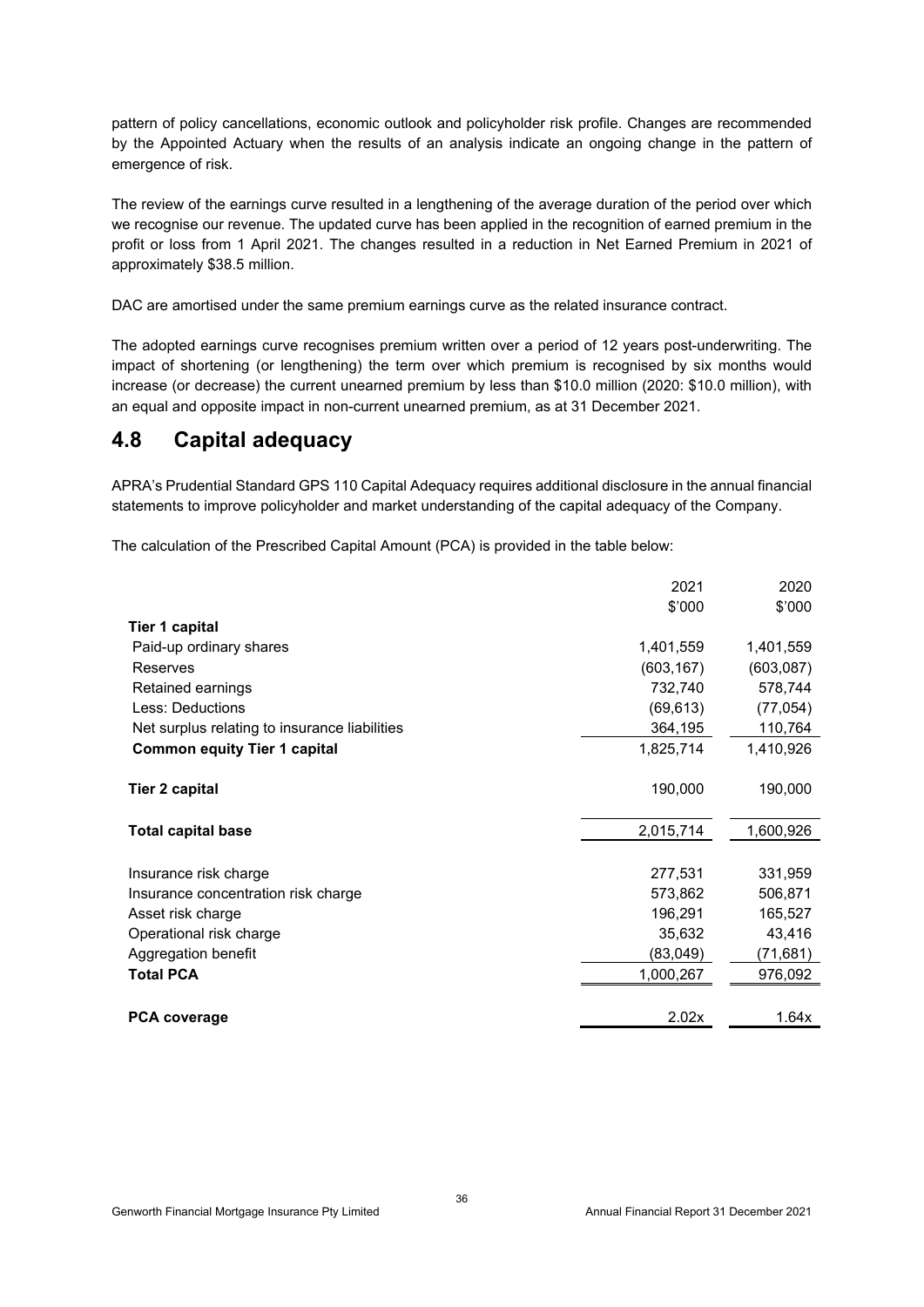## **Section 5 Capital management and financing**

## **5.1 Capital management**

The capital management strategy plays a central role in managing risk to create shareholder value, whilst meeting the crucial and equally important objective of providing an appropriate level of capital to protect policyholders' interests and satisfy regulatory requirements. Capital finances growth and capital expenditure also provide support in the face of adverse outcomes from insurance and other activities and investment performance.

The determination of the capital amount and mix is built around two core considerations.

#### **(a) Regulatory capital**

The Company is subject to APRA's prudential standards, which set out the basis for calculating the Prudential Capital Requirements (PCR), the minimum level of capital that the regulator deems must be held to meet policyholders' obligations. The capital base is expected to be adequate for the size, business mix, complexity and risk profile of the business and, as such, the PCR utilises a risk-based approach to capital adequacy. The PCR is the sum of the capital charges for insurance, investments and other assets, investment concentration, operational and catastrophe concentration risk plus any supervisory adjustment imposed by APRA.

It is the Company's policy to hold regulatory capital levels in excess of the PCR. The Company maintains sufficient capital to support the PCR, which is APRA's derivation of the required capital to meet a 1 in 200 year risk of absolute ruin event, and has at all times during the current and prior financial year complied with the externally imposed capital requirements to which it is subject.

Capital calculations for regulatory purposes are based on a premium liabilities model, which is different from the deferral and matching model which underpins the measurement of assets and liabilities in the financial statements. The premium liabilities model estimates future expected claim payments arising from future events insured under existing policies. This differs from the measurement of the outstanding claims liabilities on the statement of financial position, which considers claims relating to events that have occurred up to and including the reporting date.

#### **(b) Ratings capital**

The Company maintains its capital strength by reference to a targeted financial strength rating from two independent rating agencies. The ratings help reflect the financial strength of the Company and demonstrate to stakeholders its ability to pay claims.

Following a reassessment of the impact of the COVID-19 pandemic, in May 2021, Fitch affirmed the insurer financial strength (IFS) rating of the Company as 'A' (Strong) and revised the outlook from 'negative' to 'stable'. In February 2022, Standard and Poor affirmed the IFS rating as 'A', with the outlook revised from 'negative' to 'stable'. Both agencies acknowledged the capital strength and strong competitive position of the Company.

#### **Internal capital adequacy assessment process (ICAAP) management**

The Company has implemented an ICAAP as part of its compliance with the Life And General Insurance Capital standards. The purpose of ICAAP is to assist the Company in making a proactive internal assessment of its capital requirements considering the current strategy, business plan and associated risks inherent in that business plan. The ICAAP recognises the capital required for regulatory and ratings agency purposes and identifies planned and potential sources of capital required to meet these objectives. The ICAAP is also designed to further augment the current corporate governance practices undertaken by the Board of Directors in respect of the ongoing assessment of the Company's risk profile, risk appetite, strategic plan and capital adequacy.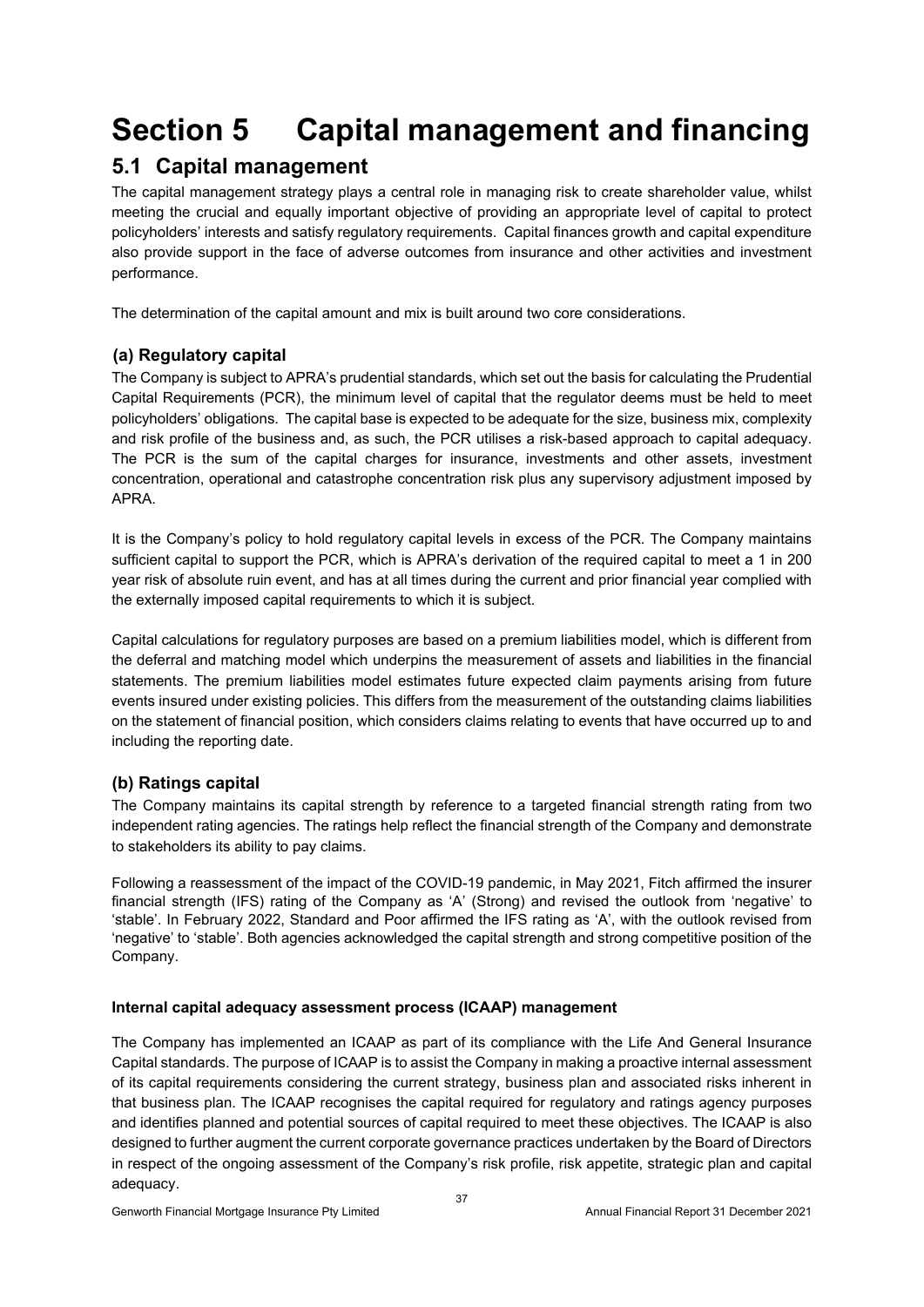The ICAAP summary statement is designed to summarise the major components of the ICAAP, which are:

- i. Risk Management Framework
- ii. Risk Management Strategy
- iii. Capital Management and Planning
	- The identification of the amount of capital required to be held against the risks of the business;
	- The strategy for ensuring adequate capital is maintained over time, including the identification of specific capital targets; and
	- The plans for how target levels of capital are to be met and the means available for sourcing additional capital if and when required;
- iv. Capital Monitoring
	- The actions and procedures for monitoring the Company's compliance with its regulatory capital requirements and capital targets including the triggers to alert management to, and specified actions to avert and rectify, potential breaches of these requirements; and
	- The processes for reporting on the ICAAP and its outcomes to the Board and senior management.
- v. Stress Testing and scenario analysis relating to potential risk exposures and available capital resources.
- vi. ICAAP integration ensuring that the ICAAP is taken into account in making business decisions.

## **5.2 Interest bearing liabilities**

#### **Accounting policies**

Interest bearing liabilities are initially recognised at fair value less transaction costs that are directly attributable to the transaction. After initial recognition the liabilities are carried at amortised cost using the effective interest rate method.

Finance related costs include interest, which is accrued at the contracted rate and included in payables, and amortisation of transaction costs which are capitalised, presented together with borrowings, and amortised over the life of the borrowings. This cost also includes the write-off of capitalised transaction costs and premium paid on the early redemption of the borrowings.

|                                     | 2021    | 2020    |
|-------------------------------------|---------|---------|
|                                     | \$'000  | \$'000  |
| Subordinated notes                  | 190.000 | 190,000 |
| Less: capitalised transaction costs | (1.771) | (2.219) |
|                                     | 188.229 | 187.781 |

On 3 July 2020, the Company exchanged \$146,575,000 of the previously outstanding \$200,000,000 due in July 2025 (prior 2015 notes) for \$146,575,000 of new 10-year non-call five-year floating rate subordinated notes due on 3 July 2030 (new 2020 notes). The Company also issued \$43,425,000 additional new 2020 notes. The new 2020 notes totalling \$190,000,000 qualify as Tier 2 Capital under APRA's capital adequacy framework.

#### **Key terms and conditions are:**

- Interest is payable quarterly in arrears, with the rate each calendar quarter being the average of the 90-day bank bill swap rate at the end of the prior quarter plus a margin equivalent to 5.0% per annum;
- The notes mature on 3 July 2030 (non-callable for the first five years) with the issuer having the option to redeem at par from 3 July 2025. Redemption at maturity, or any earlier date provided for in the terms and conditions of issue, is subject to prior approval by APRA.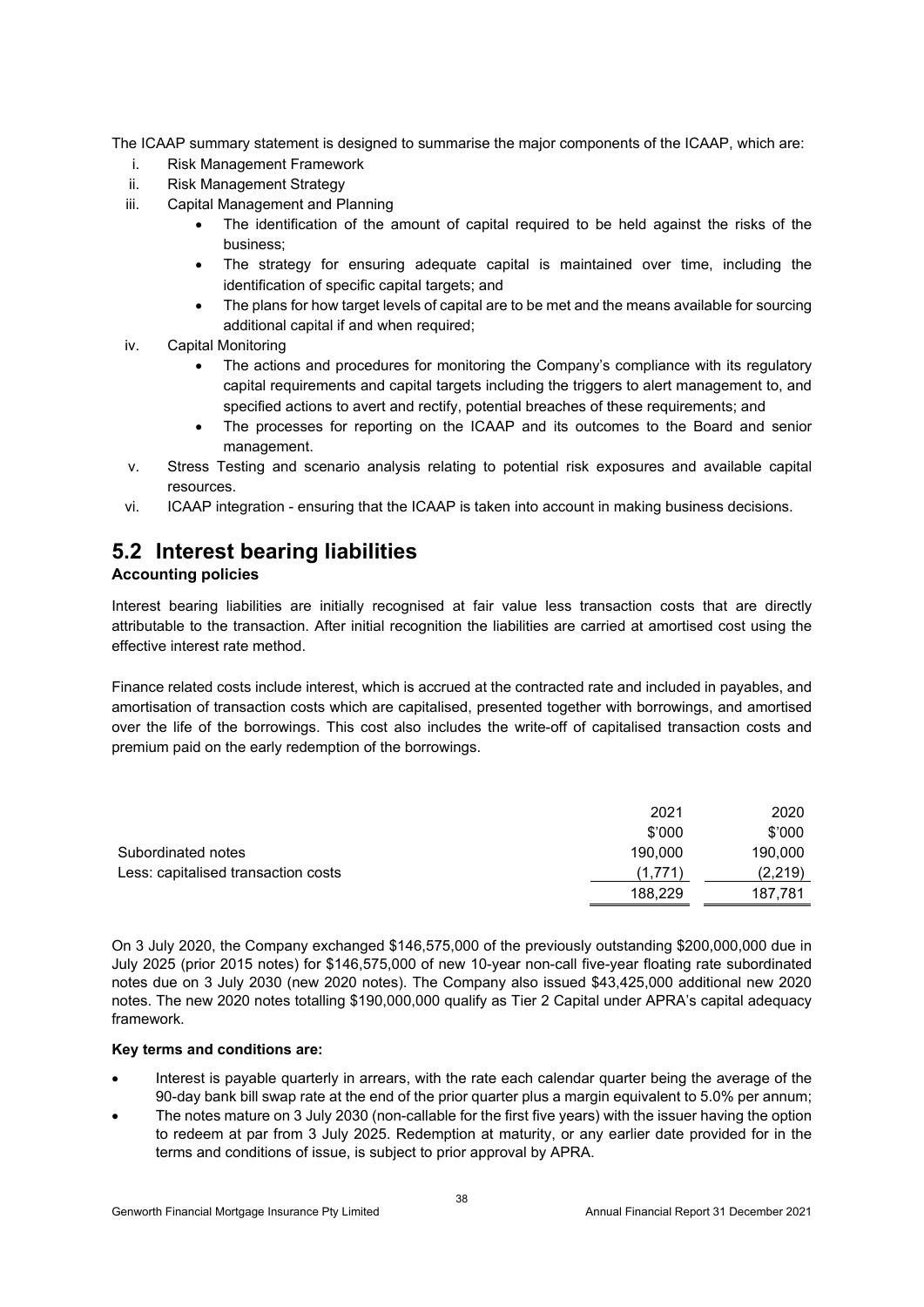## **5.3 Equity (a) Share capital**

|                                                     | 2021<br>\$'000 | 2020<br>\$'000 |
|-----------------------------------------------------|----------------|----------------|
| Issued fully paid capital                           |                |                |
| 1,401,559,000 ordinary shares (2020: 1,401,559,000) | 1,401,559      | 1,401,559      |

The Company's issued shares do not have a par value. All ordinary shares are fully paid. Ordinary shares have the right to receive dividends as declared and, in the event of winding up the Company, to participate in the proceeds from the sale of all surplus assets in proportion to the number of and amounts paid up on shares held.

Ordinary shares entitle their holder to one vote, either in person or by proxy, at a meeting of the Company.

#### **(b) Share-based payment reserve**

|                             | 2021   | 2020   |
|-----------------------------|--------|--------|
|                             | \$'000 | \$'000 |
| Balance as at 1 January     | 181    | 638    |
| Share-based payment expense | (80)   | (422)  |
| Share-based payment settled | -      | (35)   |
| Balance as at 31 December   | 101    | 181    |

Refer to note 7.5 Share-based payments for further detailed information.

## **5.4 Capital commitments and contingencies**

#### *Capital commitments*

There were no capital commitments as at 31 December 2021 (31 December 2020: nil).

#### *Contingencies*

Contingent liabilities are not recognised on the balance sheet but are disclosed where the possibility of settlement is less than probable but more than remote. Provisions are not required with respect to these matters as it is not probable that a future sacrifice of economic benefits will be required, or the amount is not reliably measurable. If settlement becomes probable, a provision is recognised. The best estimate of the settlement amount is used in measuring a contingent liability for disclosure.

There were no contingent liabilities as at 31 December 2021 (31 December 2020: nil).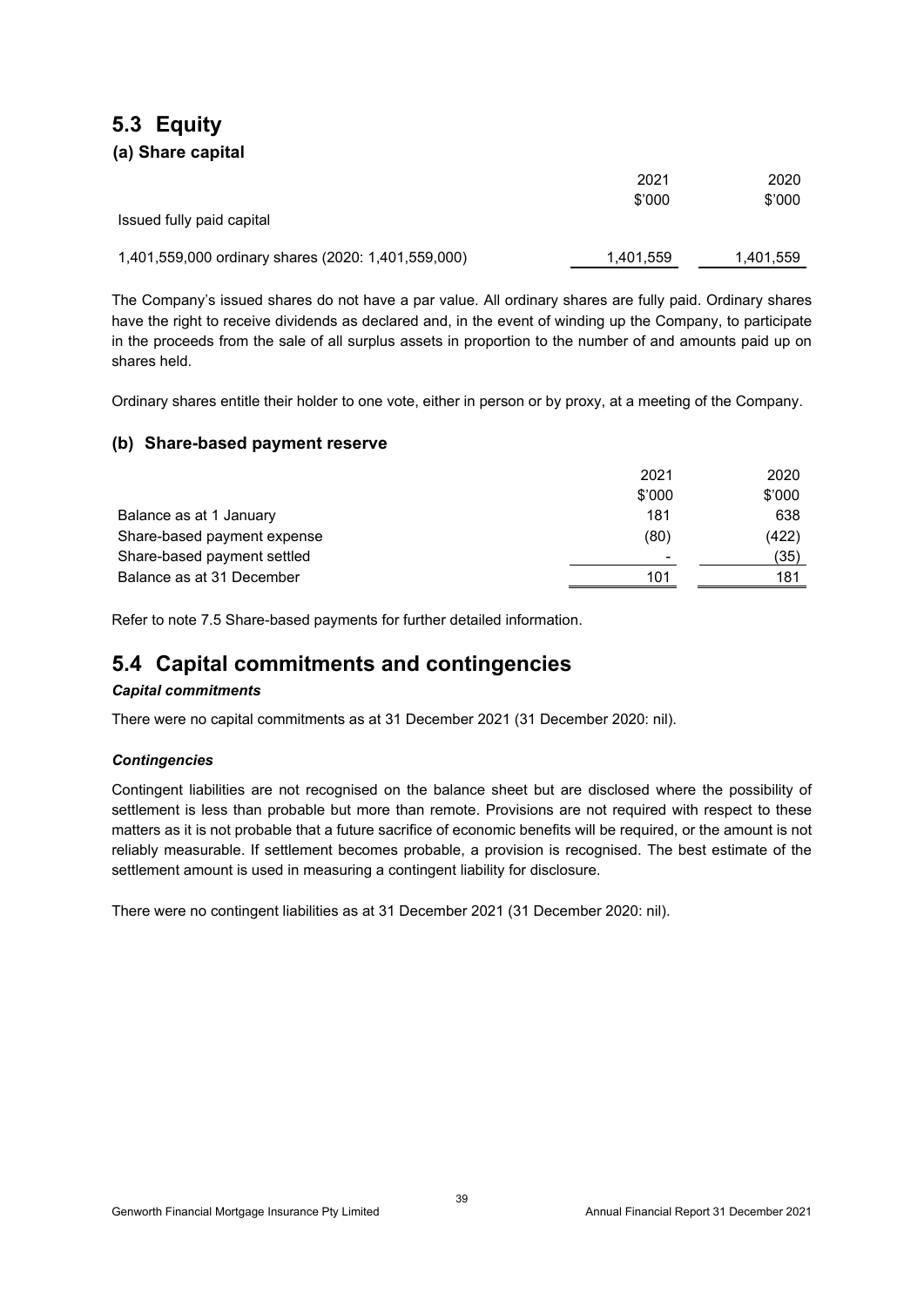### **5.5 Other reserves**

|                | 2021       | 2020       |
|----------------|------------|------------|
|                | \$'000     | \$'000     |
| Other reserves | (603, 268) | (603, 268) |

The balance in the other reserves represents goodwill which has not been recognised as an asset due to the acquisition of the lenders mortgage insurance business from GE Mortgage Insurance Pty Ltd and GE Capital Mortgage Insurance Corporation (Australia) Pty Ltd, being between entities under common control with the Company at that time. Consequently, goodwill has not been recognised as an asset in the financial statements of the acquirer.

## **Section 6 Operating assets and liabilities**

## **6.1 Cash and cash equivalents**

#### **Accounting policies**

Cash and cash equivalents include cash on hand, deposits held at call with financial institutions and other short-term and highly liquid investments with maturity from date of acquisitions of three months or less that are readily convertible to known amounts of cash, that are subject to an insignificant risk of changes in value and which are used to meet short-term cash commitments. Cash and cash equivalents are measured at fair value, being the principal amount.

Cash at the end of the financial year as shown in the statement of cash flows is reconciled to the related items in the statement of financial position as follows:

|             | 2021   | 2020   |
|-------------|--------|--------|
|             | \$'000 | \$'000 |
| Cash assets | 37,740 | 82,831 |

## **6.2 Trade and other receivables**

#### **Accounting policies**

The collectability of receivables is assessed at balance date and an impairment loss is made for any doubtful accounts. The amounts are discounted where the time value of money effect is material.

|                                          | 2021   | 2020   |
|------------------------------------------|--------|--------|
|                                          | \$'000 | \$'000 |
| Premium receivable from external parties | 3,831  | 416    |
| Premium receivable from related entities | 5,618  | 11,231 |
| Other related entities receivables       | 3,723  | 33,834 |
| Other receivables                        | 3,980  | 8,836  |
|                                          | 17,152 | 54,317 |
| <b>Comprising:</b>                       |        |        |
| Current                                  | 13,216 | 45,347 |
| Non-current                              | 3,936  | 8,970  |
|                                          | 17,152 | 54.317 |

Under the tax consolidation system, current tax liabilities recognised for the year by the Company are assumed by GMA, the head entity in the tax consolidated group. The current tax liabilities arising for the Company under the tax funding agreement are recognised as an intercompany receivable to the head entity in the tax consolidated group. Included in the related party receivables are the balances related to taxes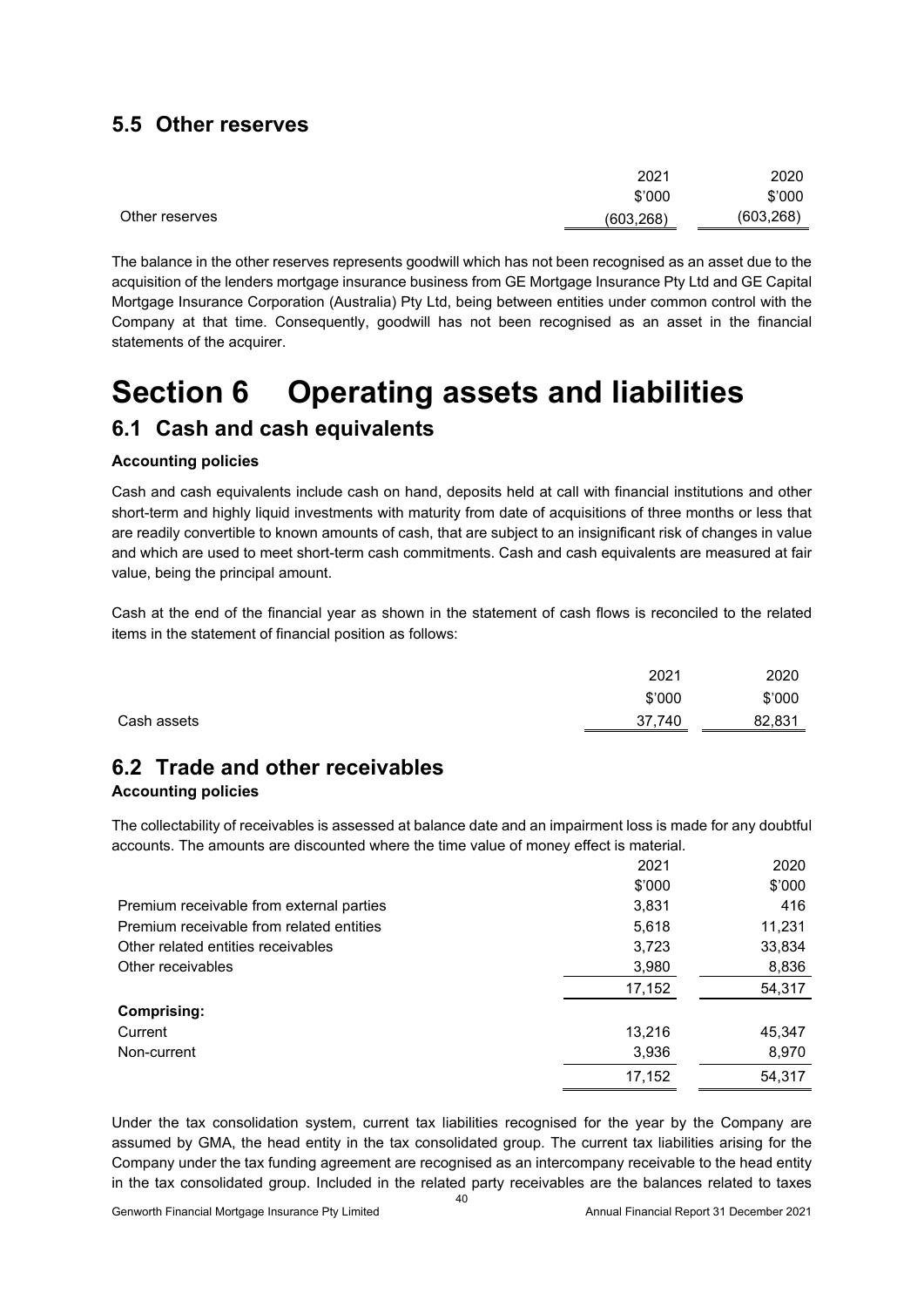receivables from the parent entity of nil (2020: \$30,100,000) and other related entities of \$3,723,000 (2020: \$3,734,000).

Carrying amounts of receivables reasonably approximate fair value at the reporting date. None of the receivables are impaired or past due as at 31 December 2021 and 31 December 2020.

### **6.3 Leases**

The Company leases properties for its office space. These leases have varying terms (from three to five years), escalation clauses and renewal rights. On renewal, the terms of the leases are usually renegotiated. As a result of the adoption of AASB 16, the Company determined that it was not reasonably certain to exercise renewal options. The optional term is usually the same length as the initial term.

The Company also leased equipment for its offices. These leases have varying terms, from one year to three years. The equipment asset leased are of low value.

#### **Accounting policies**

The Company recognises a right-of-use asset and a lease liability at the lease commencement date. The right-of-use asset is initially measured at cost, which comprises the initial amount of the lease liability adjusted for any lease payments made at or before the commencement date, plus any initial direct costs incurred and an estimate of costs to dismantle and remove the underlying asset or to restore the underlying asset, less any lease incentives received.

The right-of-use-asset is subsequently depreciated using the straight-line method from the commencement date to the earlier of the end of the useful life of the right-of-use asset or the end of the lease term. The estimated useful lives of right-of-use assets are determined on the same basis as those of property, plant and equipment. In addition, the right-of-use asset is periodically reduced by impairment losses, if any, and adjusted for certain remeasurement of the lease liability.

The lease liability is initially measured at the present value of the lease payments that are not paid at the commencement date, discounted using the interest rate implicit in the lease or, if that rate cannot be readily determined, the Company's incremental borrowing rate. Generally, the Company uses its incremental borrowing rate as the discount rate.

The lease liability is measured at amortised cost using the effective interest method. It is remeasured when there is a change in future lease payments arising from a change in an index or rate or if the Company changes its assessment of whether it will exercise extension or termination option. When the lease liability is remeasured in this way, a corresponding adjustment is made to the carrying amount of the right-of-use asset or is recorded in profit or loss if the carrying amount of the right-of-use asset has been reduced to zero.

The Company has elected not to recognise right-of-use assets and lease liabilities for leases of low value assets, including office equipment. The Company recognises the lease payments associated with these leases as an expense on a straight-line basis over the lease term.

#### **As an intermediate lessor**

The Company classifies a sub-lease as finance or an operating lease by reference to the right-of-use asset arising from the head lease, rather than by reference to the underlying asset (i.e. the item of property being leased).

The Company accounts for its interests in the head lease and the sub-lease separately. At the commencement date of a sub-lease, the Company assesses whether the sub-lease transfers substantially all the risks and rewards incidental to ownership of the right-of-use asset arising from the head lease. If this is the case, then the sub-lease is a finance lease; if not, then it is an operating lease.

At inception of a finance sub-lease, the Company derecognises the right-of-use asset that arises from the head lease and recognises its net investment in the sub-lease as a receivable, measured as the present value of the future payments to be received from the tenant, using the same discount rate used for the head lease.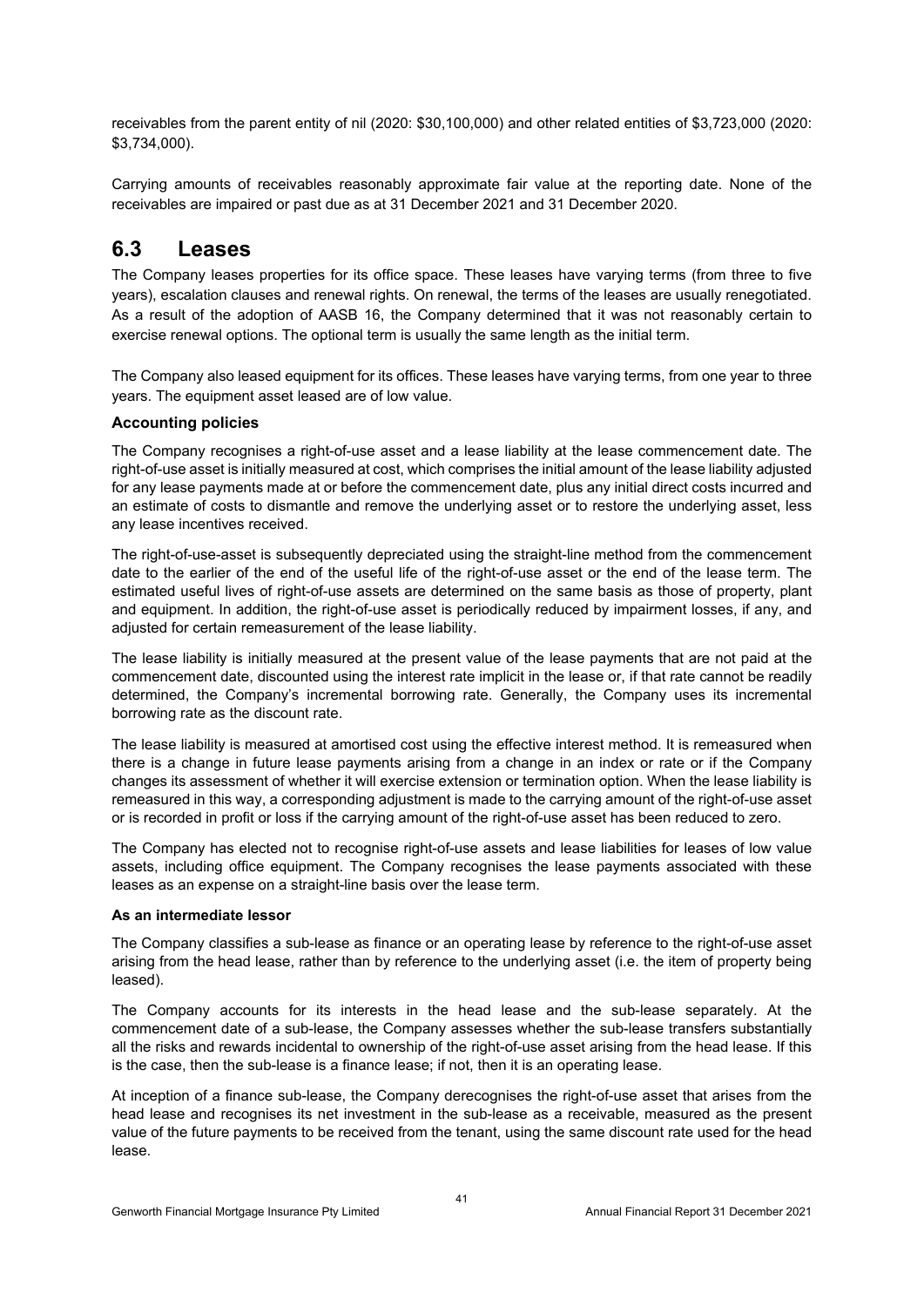The Company subsequently measures the net investment in a sub-lease using the effective interest rate method.

#### **Lease assets (right-of-use assets)**

|                                                          | 2021<br>\$'000 | 2020<br>\$'000 |
|----------------------------------------------------------|----------------|----------------|
| Balance as at 1 January                                  | 5,955          | 11,166         |
| Additions                                                |                | 300            |
| Disposals                                                |                | (8)            |
| Decrease from recognition of sub-lease asset             |                | (2,739)        |
| Depreciation charge for the year                         | (2,330)        | (2,671)        |
| Modification of leases                                   | (7)            | (93)           |
| <b>Balance as at 31 December</b>                         | 3,618          | 5,955          |
| <b>Lease liabilities</b>                                 |                |                |
|                                                          | 2021           | 2020           |
|                                                          | \$'000         | \$'000         |
| Balance as at 1 January                                  | 12,324         | 16,430         |
| Payments made                                            | (5,098)        | (4,935)        |
| <b>Additions</b>                                         |                | 300            |
| Disposals                                                | (12)           | (17)           |
| Interest expense                                         | 445            | 639            |
| Modification of leases                                   | 4              | (93)           |
| <b>Balance as at 31 December</b>                         | 7,663          | 12,324         |
| Comprising:                                              |                |                |
| Current                                                  | 4,922          | 4,978          |
| Non-current                                              | 2,741          | 7,346          |
|                                                          | 7,663          | 12,324         |
| Maturity analysis - contractual undiscounted cash flows  |                |                |
| Future payments to be made arising from lease contracts: |                |                |
| Within one year                                          | 5,263          | 5,097          |
| One year or later and no later than five years           | 2,678          | 7,942          |
| Total undiscounted lease liabilities as at 31 December   | 7,941          | 13,039         |
| Amounts recognised in profit or loss                     |                |                |
| Depreciation charge for the period                       | (2, 330)       | (2,671)        |
| Interest expense on lease liabilities                    | (445)          | (639)          |
| Income from subleasing right-of-use assets               | 164            | 221            |

The interest expense on lease liabilities and the income from subleasing the right-of-use assets are presented as financing costs in the statement of comprehensive income.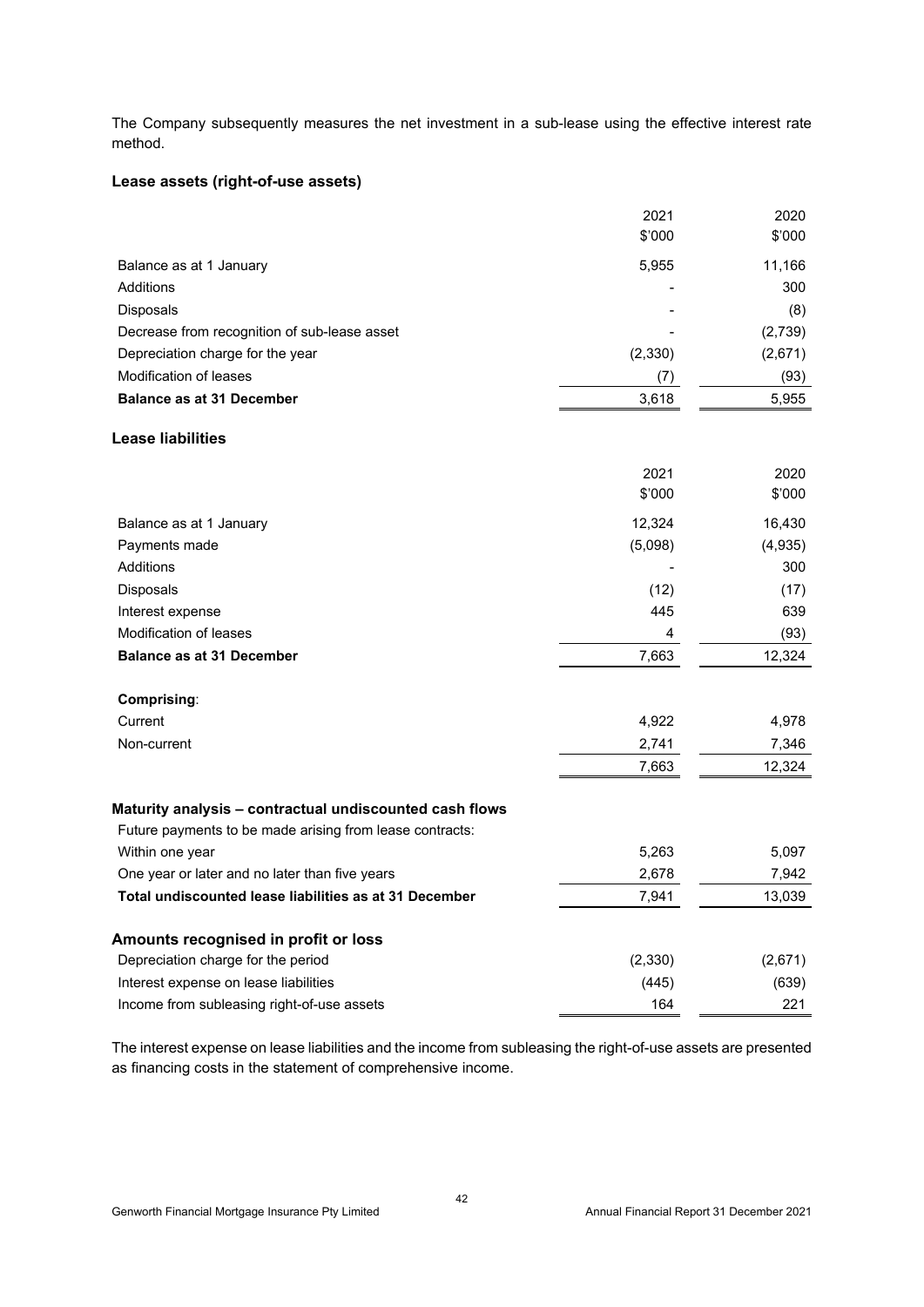## **6.4 Intangibles**

The intangibles balance represents software development expenditure.

#### **Accounting policies**

#### *Acquired software*

Acquired intangible assets are initially recorded at their cost at the date of acquisition, being the fair value of the consideration provided and, for assets acquired separately, incidental costs directly attributable to the acquisition. All intangible assets acquired have a finite useful life and are amortised on a straight-line basis over the estimated useful life of the assets being the period in which the related benefits are expected to be realised (shorter of legal benefit and expected economic life).

#### *Internally developed capitalised software*

Software development expenditure that meets the criteria for recognition as an intangible asset is capitalised in the statement of financial position and amortised over its expected useful life, subject to impairment testing. Costs incurred in researching and evaluating a project up to the point of formal commitment to a project is expensed as incurred. Only software development projects with total budgeted expenditure of more than \$250,000 are considered for capitalisation. Smaller projects and other costs are treated as maintenance costs, being an ongoing part of maintaining effective technology, and are expensed as incurred.

All capitalised costs are deemed to have an expected useful life of five years unless it can be clearly demonstrated for a specific project that the majority of the net benefits are to be generated over a longer or shorter period. The capitalised costs are amortised on a straight-line basis over the period following completion of a project or implementation of part of a project.

#### *Impairment assessment*

The recoverability of the carrying amount of the asset is reviewed at each reporting date by determining whether there is an indication that the carrying value may be impaired. If such indication exists, the item is tested for impairment by comparing the recoverable amount, or value-in-use, of the asset to its carrying value. An impairment charge is recognised in the statement of comprehensive income when the carrying value exceeds the calculated recoverable amount. The impairment charges can be reversed if there has been a change in the estimate used to determine the recoverable amount.

The assumptions underpinning the value-in-use calculation continue to reflect reasonable estimates of the impact of COVID-19 and the increased risks associated with the estimated cash flows.

There was no impairment charge recognised during the year (2020: nil).

#### *Reconciliations*

Reconciliations of the carrying amounts for intangibles are set out below:

|                                  | 2021   | 2020   |
|----------------------------------|--------|--------|
|                                  | \$'000 | \$'000 |
| Cost                             |        |        |
| Balance as at 1 January          | 32,861 | 32,454 |
| Additions                        |        | 407    |
| <b>Balance as at 31 December</b> | 32,861 | 32,861 |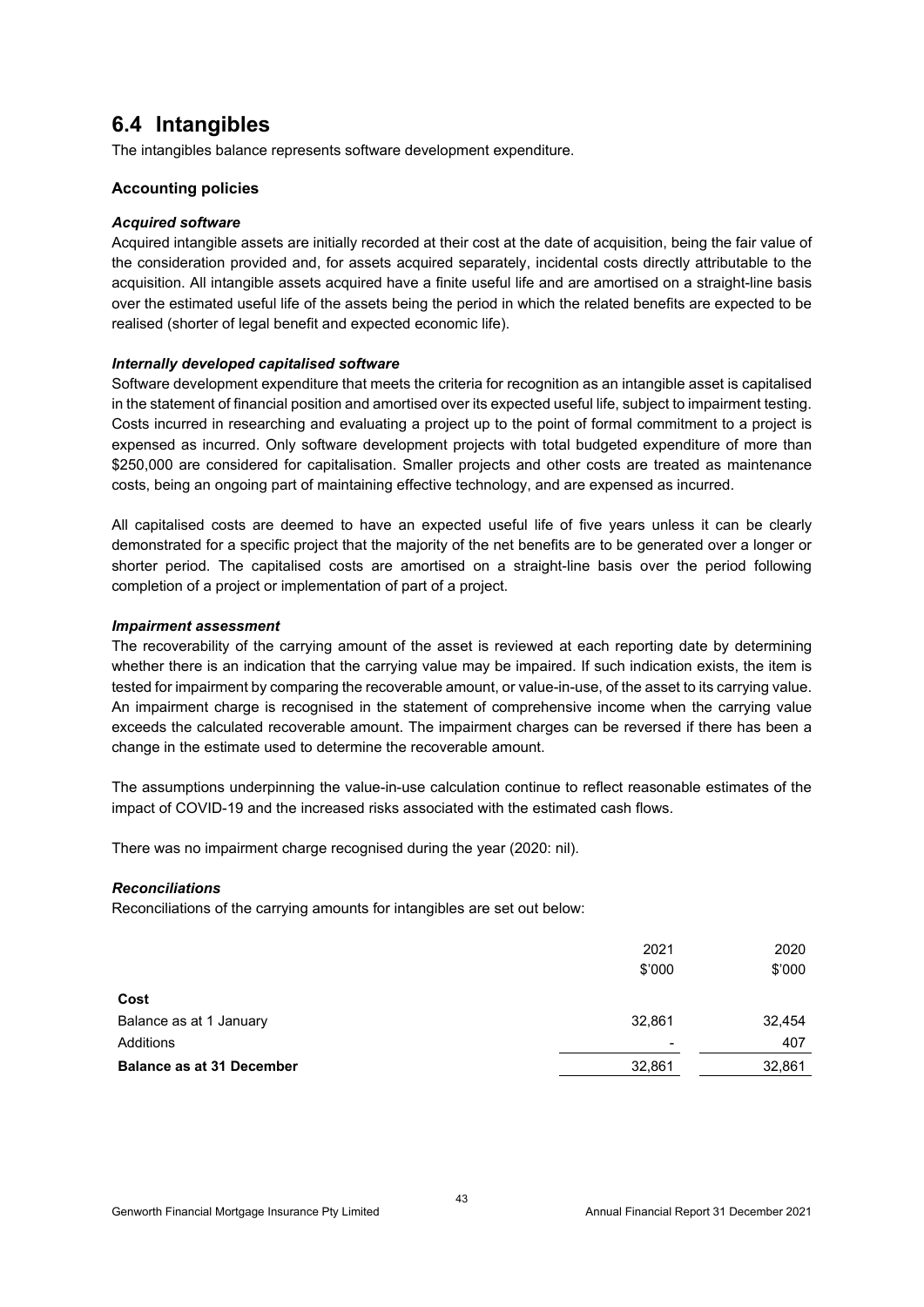|                                                | 2021      | 2020      |
|------------------------------------------------|-----------|-----------|
|                                                | \$'000    | \$'000    |
| Accumulated amortisation and impairment losses |           |           |
| Balance as at 1 January                        | (26, 371) | (25, 114) |
| Amortisation                                   | (1, 847)  | (1, 257)  |
| <b>Balance as at 31 December</b>               | (28, 218) | (26,371)  |
| <b>Total net intangibles</b>                   | 4,643     | 6,490     |

## **6.5 Goodwill**

#### **Accounting policies**

Business combinations are accounted for by applying the purchase method. Goodwill represents the difference between the cost of the acquisition and the fair value of the net identifiable assets acquired.

Goodwill has an indefinite useful life and is therefore not subject to amortisation, but is tested for impairment annually, or more often if there is an indication of impairment. Goodwill is stated at deemed cost less any accumulated impairment losses.

For the purpose of impairment testing, goodwill is allocated to cash-generating units (CGU). At 31 December 2021, the Company comprises of a single CGU (Mortgage Insurance Australia), which reflects the level at which goodwill is monitored for impairment by management.

The impairment test involves the use of accounting estimates and assumptions. The recoverable amount of the CGU is determined on the basis of value-in-use calculation which is performed on a pre-tax basis. The present value of future cash flow projections is based on the most recent management approved budgets.

The assumptions underpinning the value-in-use calculation continue to reflect reasonable estimates of the impact of COVID-19 and the increased risks associated with the estimated cash flows.

|                           | 2021<br>\$'000 | 2020<br>\$'000 |
|---------------------------|----------------|----------------|
| Goodwill - at deemed cost | 7,490          | 7,490          |

The following describes the key assumptions on which management based its cash flow projections when conducting the impairment testing:

- Cash flow forecast is based on the latest five-year business plan approved by management. This business plan is based on a combination of historical performance and management's expectations of future performance based on prevailing and anticipated market factors;
- Terminal value is calculated using a perpetuity growth formula applied to the cash flows projected for the last year of the forecast period. The terminal growth rate used by management for its impairment assessment as at 31 December 2021 is 1.3% (2020: 1.6%).
- Discount rate reflects a beta and equity risk premium applicable to the Company. The pre-tax discount rate used at 31 December 2021 is 12.9% (2020: 12.9%).

Management believes that any reasonably possible change in the key assumptions on which the value-inuse of the Company's CGU is based would not cause the goodwill to be impaired. This is demonstrated in the sensitivity analysis below: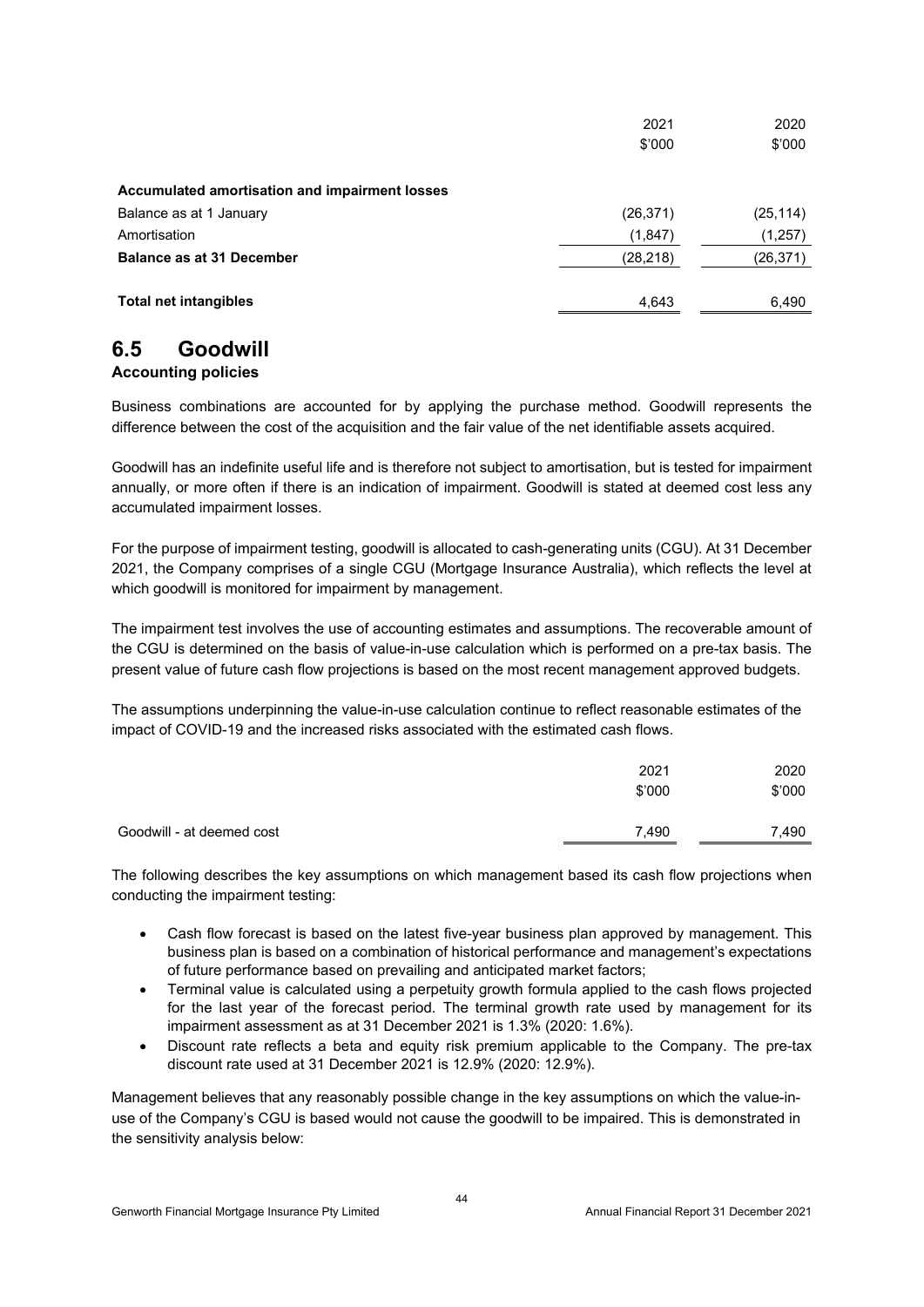#### *Sensitivity analysis*

Under each of the stressed assumption scenarios used below (all other assumptions remaining constant), the Company's goodwill is not impaired:

- Reduction of the projected cash flows by 15%;
- Terminal growth rate of 0%;
- Increase of the discount rate by 200 basis points;

## **6.6 Trade and other payables**

#### **Accounting policies**

Liabilities are recognised for amounts to be paid in the future for goods or services received. Trade accounts payable are normally settled within 30-60 days. The carrying amount of accounts payable approximates fair value.

|                                    | 2021   | 2020   |
|------------------------------------|--------|--------|
|                                    | \$'000 | \$'000 |
| Accrued expenses                   | 22,356 | 15,252 |
| Trade creditors and other payables | 15,411 | 33,426 |
| Income tax payable                 | 33,737 |        |
| Derivative financial instrument    | 10,260 | 14     |
|                                    | 81,764 | 48,692 |
| <b>Comprising:</b>                 |        |        |
| Current                            | 80,781 | 47,750 |
| Non-current                        | 983    | 942    |
|                                    | 81,764 | 48,692 |

## **6.7 Employee benefits provision**

#### **Accounting policies**

The carrying amount of provisions for employee entitlements approximates fair value.

#### **Wages, salaries and annual leave**

The accruals for employee entitlements to wages, salaries and annual leave represent present obligations resulting from employees' services provided up to the statement of financial position date, calculated at undiscounted amounts based on wage and salary rates that the entity expects to pay as at reporting date including related on-costs.

#### **Long service leave**

The Company's net obligation in respect of long-term benefits other than pension plans is the amount of future benefit that employees have earned in return for their service in the current and prior periods. A liability for long service leave is recognised as the present value of estimated future cash outflows to be made in respect of services provided by employees up to the reporting date. The estimated future cash outflows are discounted using corporate bond yields which have terms to maturity that match, as closely as possible, the estimated future cash outflows. Factors which affect the estimated future cash outflows such as expected future salary increases including related on-costs and expected settlement dates are incorporated in the measurement.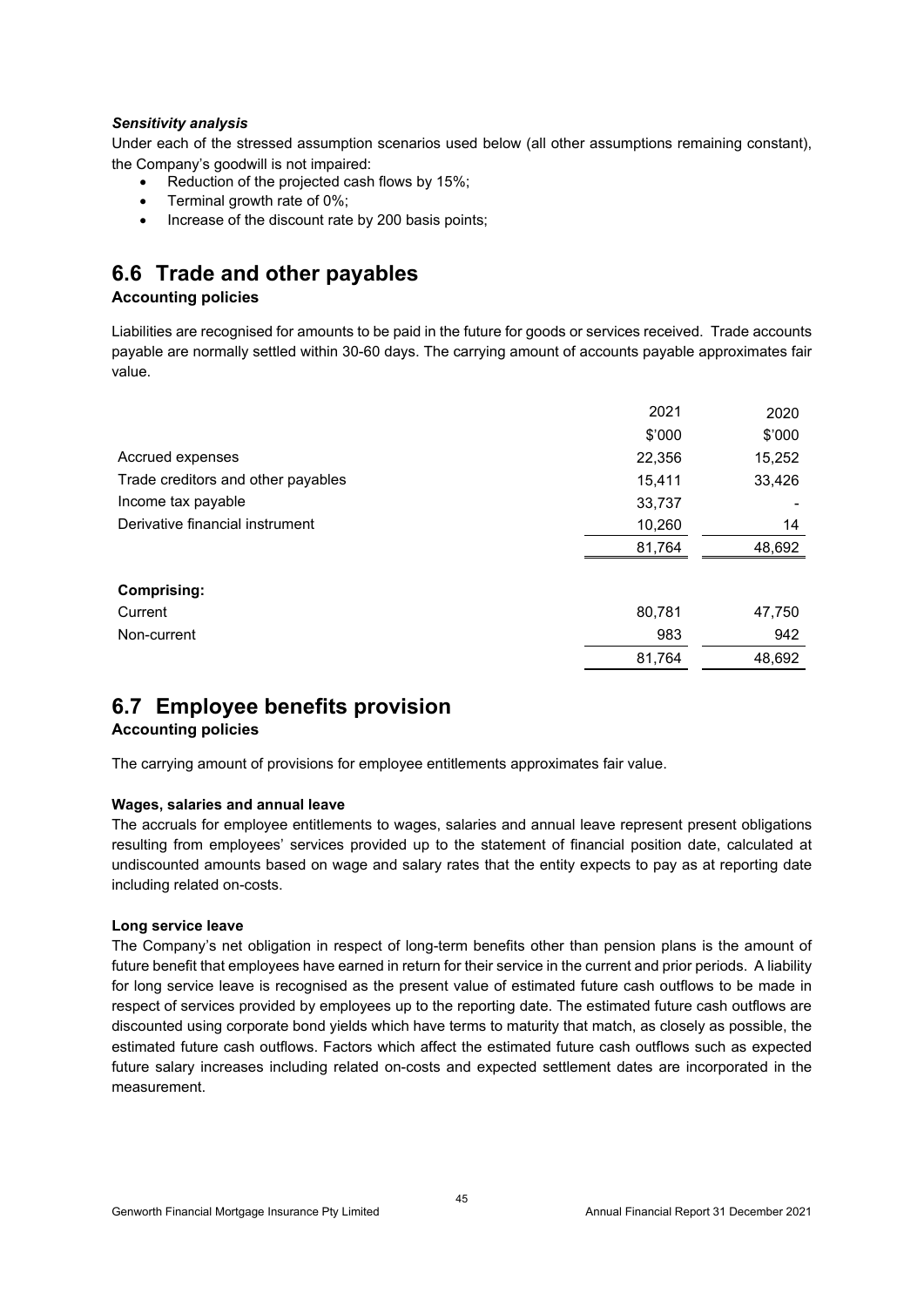#### **Superannuation commitments**

The Company has a defined contribution superannuation plan. Employees are entitled to varying levels of benefits on retirement based on accumulated employer contributions and investment earnings thereon as well as benefits in the event of disability or death. Contributions by the Company are, as a minimum, in accordance with the Superannuation Guarantee Levy.

|                    | 2021   | 2020   |
|--------------------|--------|--------|
|                    | \$'000 | \$'000 |
| Annual leave       | 2,667  | 2,943  |
| Long service leave | 4,615  | 4,702  |
|                    | 7,282  | 7,645  |
| <b>Comprising:</b> |        |        |
| Current            | 6,250  | 5,842  |
| Non-current        | 1,032  | 1,803  |
|                    | 7,282  | 7,645  |

As at the balance date there were 209 employees (2020: 181).

## **Section 7 Other disclosures**

## **7.1 Remuneration of auditors**

|                                          | 2021    | 2020    |
|------------------------------------------|---------|---------|
|                                          | S       |         |
| Audit and review of financial statements | 411,868 | 351,868 |
| Regulatory audit services                | 64.026  | 64,026  |
| Audit related services                   | 10.085  | 53,330  |
|                                          | 485.979 | 469.224 |

### **7.2 Key management personnel disclosures**

The following were key management personnel of the Company at any time during the reporting period, and unless otherwise indicated, were key management personnel for the entire period.

| <b>Directors of the Company</b>              | <b>Executive KMP</b>                                        |
|----------------------------------------------|-------------------------------------------------------------|
| Pauline Blight-Johnston                      | Andrew Cormack                                              |
| David Foster                                 | Jeremy Francis (appointed on 26 April 2021)                 |
| Ian MacDonald                                | Michael Cant (appointed on 27 September 2021)               |
| Gai McGrath                                  |                                                             |
| Andrea Waters                                |                                                             |
| Duncan West                                  |                                                             |
| Alistair Muir (appointed on 1 December 2021) |                                                             |
| Gerd Schenkel (appointed on 1 December 2021) |                                                             |
| <b>Former Directors</b>                      | <b>Former Executive KMP</b>                                 |
| Rajinder Singh (resigned on 1 March 2021)    | Michael Bencsik (ceased employment on 24 September<br>2021) |
| Stuart Take (resigned on 1 March 2021)       | Steven Degetto (ceased employment on 30 August 2021)        |
| Graham Mirabito (retired on 4 August 2021)   |                                                             |
|                                              |                                                             |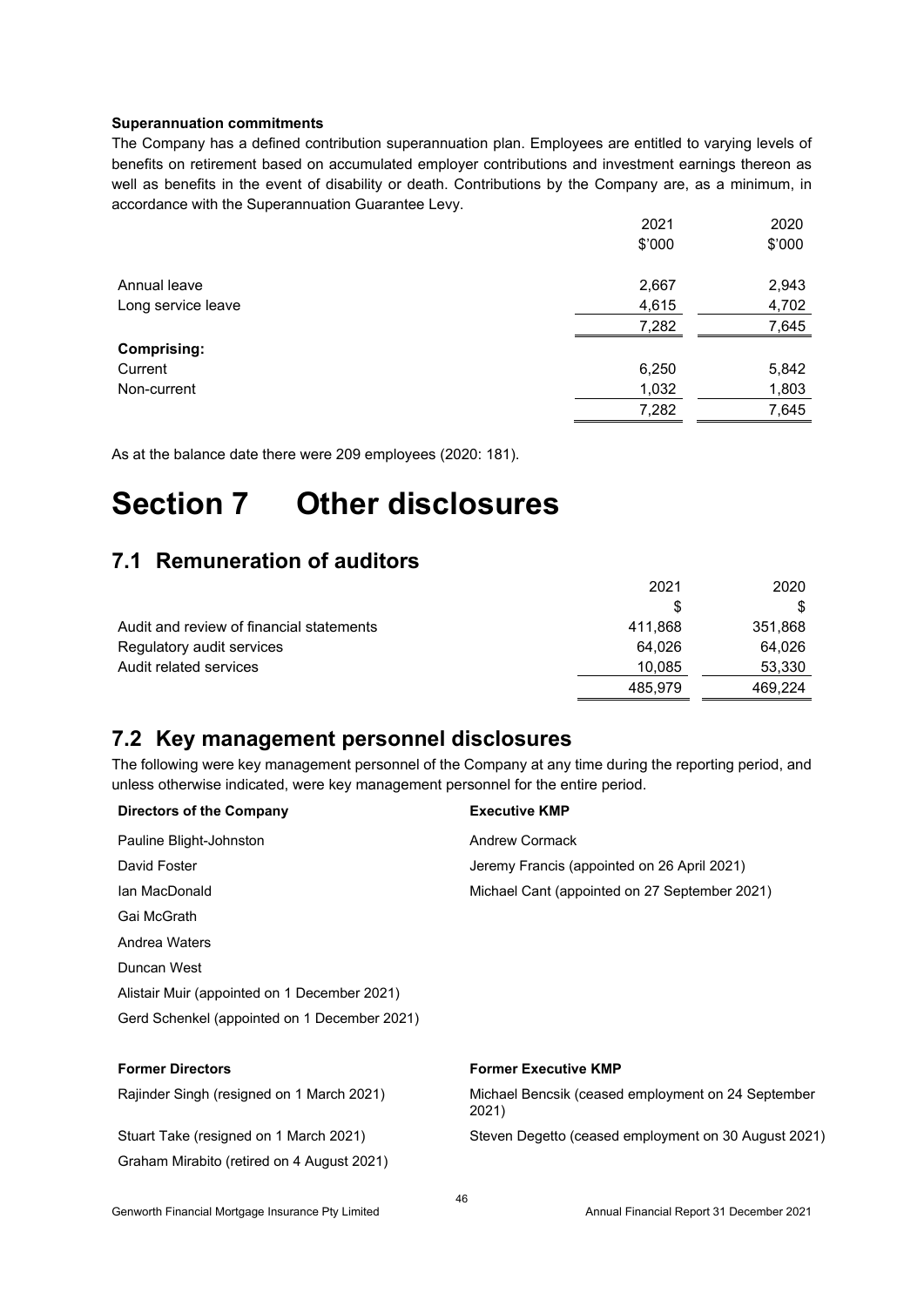The key management personnel compensation is:

|                                          | 2021   | 2020   |
|------------------------------------------|--------|--------|
|                                          | \$'000 | \$'000 |
| Short-term employee benefits             | 5,260  | 3,342  |
| Termination and post-employment benefits | 992    | 265    |
| Equity compensation benefits             | 305    | 104    |
|                                          | 6.557  | 3.711  |

## **7.3 Related party disclosures**

Transactions with related parties are undertaken on normal commercial terms and conditions.

#### **(a) Other related party transactions**

The following transactions occurred with related parties:

| Type of transactions   | Class of related party | 2021     | 2020     |
|------------------------|------------------------|----------|----------|
|                        |                        | \$'000   | \$'000   |
| Share based payment    | Parent entity          | 288      | 578      |
| Service and management | Other related entities | 1.250    | 1,250    |
| fees income            |                        |          |          |
| Service and management | Ultimate parent entity | (3, 365) | (4, 561) |
| fees expense           |                        |          |          |
| Dividends paid         | Parent entity          | (42,000) | (31,000) |
| Dividends received     | Other related entities | 115      | 542      |
| Tax receipt            | Parent entity          | 4,377    |          |

#### **(b) Outstanding balances**

The following balances are outstanding at the reporting date in relation to transactions with related parties:

| <b>Type</b>              | Class of related party | 2021     | 2020   |
|--------------------------|------------------------|----------|--------|
|                          |                        | \$'000   | \$'000 |
| Premium receivable       | Other related entities | 5,618    | 11,231 |
| Expense (payable)/       | Other related entity   |          | 51     |
| reimbursement            |                        |          |        |
| Tax (payable)/receivable | Parent entity          | (33,737) | 30,100 |
| Expense reimbursement    | Parent entity          | 1,637    | 3,706  |
| Share-based payment      | Other related entities | 288      | (23)   |
| Service and management   | Ultimate parent        |          | (2)    |
| fees                     |                        |          |        |

#### **Parent entity**

The parent entity of the Company is Genworth Mortgage Insurance Australia Limited (GMA). GMA is a company limited by shares incorporated and domiciled in Australia, whose shares are publicly traded on the Australian Stock Exchange (ASX).

On 3 March 2021, Genworth Financial Inc (GFI) (through certain wholly owned subsidiaries) sold its entire holding of shares in the Company. Consequently, GFI no longer owns any shares in the issued capital of the GMA. GFI was the ultimate parent enity up until 3 March 2021.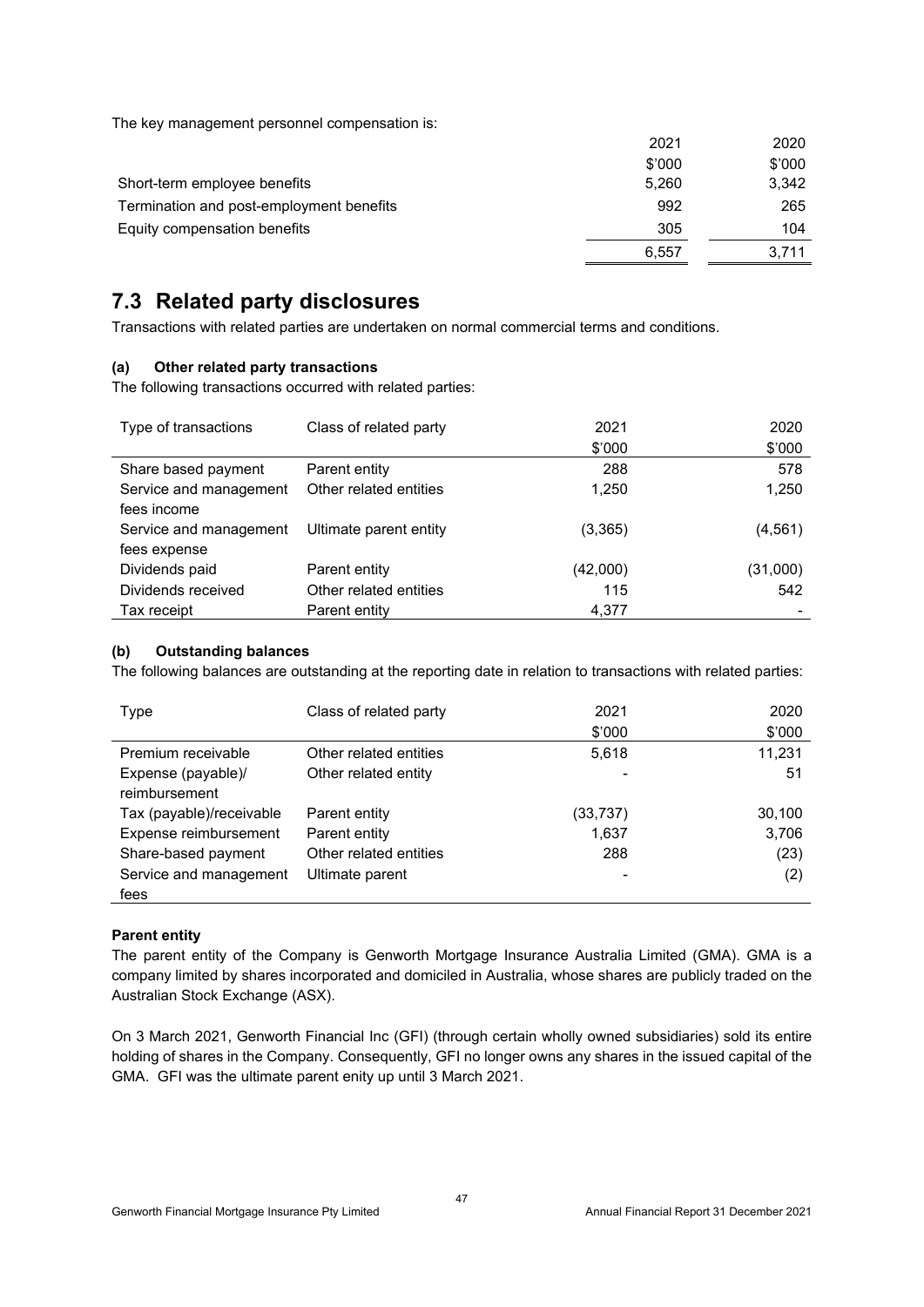## **7.4 Controlled entity**

#### **Accounting policies**

Subsidiaries are entities controlled by the Company. Control exists when the Company is exposed, or has rights, to variable returns from its involvement with the entity and has the ability to affect those returns through its power over the entities. In assessing control, the Company considers the purpose and design of each entity in order to identify the relevant activities, how decisions about the relevant activities are made, who has the current ability to direct those activities and who receives the returns from those activities.

Investment in the controlled entity is carried at the cost of acquisition less accumulated impairment in the Company's financial statements.

| Name of entity              | Country of incorporation Class of shares |          | Equity holding (%) |      |
|-----------------------------|------------------------------------------|----------|--------------------|------|
|                             |                                          |          | 2021               | 2020 |
| Genworth Financial Mortgage |                                          |          |                    |      |
| Indemnity Limited           | Australia                                | Ordinary | 100                | 100  |

## **7.5 Share-based payments**

#### **Accounting policies**

Share-based remuneration is provided in various forms to eligible employees and executive directors of the Company in compensation for services provided to the Company.

The fair value at the grant date, being the date, both the employee and the employer agree to the arrangement, is determined using a valuation model based on the share price at grant date and the vesting conditions. The fair value does not change over the life of the instrument. At each reporting period during the vesting period and upon final vesting or expiry of the equity instruments, the total accumulated expense is revised based on the fair value at grant date and the latest estimate of the number of equity instruments that are expected to vest based on the vesting conditions and taking into account the expired portion of the vesting period. The movement in the total of accumulated expenses from the previous reporting date is recognised in the profit or loss with a corresponding movement in the share-based payment reserve.

To satisfy obligations under the various share-based remuneration plans, shares are generally expected to be equity settled.

#### **(a) Share Rights Plan**

Between 7 May 2015 and 1 March 2017, the Company granted restricted share rights to a number of key employees. The aggregate amount of these share rights was \$1,501,907. One quarter of the share rights granted during the year vest on each of the first, second, third and fourth anniversaries of the grant date. If at any time an employee ceased continuous service with the Company, any unvested share rights were immediately cancelled, except in cases of retirement, redundancy, total and permanent disability or death.

From 1 January 2018, it was decided that no further grants would be made under the share rights plan. All outstanding grants (prior to 2018) made under the share rights plan continued to vest per the original terms and conditions of the plan.

| Share rights plan<br>grant date | Available to        | Vesting period                                                          | Total $($ \$ $)$ |
|---------------------------------|---------------------|-------------------------------------------------------------------------|------------------|
| 1 March 2017                    | Nominated employees | Four equal tranches vested on successive<br>anniversaries of grant date | \$492,910        |

The fair value of the share rights was calculated as at the grant date using a Black Scholes valuation. The factors and assumptions used for the valuation are summarised in the below table:

|                                | 2017         |
|--------------------------------|--------------|
| Grant date                     | 1 March 2017 |
| Share price on grant date (\$) |              |
|                                |              |
| Dividend yield                 | 8.60%        |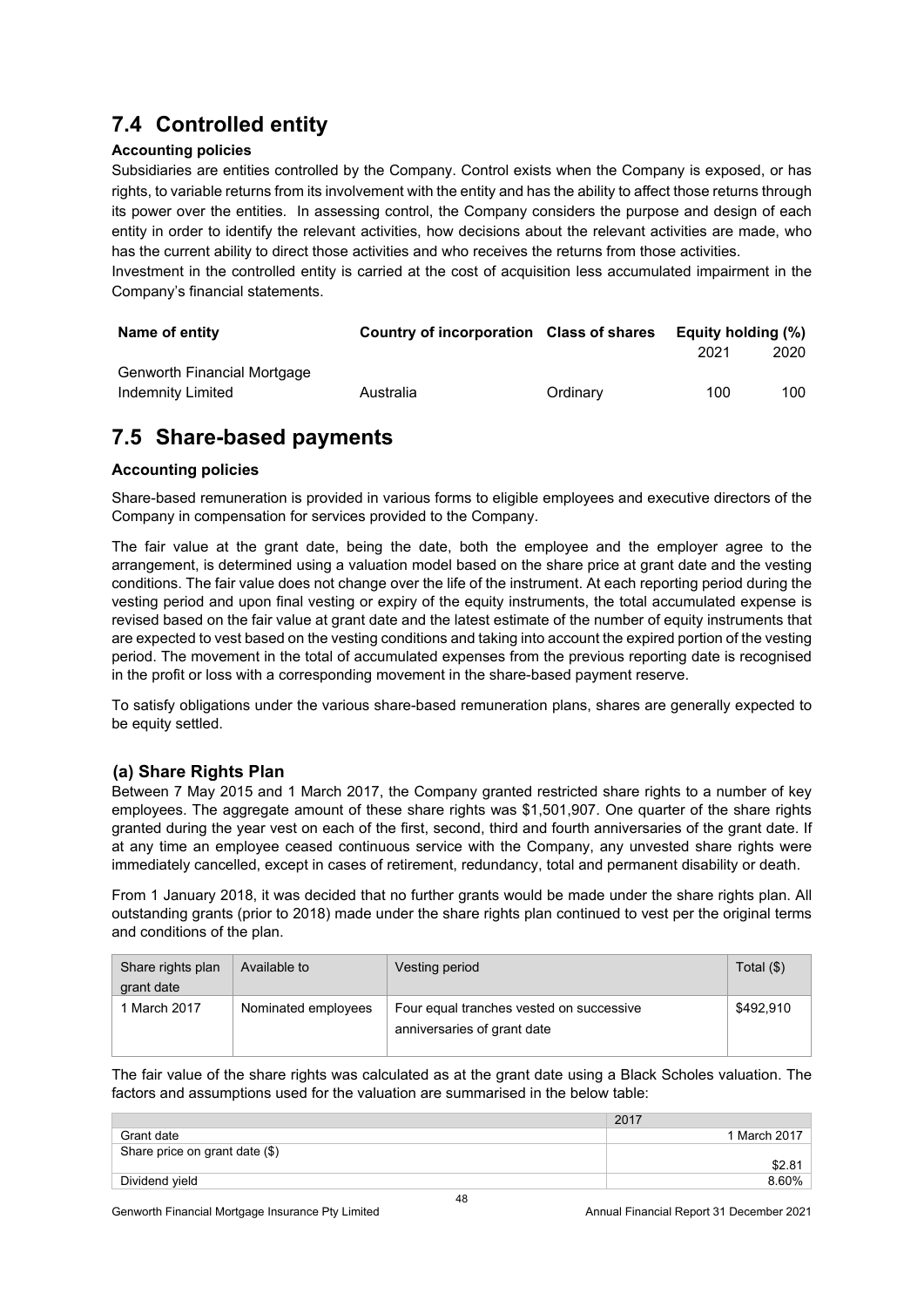| Risk free rate (%) | Tranche 1: 1.83%        |
|--------------------|-------------------------|
|                    | Tranche 2: 2.00%        |
|                    | Tranche 3: 2.15%        |
|                    | Tranche 4: 2.29%        |
| Vesting dates      | Tranche 1: 1 March 2018 |
|                    | Tranche 2: 1 March 2019 |
|                    | Tranche 3: 1 March 2020 |
|                    | Tranche 4: 1 March 2021 |
|                    |                         |

The final tranche of the 2017 Equity Plan grant vested on 1 March 2021.

Key terms and conditions:

 $2021$ 

- The share rights are granted for nil consideration.
- Holders do not receive dividends and do not have voting rights until the share rights are exercised.

#### **(b) Deferred short term incentive**

| Plan                                                    | Eligibility                                                                    | Nature of award                                                                                                                                                                                                                                                                                                                                                                                                                                                                                                                                                                                                                           | Vesting conditions                                                                                                                                                                                                                                                                                                 |
|---------------------------------------------------------|--------------------------------------------------------------------------------|-------------------------------------------------------------------------------------------------------------------------------------------------------------------------------------------------------------------------------------------------------------------------------------------------------------------------------------------------------------------------------------------------------------------------------------------------------------------------------------------------------------------------------------------------------------------------------------------------------------------------------------------|--------------------------------------------------------------------------------------------------------------------------------------------------------------------------------------------------------------------------------------------------------------------------------------------------------------------|
| Short<br>Term<br>Incentive<br>(STI)<br>Deferral<br>Plan | Executives<br>and any<br>employee with<br>an annual STI<br>award<br>> \$50.000 | One-third of the dollar value of the annual<br>٠<br>Short-Term Incentive (STI) is converted to a<br>grant of deferred share rights for executives;<br>For any annual STI payment greater than<br>$\bullet$<br>\$50,000, one-third of the amount greater than<br>\$50,000 is converted to a grant of deferred<br>share rights, provided the amount is \$10,000<br>or more (applies to any $STI > $50,00$ for non-<br>executive employees).<br>Notional dividend equivalents accrue during<br>٠<br>the vesting period and are delivered through<br>an adjustment to the number of vested share<br>rights at the end of the deferral period. | Continuous active employment for<br>12 months from grant date;<br>Board and Committee satisfaction<br>$\bullet$<br>that adverse outcomes have not<br>arisen that were not apparent<br>when performance was assessed.<br>and satisfaction that there was not<br>excessive risk taking in<br>achievement of results. |

Details of the number of employee share rights granted, exercised and forfeited or cancelled for the short term incentive during the year were as follows:

| 2021                      |                              |                        |                          |                                    |                                |                                                    |
|---------------------------|------------------------------|------------------------|--------------------------|------------------------------------|--------------------------------|----------------------------------------------------|
| Grant date                | Balance at 1<br>January 2021 | Granted in<br>the year | Exercised in<br>the year | Cancelled/forfeited<br>in the year | Balance at 31<br>December 2021 | Vested and<br>exercisable at<br>end of the<br>year |
|                           | <b>Number</b>                | Number                 | Number                   | Number                             | Number                         | <b>Number</b>                                      |
| 1 March 2017 <sup>1</sup> | 40.177                       |                        | (40, 177)                |                                    |                                |                                                    |
| 1 March 2020              | 117,533                      | $3,237^3$              | (120,770)                | -                                  |                                |                                                    |
| 1 March 2021 <sup>2</sup> | $\blacksquare$               | 20.802                 | -                        |                                    | 20.802                         |                                                    |
| Total                     | 157,710                      | 24,039                 | (160,947)                |                                    | 20,802                         |                                                    |

<sup>1</sup> The share rights balance in the period originally granted on 1 March 2017 represent the outstanding awards from the 2017 Equity Plan. All remaining share rights under this plan have now vested and been fully expensed.

 $2$  The number of share rights granted in the period representing the deferred short-term incentive component under the 2020 remuneration program.

 $3$  The number of notional dividends issued in relation to vest awards from the 2019 STI deferral plan.

| 2020         |                              |                          |                          |                                    |                                |                                                    |
|--------------|------------------------------|--------------------------|--------------------------|------------------------------------|--------------------------------|----------------------------------------------------|
| Grant date   | Balance at 1<br>January 2020 | Granted in<br>the year   | Exercised in<br>the year | Cancelled/forfeited<br>in the year | Balance at 31<br>December 2020 | Vested and<br>exercisable at<br>end of the<br>year |
|              | <b>Number</b>                | Number                   | Number                   | Number                             | <b>Number</b>                  | <b>Number</b>                                      |
| 6 May 2016   | 34,302                       | $\overline{\phantom{a}}$ | (34, 302)                |                                    |                                |                                                    |
| 1 March 2017 | 85.393                       |                          | (42, 674)                | (2, 542)                           | 40.177                         |                                                    |
| 1 March 2020 | 215,087                      | 35,321                   | (244, 532)               | (5,876)                            |                                |                                                    |
| 1 March 2021 | $\blacksquare$               | 117,5331                 | ٠                        |                                    | 117,533                        |                                                    |
| Total        | 334,782                      | 152.854                  | (321,508)                | (8, 418)                           | 157.710                        |                                                    |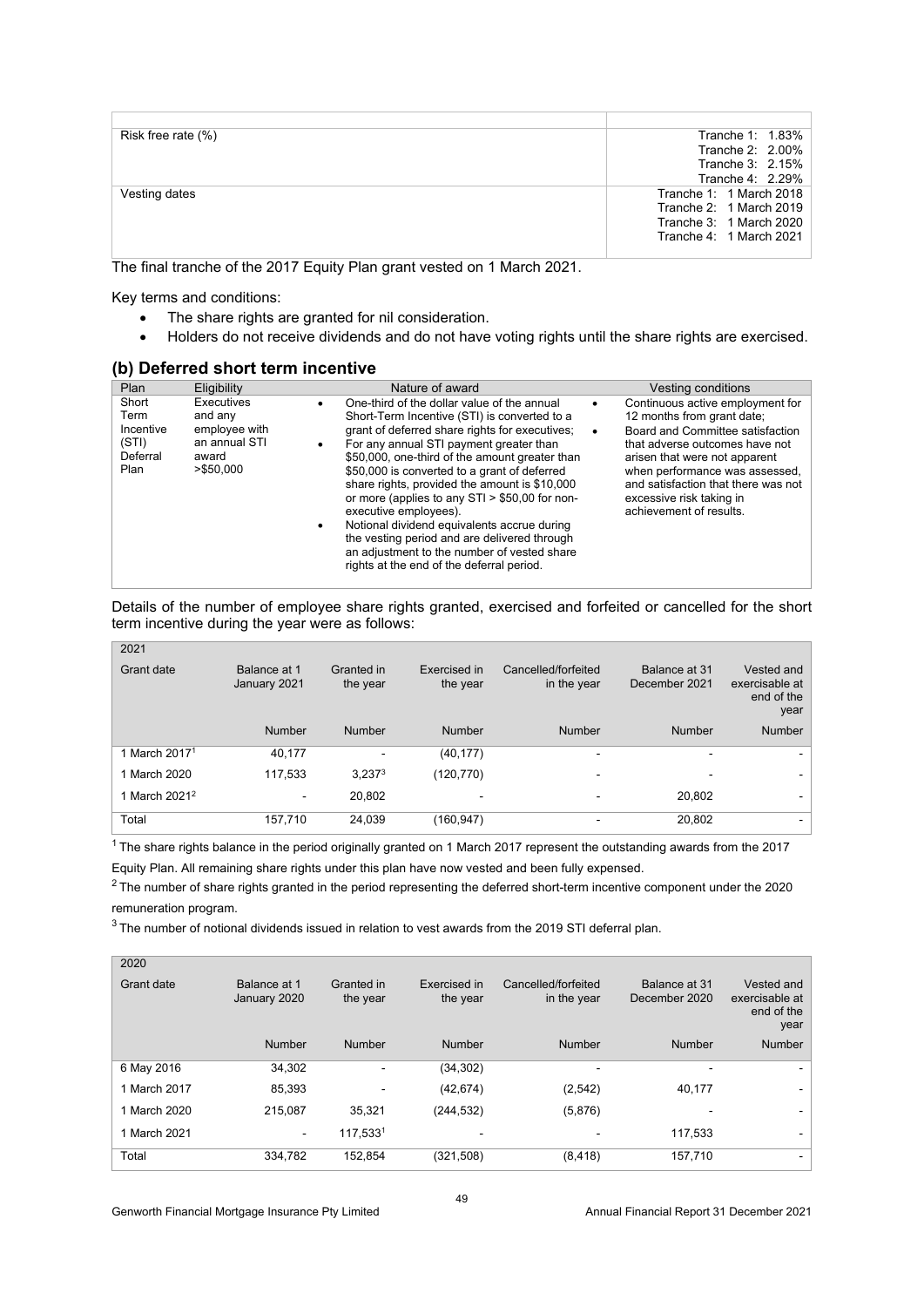$<sup>1</sup>$  The number of share rights granted in the period representing the deferred short term incentive component under the 2019</sup> remuneration program.

#### **(c) Long term incentive plan**

The Company implemented a long-term incentive (LTI) plan for executive KMP which is performance oriented and reflects local market practice.

The vesting conditions for each of the LTI plan granted include:

- Continuous active employment for four years from grant date;
- Performance conditions.

| LTI grant date | Nature of award | Total       |
|----------------|-----------------|-------------|
| 1 March 2017   | share rights    | \$1,873,986 |
| 1 March 2018   | share rights    | \$1,886,491 |
| 1 March 2019   | share rights    | \$1,688,601 |
| 1 March 2020   | share rights    | \$1,771,188 |
| 1 March 2021   | share rights    | \$1,694,685 |

Key terms and conditions for the 2021 LTI:

- The rights are granted for nil consideration;
- Holders are entitled to receive notional dividend equivalents during the vesting period but do not have voting rights;
- Each allocation is split into two portions which are subject to different performance hurdles with a twelve-month deferral period after the performance period ends. The first vesting condition is not market related and requires continuous active employment for four years from grant date. The second set of vesting conditions are as follows:
	- 25% is subject to underlying return on equity (ROE) performance condition. The Company's three-year average underlying ROE measured against regulatory capital (based on the upper end of the Board's target range above the prescribed capital amount) is tested against target underlying ROEs over a three-year period, and weighted for each year during the performance period as follows:
		- $2021 25%$
		- 2022 37.5%
		- 2023 37.5%
	- 75% is subject to relative total shareholder return (TSR) performance condition. The Company's TSR is tested against comparator group, the ASX 200 financial services excluding Real Estate Investment Trusts (REITs) over a three-year period.
- The number of share rights offered is determined by dividing the grant value of the 2021 long term incentive plan by \$2.3107, being the 10-day volume weighted average price (VWAP) of the Company share price as at 31 December 2020 results, rounded down to the nearest whole share right. Each share right is a right granted to acquire a fully paid ordinary share of the Company;
	- The fair value of the share rights is the share price as at the grant date.

If an employee ceases employment with the Company before the performance conditions are tested, their unvested rights will generally lapse.

The fair value of the share rights for LTI linked to relative TSR performance huddles is calculated as at the grant date using Monte Carlo simulation. The factors and assumptions used for the valuation are summarised in the below table.

|                                     | 2021                     | 2020                     | 2019                     | 2018                     |
|-------------------------------------|--------------------------|--------------------------|--------------------------|--------------------------|
| Grant date                          | 1 March 2021             | 1 March 2020             | 1 March 2019             | 1 March 2018             |
| Share price on<br>grant date $(\$)$ | \$2.42                   | \$3.22                   | \$2.53                   | \$2.37                   |
| Dividend yield (%)                  | $0\%$ <sup>1</sup>       | $0\%$ <sup>1</sup>       | $0\%$ <sup>1</sup>       | $0\%$ <sup>1</sup>       |
| Volatility (%)                      | 48.23%                   | 31.94%                   | 31.02%                   | 34.1%                    |
| Correlation                         | A correlation matrix for | A correlation matrix for | A correlation matrix for | A correlation matrix for |
|                                     | the ASX 200 financial    | the ASX 200 financial    | the ASX 200 financial    | the ASX 200 financial    |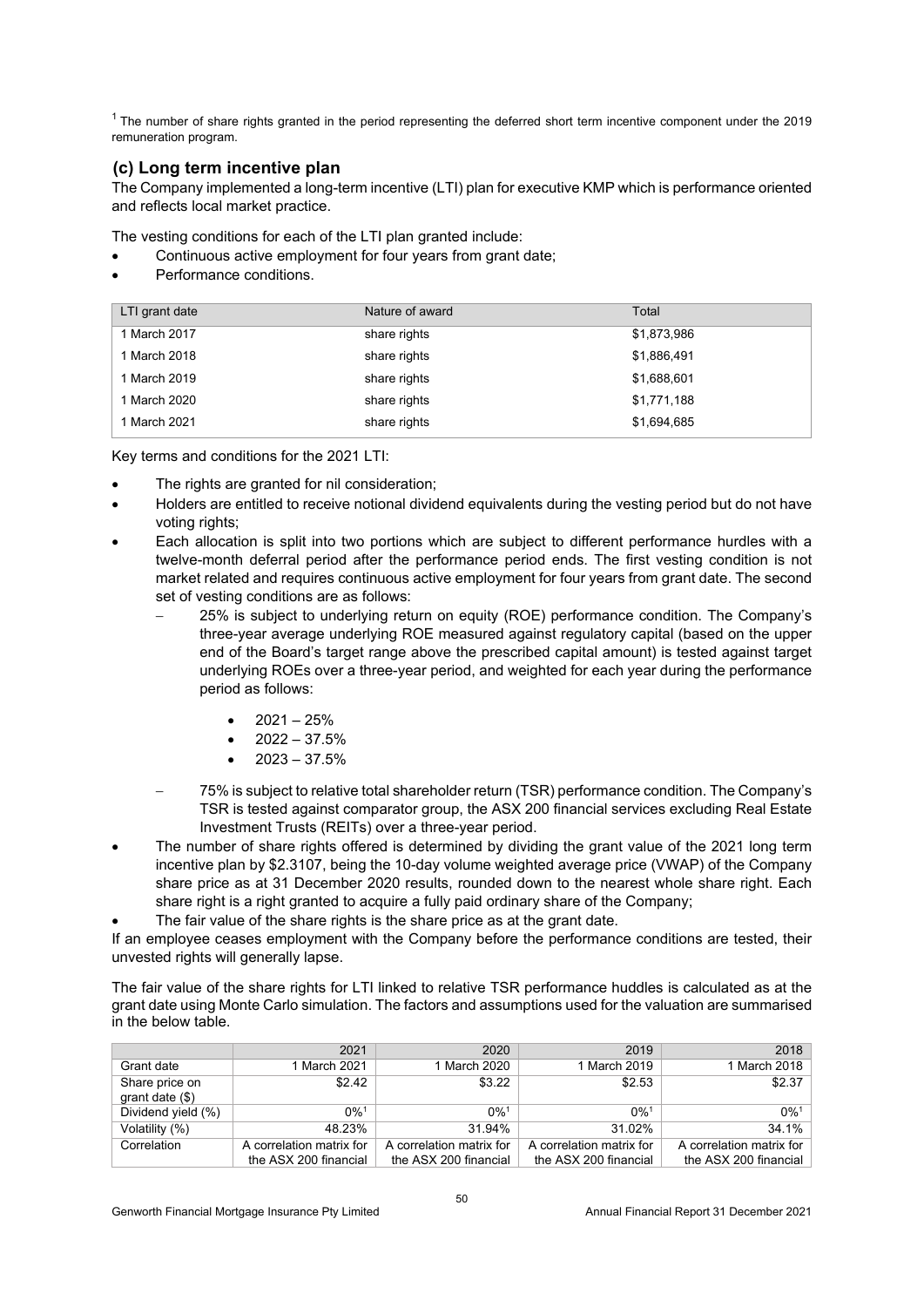|                    | services (excluding  | services (excluding  | services (excluding  | services (excluding  |
|--------------------|----------------------|----------------------|----------------------|----------------------|
|                    | REITs) has been used | REITs) has been used | REITs) has been used | REITs) has been used |
| Risk free rate (%) | 0.40%                | 0.54%                | 2.24%                | $2.1\%$              |
| Vesting date       | 31 December 2024     | 31 December 2023     | 31 December 2022     | 31 December 2021     |

1 Consistent with the requirements set out in AASB 2 *Share-based payment*, given participants in the LTI plan are entitled to dividend equivalents on the underlying shares, the input for expected dividend yield has been set to zero. For the purposes of relative TSR fair value calculations, the expected dividend yield of the comparator group has also been set to zero.

Details of the number of employee share rights granted, exercised and forfeited or cancelled for the long term incentive plan during the year were as follows:

| 2021                      |                                 |                        |                          |                                    |                                |                                                    |
|---------------------------|---------------------------------|------------------------|--------------------------|------------------------------------|--------------------------------|----------------------------------------------------|
| Grant date                | Balance at<br>1 January<br>2021 | Granted in<br>the year | Exercised<br>in the year | Cancelled/forfeited<br>in the year | Balance at 31<br>December 2021 | Vested and<br>exercisable<br>at end of<br>the year |
|                           | <b>Number</b>                   | <b>Number</b>          | <b>Number</b>            | <b>Number</b>                      | <b>Number</b>                  | <b>Number</b>                                      |
| 1 March 2017 <sup>1</sup> |                                 | 62,915                 | (62, 915)                |                                    |                                |                                                    |
| 1 March 2018              | 246,982                         | $\blacksquare$         | (123, 937)               | (123, 045)                         |                                |                                                    |
| 1 March 2019              | 471,407                         |                        |                          | (33, 437)                          | 437,970                        |                                                    |
| 1 March 2020              | 450,708                         |                        |                          | (126,900)                          | 323,808                        |                                                    |
| 1 March 2021              |                                 | 993,777                |                          | (185, 155)                         | 808,622                        |                                                    |
| <b>Total</b>              | 1,169,097                       | 1,056,692              | (186, 852)               | (468, 537)                         | 1,570,400                      | $\sim$                                             |

1 Represents notional dividends awarded as share rights associated with 2017 LTI plan share rights that had previously vested/been exercised on 31 December 2020.

| 2020                    |                                 |                        |                          |                                    |                                |                                                    |
|-------------------------|---------------------------------|------------------------|--------------------------|------------------------------------|--------------------------------|----------------------------------------------------|
| Grant date              | Balance at<br>1 January<br>2020 | Granted in<br>the year | Exercised<br>in the year | Cancelled/forfeited<br>in the year | Balance at 31<br>December 2020 | Vested and<br>exercisable<br>at end of<br>the year |
|                         | <b>Number</b>                   | <b>Number</b>          | <b>Number</b>            | <b>Number</b>                      | <b>Number</b>                  | <b>Number</b>                                      |
| 6 May 2016 <sup>1</sup> |                                 | 60,393                 | (60, 393)                |                                    |                                |                                                    |
| 1 March 2017            | 453,430                         | -                      | (80, 112)                | (373, 318)                         |                                |                                                    |
| 17 July 2017            | 75,025                          | -                      | (37, 512)                | (37, 513)                          |                                |                                                    |
| 1 March 2018            | 583,215                         | $\overline{a}$         |                          | (336, 233)                         | 246,982                        |                                                    |
| 1 March 2019            | 777,190                         |                        |                          | (305, 783)                         | 471,407                        |                                                    |
| 1 March 2020            | $\qquad \qquad \blacksquare$    | 474.328                |                          | (23, 620)                          | 450.708                        |                                                    |
| Total                   | 1,888,860                       | 534,721                | (178, 017)               | (1,076,467)                        | 1,169,097                      |                                                    |

<sup>1</sup> Represents notional dividends awarded as share rights associated with 2016 LTI plan share rights that had previously vested/been exercised on 31 December 2019.

#### **(d) Omnibus Incentive Plan**

GFI and the Company entered into a Cost Agreement on 15 July 2005 (as varied from time to time) pursuant to which GFI agreed to offer its 2004 Omnibus Incentive Plan and its 2012 Omnibus Incentive Plan (Omnibus Incentive Plans) to certain employees of the Company.

Under the Omnibus Incentive Plans, GFI issues stock options, stock appreciation rights, restricted stock, restricted stock units (RSU), other stock-based awards and dividend equivalent awards with respect to its common stock to employees of its affiliates throughout the world. The Company has reserved for such costs and the amount of the reserve is marked to market to reflect the Company's exposure to those costs having regard to the price of GFI shares.

There have been no grants to employees of GFMI under the Omnibus Incentive Plans since 2014, and the Company will continue to satisfy all remaining obligations under this plan notwithstanding the GFI is no longer the major shareholder or ultimate parent entity.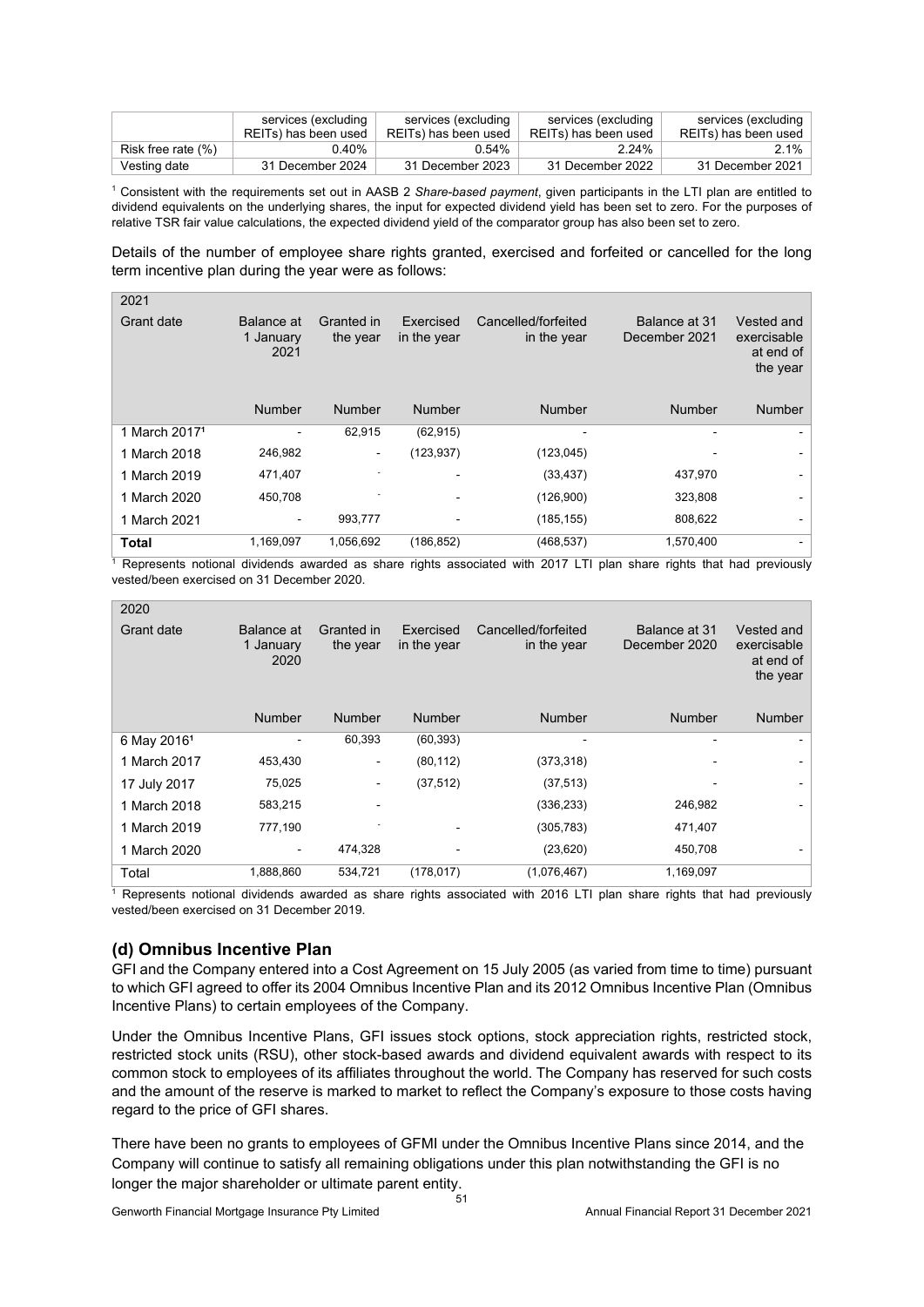Details of the number of employee options granted, exercised and forfeited or cancelled during the year were as follows:

| 2021<br>Grant date                        | <b>Expiry</b><br>date | Exercise<br>price <sup>1</sup><br>(3) | <b>Balance</b><br>at 1<br>January<br>2021 | Granted<br>in the<br>year | Exercised<br>in the<br>year | Cancelled/<br>forfeited in<br>the year | Balance at<br>31<br>December<br>2021 | Vested<br>and<br>exercisable<br>at end of<br>the year |
|-------------------------------------------|-----------------------|---------------------------------------|-------------------------------------------|---------------------------|-----------------------------|----------------------------------------|--------------------------------------|-------------------------------------------------------|
|                                           |                       |                                       | Number                                    | Number                    | <b>Number</b>               | <b>Number</b>                          | <b>Number</b>                        | <b>Number</b>                                         |
| 09/02/2011                                | 09/02/2021            | 17.53                                 | 8,500                                     | $\overline{\phantom{0}}$  | $\overline{\phantom{0}}$    | (8,500)                                |                                      |                                                       |
| 14/02/2012                                | 14/02/2022            | 12.21                                 | 11,700                                    |                           |                             |                                        | 11,700                               | 11,700                                                |
| 15/02/2013                                | 15/02/2023            | 12.46                                 | 13,500                                    |                           |                             |                                        | 13,500                               | 13,500                                                |
| 20/02/2014                                | 20/02/2024            | 20.94                                 | 14,000                                    | $\overline{\phantom{0}}$  | -                           |                                        | 14,000                               | 14,000                                                |
| Total                                     |                       |                                       | 47,700                                    | ۰                         | -                           | (8,500)                                | 39,200                               | 39,200                                                |
| Weighted average<br>exercise price $(\$)$ |                       |                                       | 15.79                                     | ۰                         | -                           | 17.53                                  | 15.41                                | 15.41                                                 |

1The exercise price is the AUD equivalent of the USD exercise price at 31 December 2021

| 2020<br>Grant date                        | Expiry<br>date | Exercise<br>price <sup>1</sup><br>(3) | <b>Balance</b><br>at 1<br>January<br>2020 | Granted<br>in the<br>year | Exercised<br>in the<br>year | Cancelled/<br>forfeited in<br>the year | <b>Balance</b><br>at 31<br>December<br>2020 | Vested and<br>exercisable<br>at end of<br>the year |
|-------------------------------------------|----------------|---------------------------------------|-------------------------------------------|---------------------------|-----------------------------|----------------------------------------|---------------------------------------------|----------------------------------------------------|
|                                           |                |                                       | <b>Number</b>                             | <b>Number</b>             | <b>Number</b>               | <b>Number</b>                          | <b>Number</b>                               | <b>Number</b>                                      |
| 10/02/2010                                | 10/02/2020     | 18.41                                 | 27,000                                    | -                         | $\overline{\phantom{0}}$    | (27,000)                               |                                             |                                                    |
| 09/02/2011                                | 09/02/2021     | 16.55                                 | 26,500                                    |                           |                             | (18,000)                               | 8,500                                       | 8,500                                              |
| 14/02/2012                                | 14/02/2022     | 11.53                                 | 32,100                                    | Ξ.                        | ٠                           | (20, 400)                              | 11,700                                      | 11,700                                             |
| 15/02/2013                                | 15/02/2023     | 11.76                                 | 31,500                                    |                           |                             | (18,000)                               | 13,500                                      | 13,500                                             |
| 20/02/2014                                | 20/02/2024     | 19.77                                 | 14,000                                    | -                         |                             | -                                      | 14,000                                      | 14,000                                             |
| Total                                     |                |                                       | 131,100                                   | -                         |                             | (83, 400)                              | 47,700                                      | 47,700                                             |
| Weighted average exercise<br>price $(\$)$ |                |                                       | 14.90                                     | Ξ.                        | -                           | 14.89                                  | 14.91                                       | 14.91                                              |

<sup>1</sup>The exercise price is the AUD equivalent of the USD exercise price at 31 December 2020

## **7.6 Events subsequent to reporting date**

On 25 February 2022, the directors declared a final dividend of 7.85 cents per ordinary share totalling approximately \$110,000,000 for the year ended 31 December 2021.

On 27 January 2022, the Company was selected as the exclusive provider of Lenders Mortgage Insurance (LMI) to the Commonwealth Bank of Australia (CBA), excluding Bankwest, subject to agreeing contractual terms. The terms of the new contract is expected to be for a period of 3 years commencing 1 January 2023 and expiring on 31 December 2025.

The current Supply and Service contract between CBA and Genworth will expire at the end of the current exclusivity agreement on 31 December 2022.

There are no other events that have arisen since 31 December 2021 to the date of this report that, in the opinion of the Directors, that have significantly affected or may significantly affect the operations of the Company or the state of affairs of the Company in future years.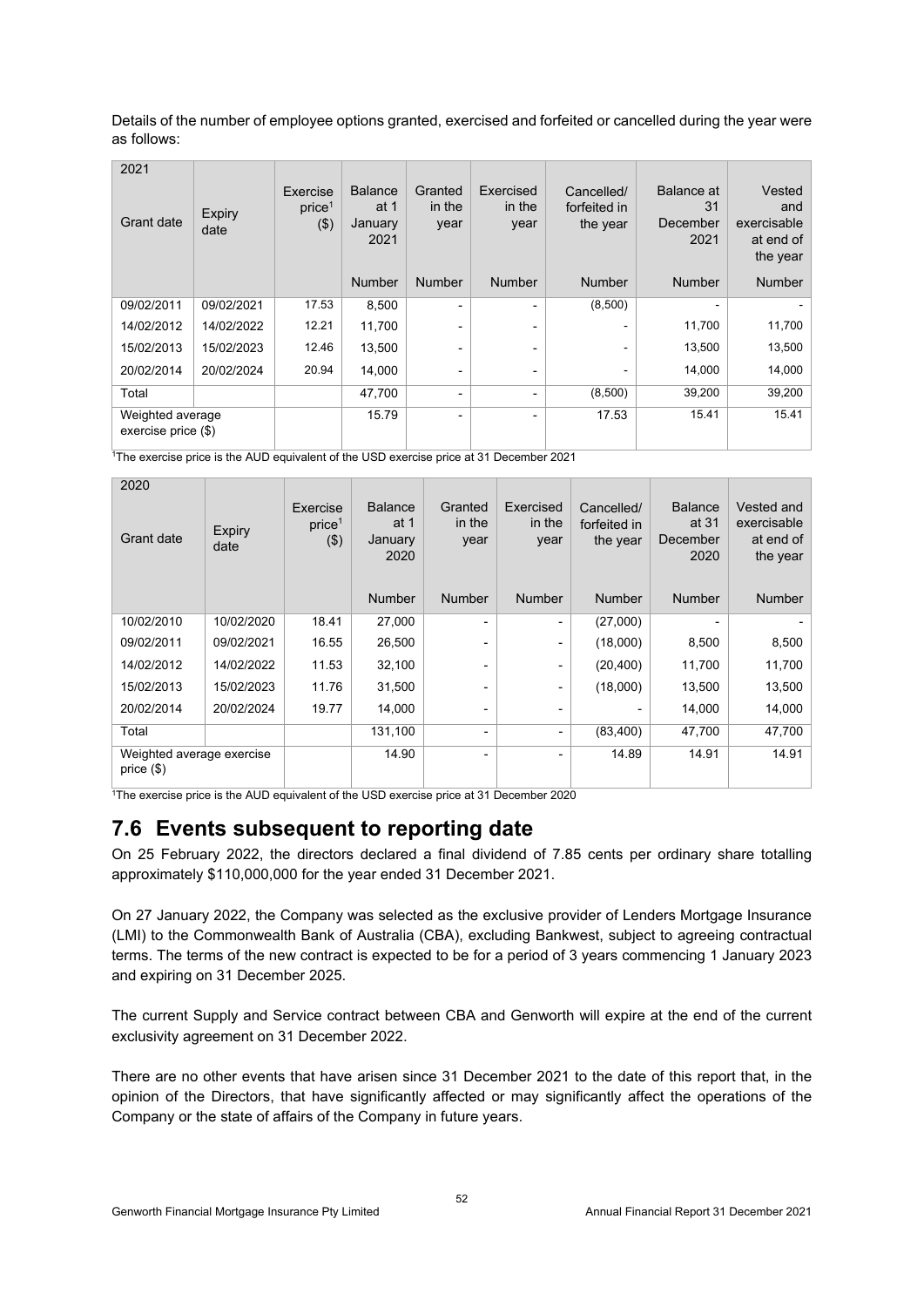## **Directors' declaration**

In the opinion of the directors of Genworth Financial Mortgage Insurance Pty Limited (the Company):

(a) the financial statements and notes set out on pages 8 to 52 are in accordance with the Corporations Act 2001, including:

- (i) giving a true and fair view of the financial position of the Company as at 31 December 2021 and of its performance, as represented by the results of its operations and its cash flows for the year ended on that date; and
- (ii) complying with Accounting Standards in Australia and the Corporations Regulations 2001 and other mandatory professional reporting requirements; and
- (b) the financial statements and notes comply with International Financial Reporting Standards; and

(c) there are reasonable grounds to believe that the Company will be able to pay its debts as and when they become due and payable.

Signed in accordance with a resolution of the directors:

Lucio \_\_\_\_\_\_\_\_\_\_\_\_\_\_\_\_\_\_\_\_\_\_\_\_\_\_\_\_

**Ian MacDonald**  Chairman

Dated at Sydney, 25 February 2022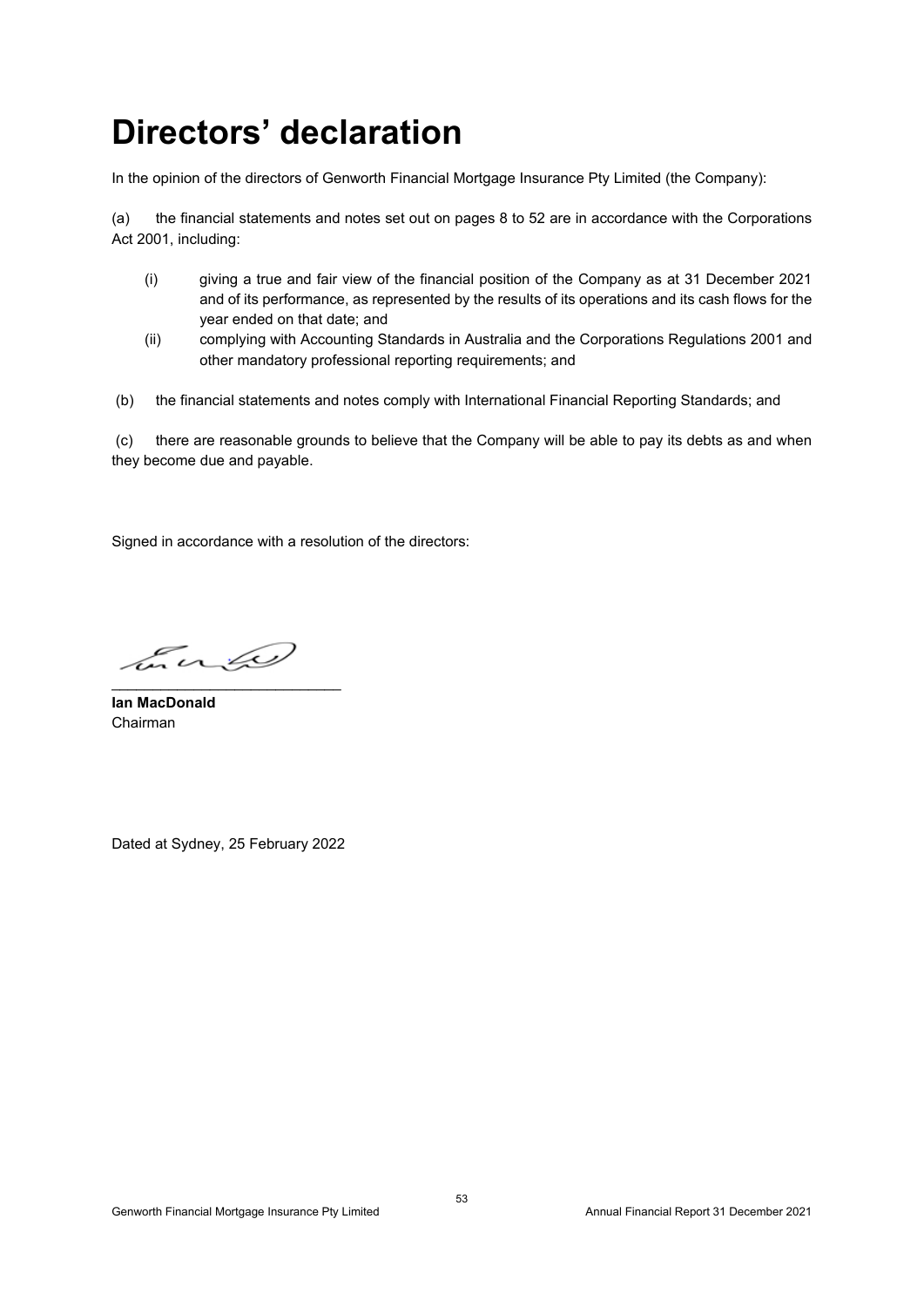

# Independent Auditor's Report

#### To the shareholders of Genworth Financial Mortgage Insurance Pty Limited

#### **Report on the audit of the Financial Report**

#### **Opinion**

We have audited the **Financial Report** of Genworth Financial Mortgage Insurance Pty Limited (the Company).

In our opinion, the accompanying Financial Report of the Company is in accordance with the Corporations Act 2001, including:

- giving a true and fair view of the Company's financial position as at 31 December 2021 and of its financial performance for the year ended on that date; and
- complying with Australian Accounting Standards and the Corporations Regulations 2001.

#### The **Financial Report** comprises:

- Statement of financial position as at 31 December 2021;
- Statement of comprehensive income, Statement of changes in equity, and Statement of cash flows for the year then ended;
- Notes including a summary of significant accounting policies; and
- Directors' Declaration.

#### **Basis for opinion**

We conducted our audit in accordance with Australian Auditing Standards. We believe that the audit evidence we have obtained is sufficient and appropriate to provide a basis for our opinion.

Our responsibilities under those standards are further described in the Auditor's responsibilities for the audit of the Financial Report section of our report.

We are independent of the Company in accordance with the Corporations Act 2001 and the ethical requirements of the Accounting Professional and Ethical Standards Board's APES 110 Code of Ethics for Professional Accountants (including Independence Standards) (the Code) that are relevant to our audit of the Financial Report in Australia. We have fulfilled our other ethical responsibilities in accordance with the Code.

© 2022 KPMG, an Australian partnership and a member firm of the KPMG global organisation of independent member firms affiliated with KPMG International Limited, a private English company limited by guarantee. All rights reserved. The KPMG name and logo are trademarks used under license by the independent member firms of the KPMG global organisation. Liability limited by a scheme approved under Professional Standards Legislation.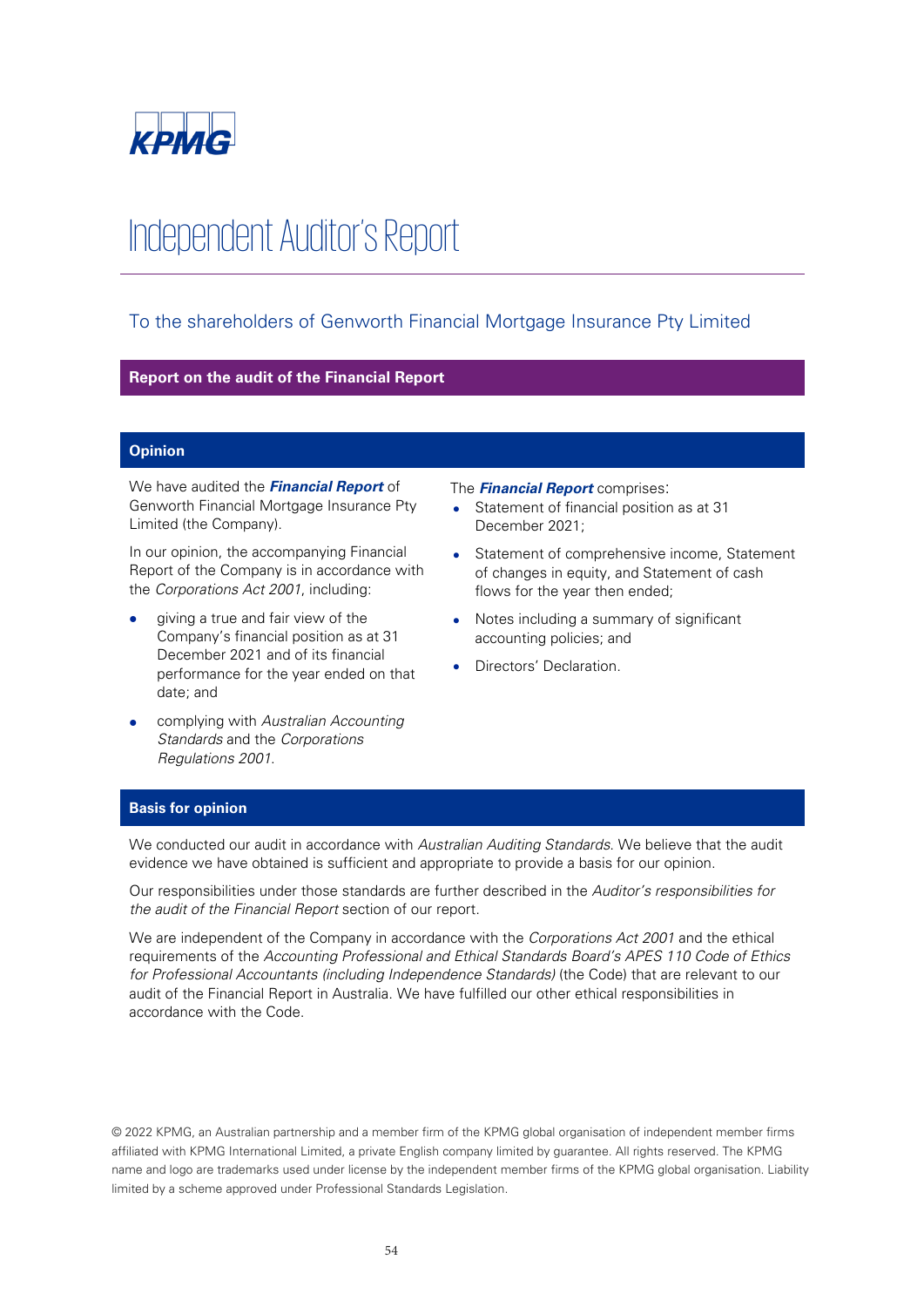

#### **Other Information**

Other Information is financial and non-financial information in Genworth Financial Mortgage Insurance Pty Limited's annual reporting which is provided in addition to the Financial Report and the Auditor's Report. The Directors are responsible for the Other Information.

Our opinion on the Financial Report does not cover the Other Information and, accordingly, we do not express an audit opinion or any form of assurance conclusion thereon, with the exception of the Remuneration Report and our related assurance opinions.

In connection with our audit of the Financial Report, our responsibility is to read the Other Information. In doing so, we consider whether the Other Information is materially inconsistent with the Financial Report or our knowledge obtained in the audit, or otherwise appears to be materially misstated.

We are required to report if we conclude that there is a material misstatement of this Other Information, and based on the work we have performed on the Other Information that we obtained prior to the date of this Auditor's Report we have nothing to report.

#### **Responsibilities of the Directors for the Financial Report**

The Directors are responsible for:

- preparing the Financial Report that gives a true and fair view in accordance with Australian Accounting Standards and the Corporations Act 2001;
- implementing necessary internal control to enable the preparation of a Financial Report that gives a true and fair view and is free from material misstatement, whether due to fraud or error; and
- assessing the Company's ability to continue as a going concern and whether the use of the going concern basis of accounting is appropriate. This includes disclosing, as applicable, matters related to going concern and using the going concern basis of accounting unless they either intend to liquidate the Company or to cease operations, or have no realistic alternative but to do so.

#### **Auditor's responsibilities for the audit of the Financial Report**

Our objective is:

- to obtain reasonable assurance about whether the Financial Report as a whole is free from material misstatement, whether due to fraud or error; and
- to issue an Auditor's Report that includes our opinion.

Reasonable assurance is a high level of assurance, but is not a guarantee that an audit conducted in accordance with Australian Auditing Standards will always detect a material misstatement when it exists.

Misstatements can arise from fraud or error. They are considered material if, individually or in the aggregate, they could reasonably be expected to influence the economic decisions of users taken on the basis of the Financial Report.

A further description of our responsibilities for the audit of the Financial Report is located at the Auditing and Assurance Standards Board website at:

[http://www.auasb.gov.au/auditors\\_responsibilities/ar3.pdf](http://www.auasb.gov.au/auditors_responsibilities/ar3.pdf). This description forms part of our Auditor's Report.